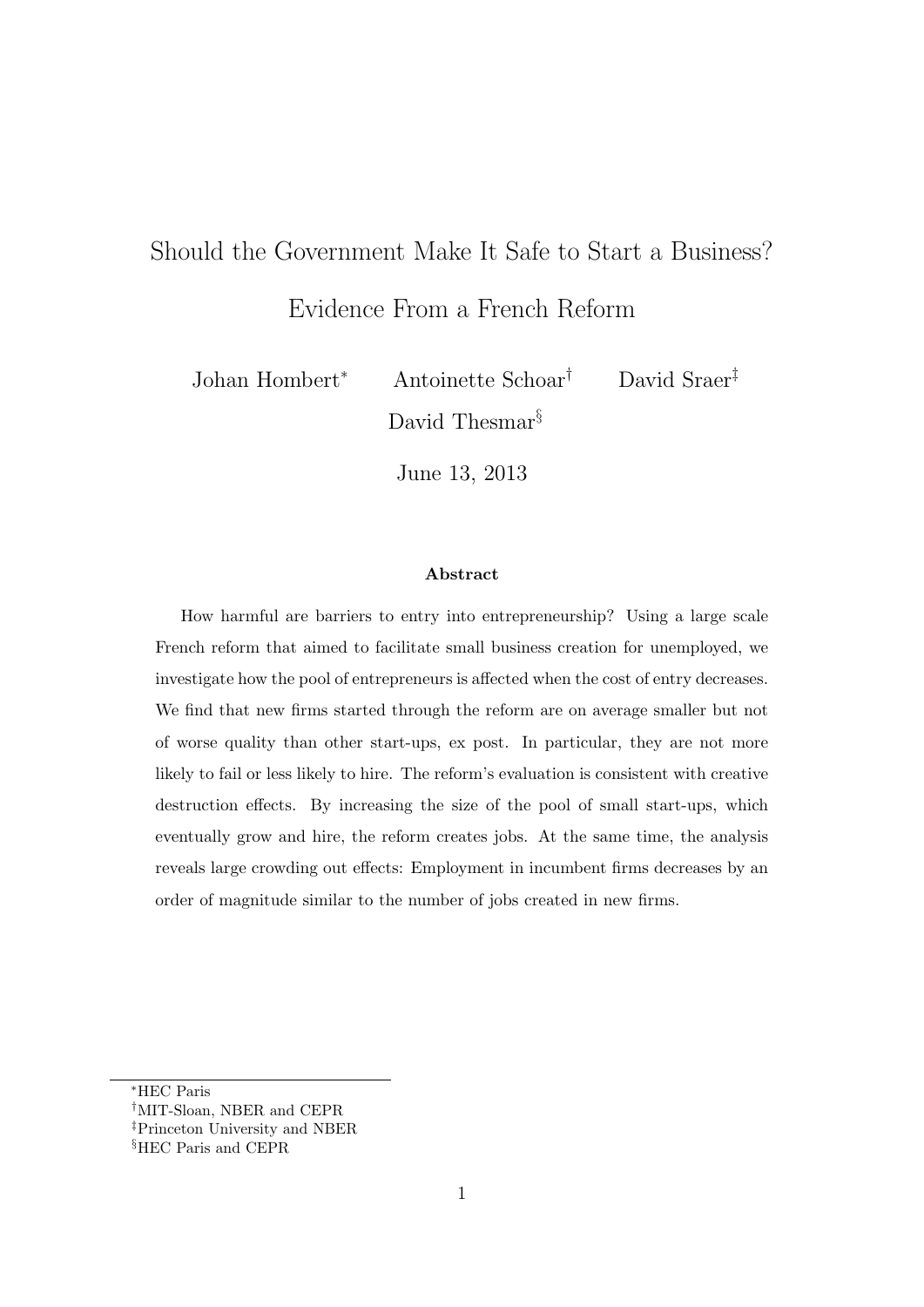"The problem with the French is that they have no word for entrepreneur", attributed to George W. Bush.

# 1 Introduction

Over the last decade, policy makers and academics alike have embraced entrepreneurship as a panacea for many economic challenges. Reducing barriers to entrepreneurship, such as financing or regulatory constraints, has consequently become a major policy objective and an object of intense academic evaluation.<sup>1</sup> The primary focus of this literature has been on how reduction in barriers to entrepreneurship affects the *level* of entrepreneurship. However, this focus may be misleading. Entrepreneurial rates conceal a substantial amount of heterogeneity, as entrepreneurs vary in their ability to manage their firm or to grow and create jobs (Nanda, 2008), from self-employed individuals – looking for subsistence opportunities – to transformational entrepreneurs who aim at building large firms (Schoar (2010) or Haltiwanger, Jarmin and Miranda (2013)). Beyond ability, entrepreneurs have different degrees of risk tolerance, ambition or optimism (Hurst and Pugsley (2011), Landier and Thesmar (2009) or Holtz-Eakin, Joulfaian and Rosen (1994a)). This heterogeneity will affect the welfare impact of policy reforms to the extent that post-reform entry decisions are driven by these entrepreneurial characteristics. For instance, policies that draw less qualified individuals into entrepreneurship may increase the idiosyncratic risk and failure rate of newly created firms, exerting substantial externalities on firms' stakeholders, such as workers or suppliers.

The welfare implications of barriers to entrepreneurship thus crucially depend on how individuals select into this activity. Two views can be contrasted. The "self-selection view" asserts that individuals know their types and self-select into entrepreneurship only if the return they perceive overcomes the cost of entry. Reducing the cost of entry leads to a worsening in the pool of entrepreneurs, since the marginal entrepreneurs have worse

<sup>&</sup>lt;sup>1</sup>See, for example, the fast growing literature on the impact of financial market reforms on entrepreneurship, e.g., Bertrand, Schoar and Thesmar (2007) or Cole (2009). For papers on regulatory constraints, see Djankov et al. (2002) or Klapper, Laeven and Rajan (2006).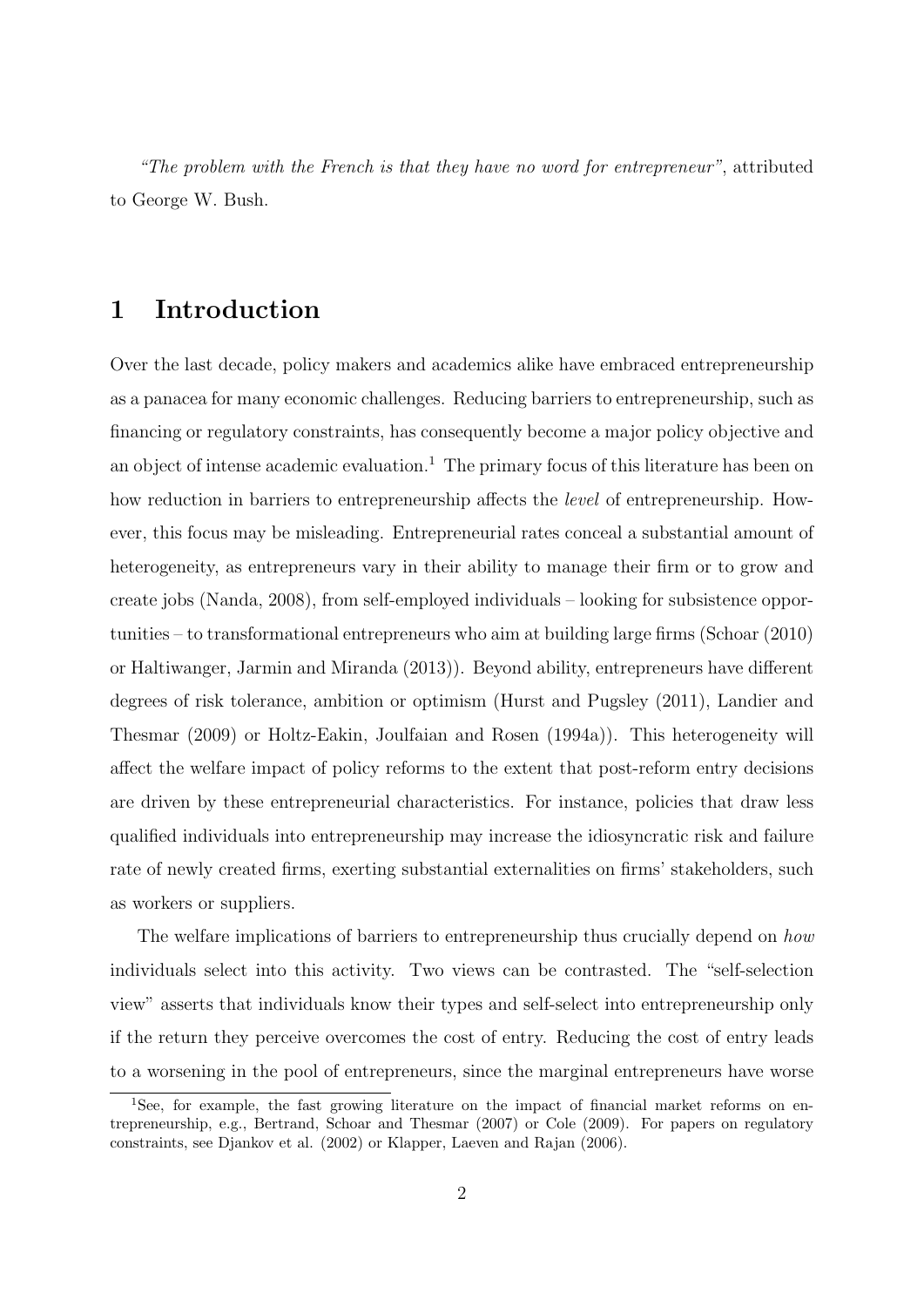characteristics. Consistent with this view, Nanda (2008) reports an increase in the percentage of poorly performing firms after a reduction of entry cost in Denmark. The "experimentation view", however, assumes that individuals ignore their ability as entrepreneurs and only learn their type by trying to start a business (Jovanovic (1982) or Caves (1998)). Barriers to entry fail to screen out low ability entrepreneurs and only keep out the most constrained individuals. If constrained individuals have similar or even better entrepreneurial characteristics than unconstrained individuals (Holtz-Eakin, Joulfaian and Rosen (1993)), a relaxation of barriers to entry draws in new entrants that are of similar or even better quality than existing founders. The empirical evaluation of policy reforms changing the cost of entry must go beyond "level" effects – how many new firms were created through the reform ? – to document the selection process at work in the data – how firms created through the reform behave ex post ?

This paper provides such an evaluation using a large-scale French reform implemented in 2002 and aimed at facilitating (small) business creation for unemployed workers, called PARE – Plan d'Aide au Retour a l'Emploi. This reform allowed unemployed entrepreneurs to retain their rights to unemployment benefits for three years in case their venture fails. Additionally, the reform mandated the unemployment insurance fund to pay out to unemployed entrepreneurs any gap between their entrepreneurial revenues and their unemployment benefits, providing insurance against cash flow shortfalls. These changes all facilitated entry into entrepreneurship by removing the strong financial disincentives that were previously associated with entry into entrepreneurship by unemployed workers.

Our first set of empirical findings evaluate the impact of the reform on firm creation. To evaluate if the reform led to an increase in the number of newly created firms, our empirical strategy is a standard difference-in-difference estimation. The treatment group consists of industries where newly created firms tend to be small before the reform. By contrast, the control group contains industries where small firms are not prevalent at creation. The idea underlying this choice is that since the reform removed financial disincentives for unemployed workers, the reform should have mostly affected small-scale entrepreneurs. Thus, our treatment group should have a larger exposure to the reform than our control group. The identifying assumption is that absent the policy reform, both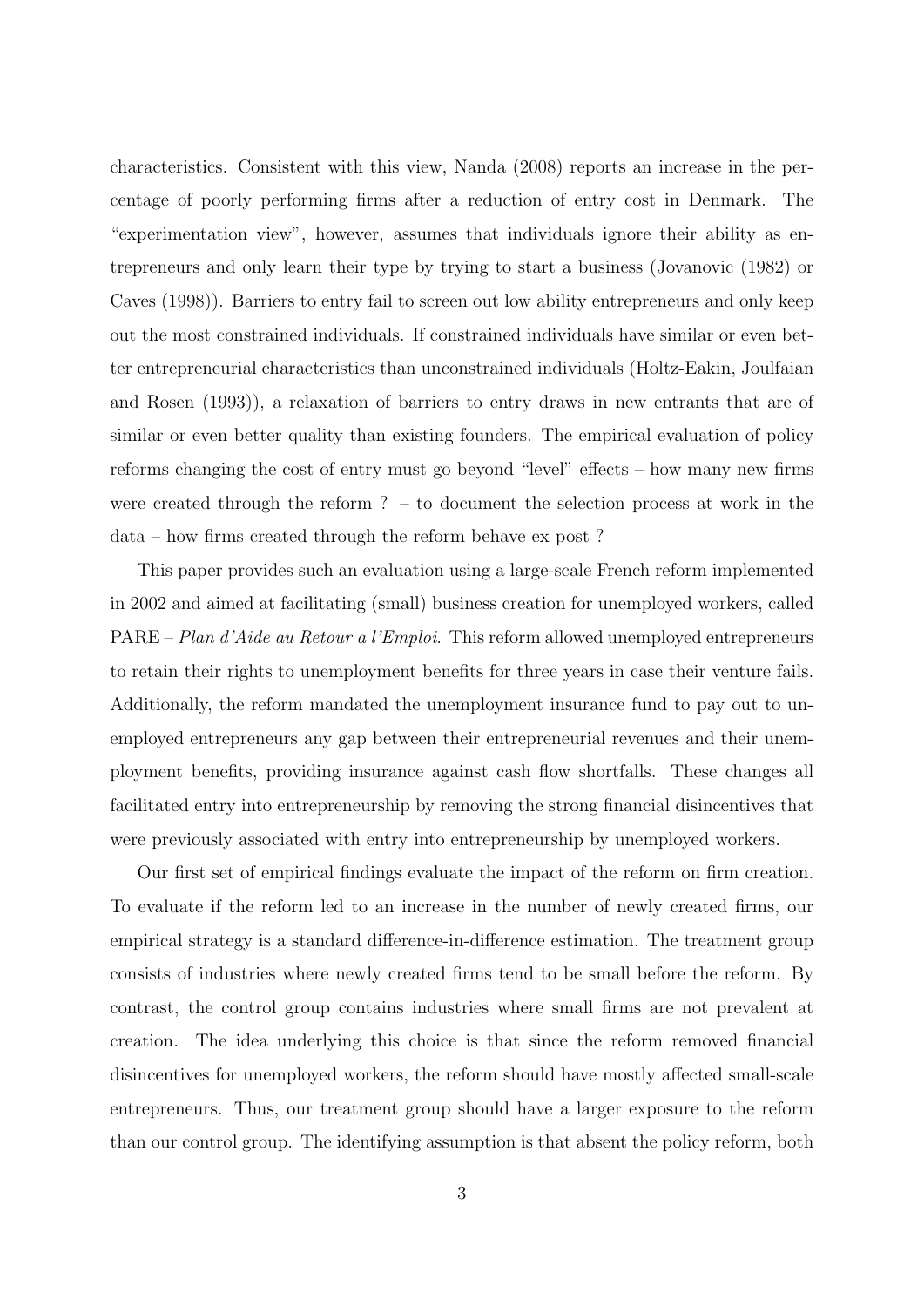types of industries would have experienced similar changes in entrepreneurial activity relative to pre-reform levels. Under this assumption, which we make more explicit in Section 4, the difference-in-difference estimator allows us to reject the null hypothesis that the reform did not increase entrepreneurial activity. Empirically, we find a very large effect of the reform on business creation across industries, with a 25% increase in monthly creation rates after the reform is implemented. Importantly, this effect is much stronger for our treated industries: post-reform entry growth is larger by more than 12 percentage points in industries where small firms are prevalent at creation. This corresponds to more than 750 new firms created per months in those treated industries relative to the control industries.

Using the same identification strategy, we further document that the firms created in response to the reform are not of (observably) worse quality ex post. We do not observe a significant change in the failure rate, hiring rate or growth rate of young firms in treated industries following the reform relative to control industries. We also find that the reform did not significantly affect the composition of educational backgrounds of founders. Somewhat surprisingly, the reform seem to have led to a significant entry of "ambitious" founders, where ambition is measured from the following survey question "Do you plan to hire in the next twelve months?". Firms created in the treatment industries are 3.5 percentage points more likely to intend to hire relative to firms in control industries. This is a sizable effect since the sample average is 18% for these industries. Overall, it appears that the pool of entering founders is not of observably worse quality relative to earlier cohorts. This evidence is more consistent with the "experimentation view" – barriers to entry prevent unemployed workers to try and set up a new business – than with the self-selection view – barriers to entry prevent low-quality entrepreneurs from starting-up a venture. This evidence also suggests that the increased insurance benefiting unemployed entrepreneurs did not foster risk-taking.

The final part of the paper focuses on equilibrium effects and looks at potential spillovers the reform might have had on incumbent firms in the treated industries. The significant entry of new firms post-reform may have eroded incumbent firms' market shares, which is the key idea underlying the concept of creative destruction. Our difference-in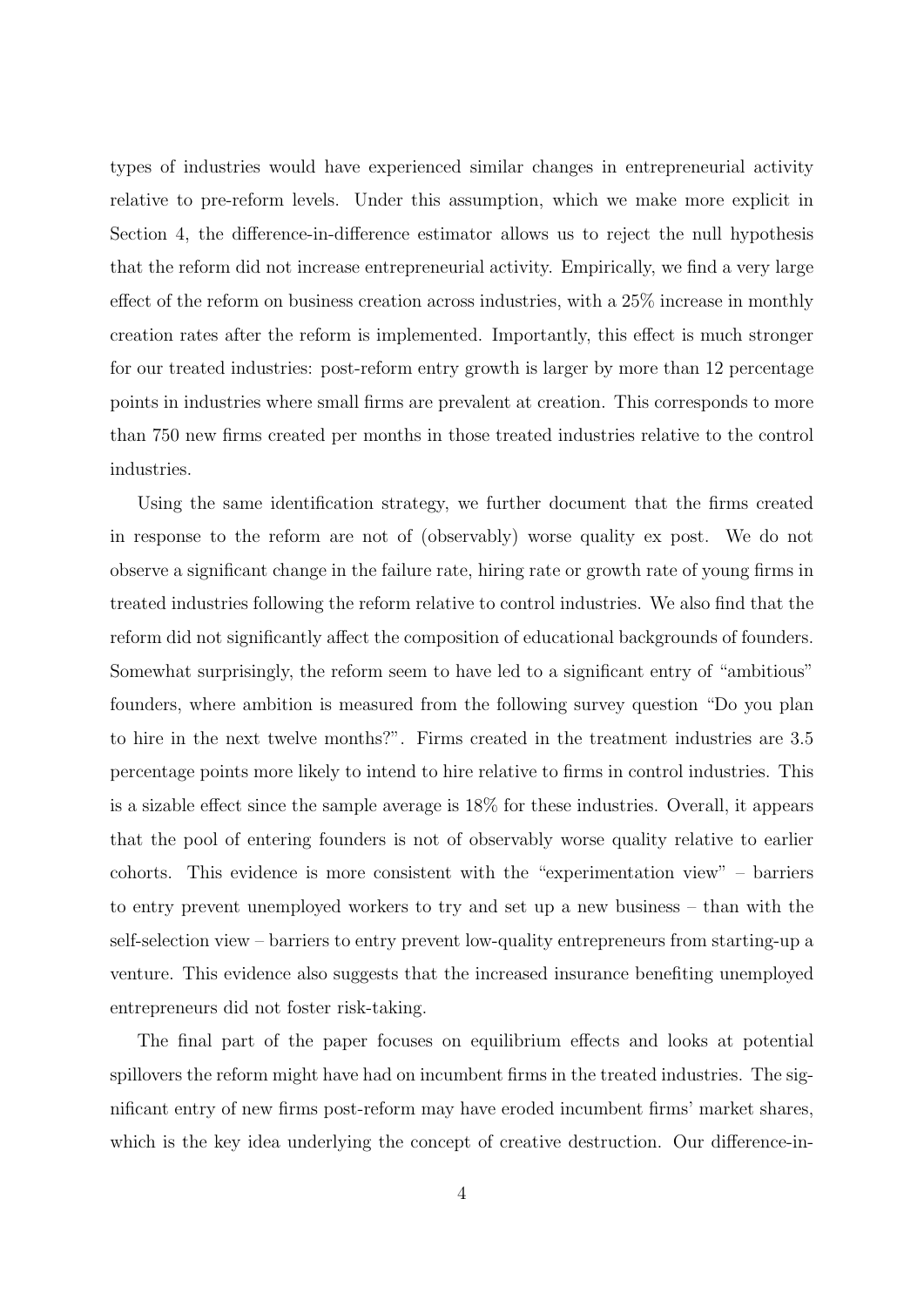difference analysis reveals that employment growth among small incumbents is lower by 2.6 percentage points after the reform in treated industries relative to control industries. However, we do not find any evidence for spillover effects on *large* incumbent firms. This is consistent with the idea that the competitive pressure from increased entrepreneurial activity is stronger for small firms than for large ones, at least in the short-run. The crowding-out effects on small incumbents are large economically. They offset most of the direct effects of lowering entry barriers on employment creation by start-ups. This result echoes the literature on financial reforms, which also documents that increased entry is detrimental to incumbent firms (Cetorelli and Strahan (2006), Bertrand, Schoar and Thesmar (2006), Kerr and Nanda (2009)). We also document that wages and productivity (measured as value added or sales per worker) are larger in newly created firms, both in treated and control industries as well as before and after the reform, when compared with "shrinking" incumbents, i.e., incumbents whose employment has recently decreased. Two years after creation, value added per worker is 7,000 euros per year higher in newly created firms relative to these incumbents. This suggests that, even if the jobs created by newly created firms after the reform are fully offset by jobs destroyed in small incumbent firms, this labor reallocation process from incumbents to start-ups can have a positive impact on aggregate productivity, since newly created firms in the data are on average more productive.

# Related Literature

Our results makes two novel contributions to the existing literature on barriers to entry into entrepreneurship: (1) we provide detailed micro-evidence on the composition of entrepreneurs who get drawn into self-employment when entry barriers are relaxed; (2) we document how removing barriers to entry affect incumbent firms. The earlier literature has looked at cross-country differences in barriers to entry and the aggregate implications for entry rates (Djankov et al. (2002), Desai et al. (2003), Klapper et al. (2006)). Because of its focus on cross-country outcomes, this literature has mostly overlooked how barriers to entry affect the composition of the pool of actual entrepreneurs. There are few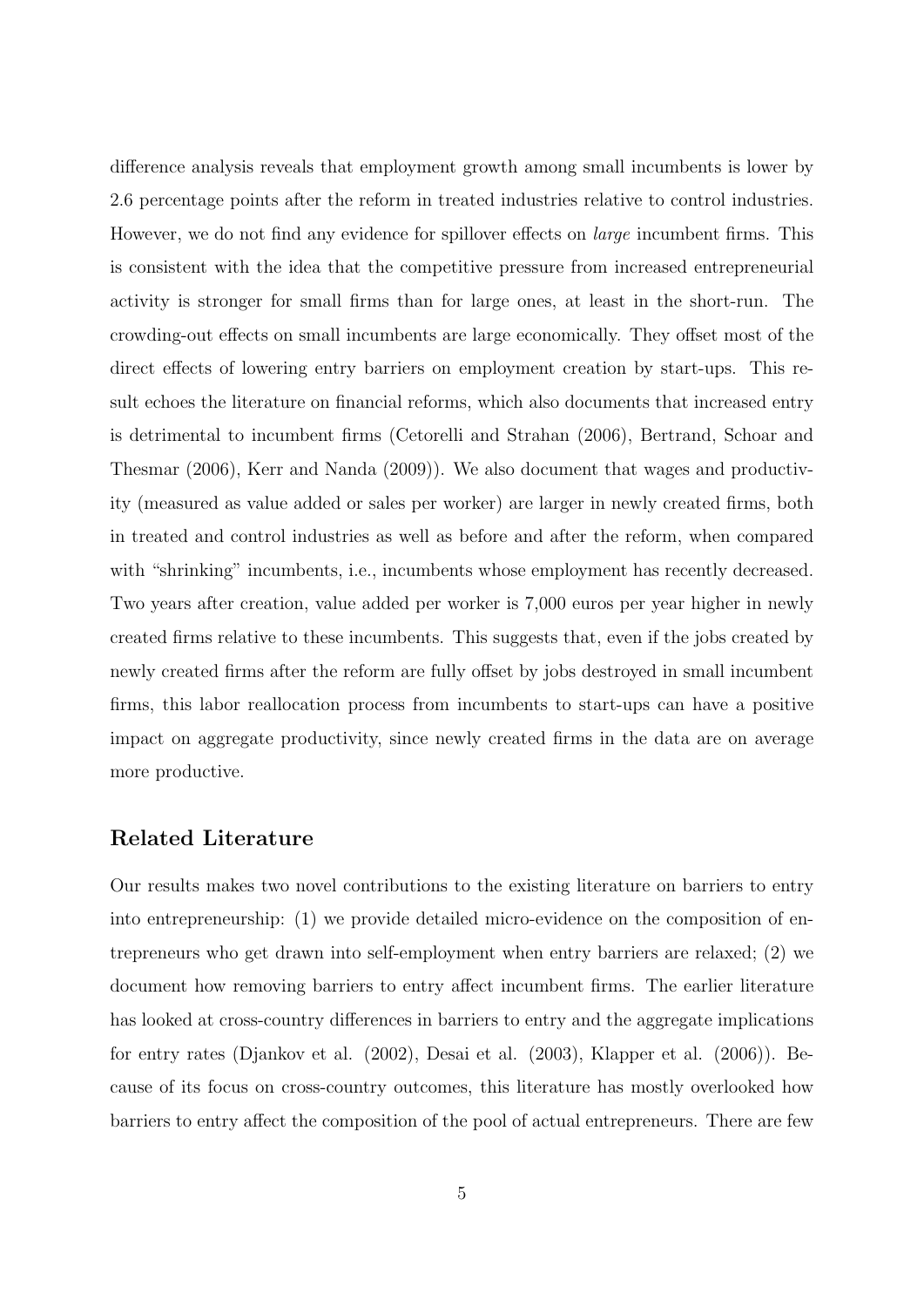country-level studies on the impact of entry regulations that use micro-data. Most of these papers focus on the effect of simplifications in the registration process and/or reduction in the transaction costs associated with entry (Branstetter et al. (2010), Mullainathan and Schnabl (2010) or Bruhn (2011)). These reforms affect not only the incentives for individuals to create new firms but also the willingness to formalize existing activities. Additionally, these papers typically examine entry rates and do not consider how these de-regulations affect entrepreneurial quality or labor reallocation across entire industries, which is the focus of our paper.

Our paper is also related to a large literature on the role of financing constraints on entrepreneurship. Many papers have shown that limited access to finance affects business creation and growth (Evans and Jovanovic (1989), Holtz-Eakin et al. (1994a, 1994b), Hurst and Lusardi (2004), de Mel et al. (2008), Kerr and Nanda (2010)). The policy experiment in this paper can be viewed as a monetary transfer to entrepreneurs, but in the form of increased insurance in case of failure. Our results demonstrate that this type of subsidies also increase entrepreneurial activity, thereby fostering creative destruction in affected industries.

Finally our paper also contributes to the literature on selection into entrepreneurship (Kihlstrom and Laffont (1979), Oswald and Blanchflower (1998), Hamilton, (2000), Moskowitz and Vissing-Jorgensen (2002), Hurst and Pugsley (2011)). These papers have documented a large heterogeneity in the talent, ambition and risk-preferences of entrepreneurs, which translates into different investment and effort choices following entry. Our results show that at the time of entry, potential entrepreneurs seem to ignore this heterogeneity: in our sample, the marginal entrepreneurs that enter post-reform share similar characteristics than infra-marginal ones. Consequently, the distribution of entrepreneurial talent improves following a reduction in entry costs as individuals are able to experiment with setting-up a firm and learn about their type.

The rest of the paper is organized as follows. We present the reform and its economic consequences in Section 2, the data in Section 3, the empirical strategy in Section 4, and the results in Section 5.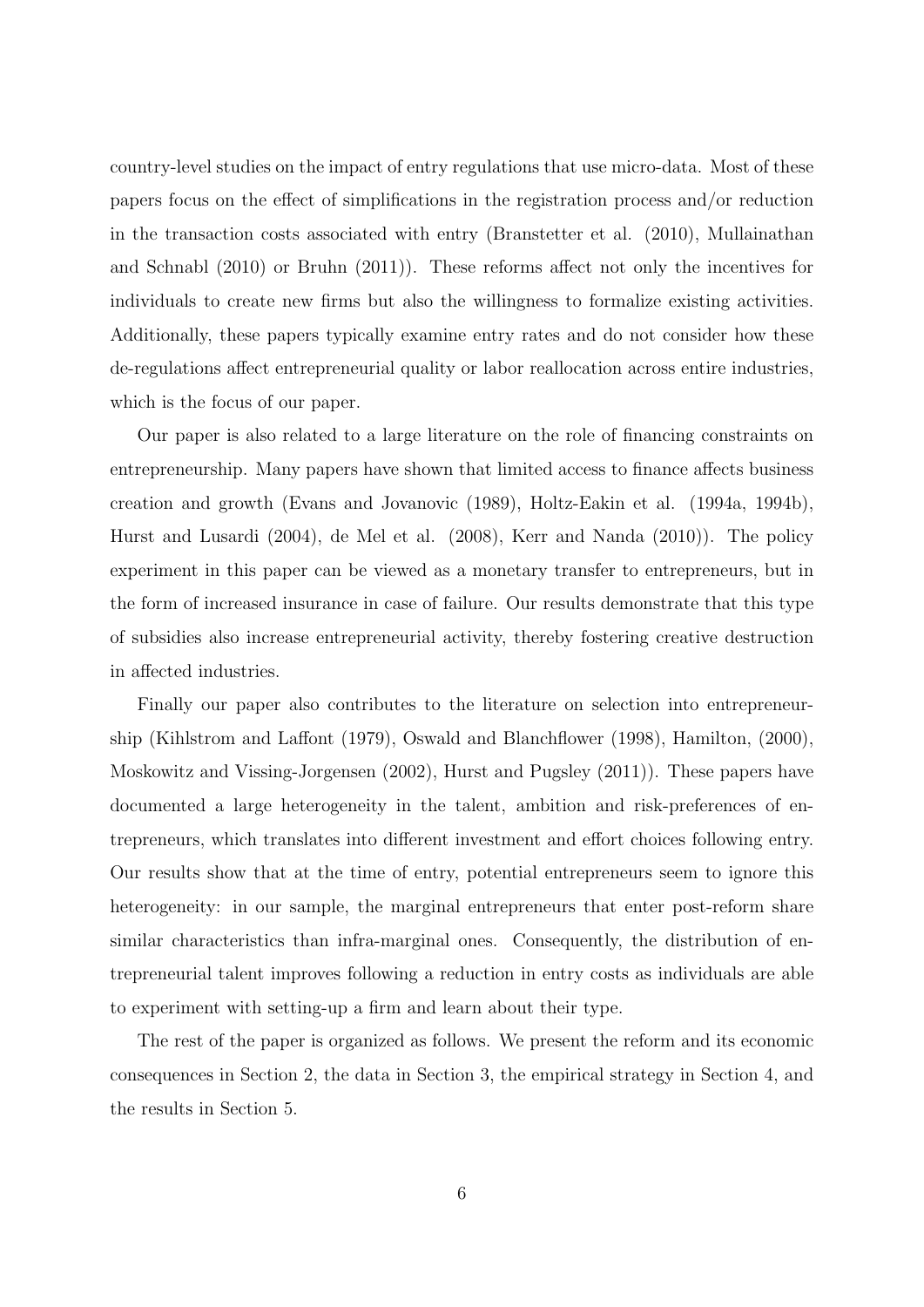# 2 The Reform and Its Likely Consequences

# 2.1 Institutional Details

We focus on a reform that was passed by France in 2001 and aimed to reduce the implicit disincentives for unemployed workers to start a business. These changes were decided in mid-2001, as part of a larger negotiation on unemployment benefits and became fully effective in mid-2002.

In July 2001, a new agreement between labor unions and employer organizations was signed (PARE, Plan d'Aide au Retour a l'Emploi), which established new rules on unemployment benefits. The overall goal was to provide more generous benefits for unemployed workers who engage in an active employment search.<sup>2</sup> An important part of this reform included the provision of insurance to unemployed workers who start a new firm. First, the new system allowed unemployed entrepreneurs to claim unemployment benefits in case of business failure. Before the reform, an unemployed worker would lose eligibility to all future unemployment benefits when starting a business: If the business failed, the entrepreneur could not claim the benefits accumulated under her pre-entrepreneurial job spell. The new agreement allowed an unemployed entrepreneur to retain her rights to the remaining unemployment benefits for up to three years.<sup>3</sup> Second, the reform stipulated that unemployed entrepreneurs could keep their unemployment benefits while starting their own firm (Rieg (2004)). This provision applied as long as the income derived from the entrepreneurial activity remained below 70% of the pre-unemployment income. Unemployment benefits were in this case calculated so as to complement entrepreneurial income up to 70% of the pre-unemployment income level. In addition, unearned benefits were not voided, but could be paid in the future if entrepreneurial income would ever fall back below 70% of the pre-unemployment threshold.<sup>4</sup> Therefore, unemployed

<sup>&</sup>lt;sup>2</sup>In France, labor and employer unions jointly run the unemployment benefit agency. Every third year, a new agreement is signed to adapt unemployment insurance to changing labor market conditions. In 2001, against a backdrop of strong economic recovery in the late 1990s, the unemployment insurance regime was running a large surplus, and was expected to do so over the next few years.

<sup>3</sup>Article 1-5 of the PARE agreement.

<sup>&</sup>lt;sup>4</sup>Precisely, each month, the unemployment agency uses the daily pre-unemployment wage w as a benchmark. It then divides monthly entrepreneurial income by daily wage  $w$ , to obtain the number d of days in the months in which the jobless person has received the equivalent of her former salary.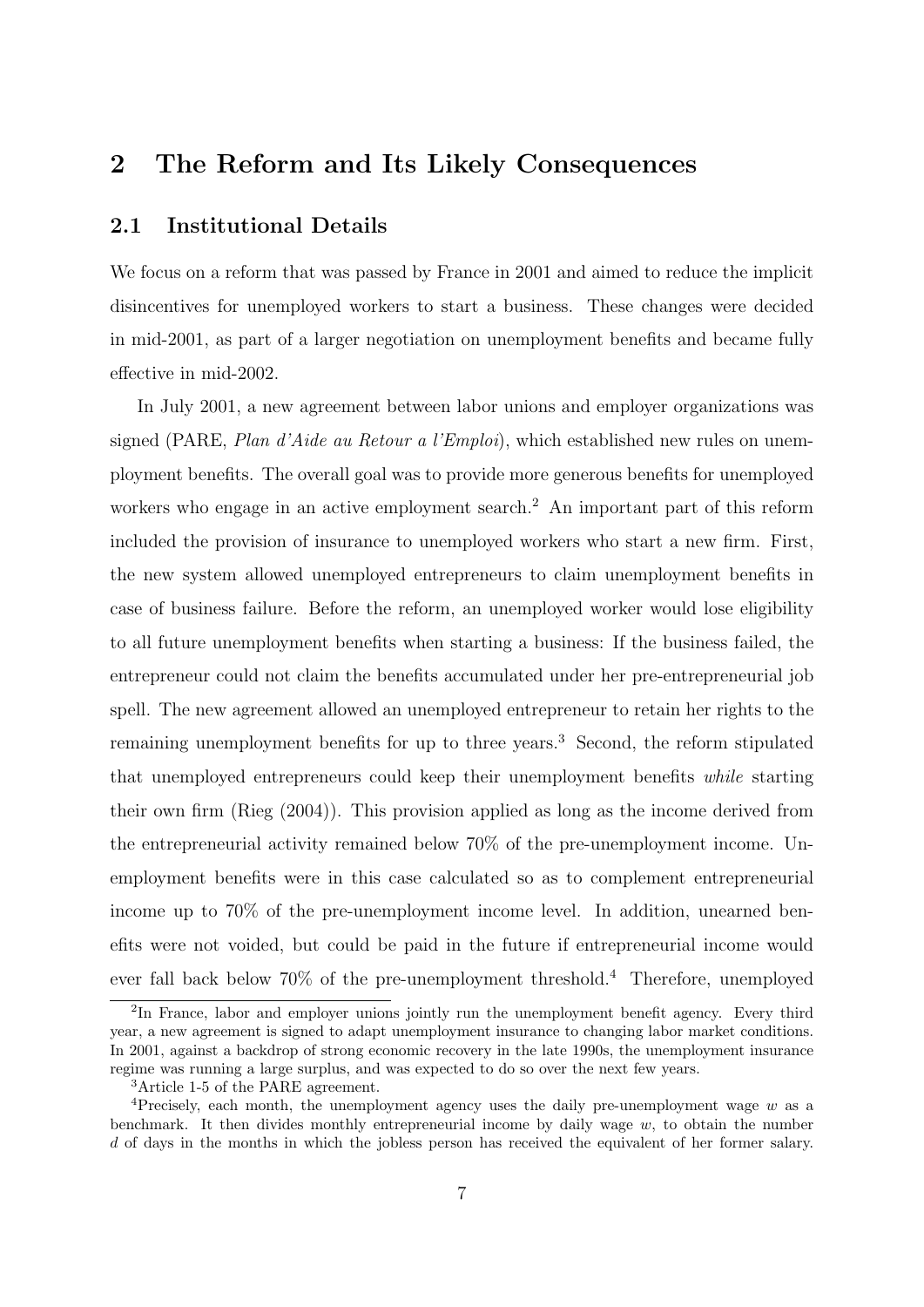workers who decided to start a business were given the guarantee to receive at least their unemployment benefits, and more if entrepreneurial income were to exceed these benefits.

In February 2002, the unemployment agency ruled that these provisions could be cumulated with two already existing popular subsidies targeted at unemployed entrepreneurs. The first subsidy (ACCRE) significantly reduces payroll taxes paid by entrepreneurs up to three years after starting their firm. The second subsidy (EDEN) consists of small soft loans (up to 6,100 euros). These loans, initially restricted to young unemployed, became available to all unemployed after February 2002. The unemployment agency jointly promoted to potential entrepreneurs the new provisions of the PARE agreement, as well as the EDEN and ACCRE extended subsidies.

#### INSERT FIGURE 1 ABOUT HERE

While the PARE agreement was passed in mid 2001, it only became fully effective in the middle of 2002, as the unemployment agency finalized the rules under which it would operate. The agency started massively advertising the benefits of the reform to unemployed worker in the fall of 2002 (Rieg (2004)). While it is not possible to directly observe the timing of this advertisement effort, the Ministry of Labor provides us with monthly data on the take-up of the ACCRE program. Figure 1 shows the monthly number of new firms receiving the ACCRE subsidy. Consistent with the slow implementation of the reform, we see that the take-up really starts in the second half of 2002. As we will see below, the reported increase in the take-up of the ACCRE program is consistent with the acceleration of aggregate business creation in the country.

# 2.2 Economic Consequences

This reform makes it easier for unemployed entrepreneurs to start new businesses via two distinct channels. The first one is a decrease in the risk associated with a failing venture. The reform provides *de facto* unemployed entrepreneurs with full insurance against

The agency then pays unemployment benefits based on  $28-d$  days of unemployment. The person does, however, retain the "rights" over unpaid unemployment benefits corresponding to d worked days, which she can claim for up to three years.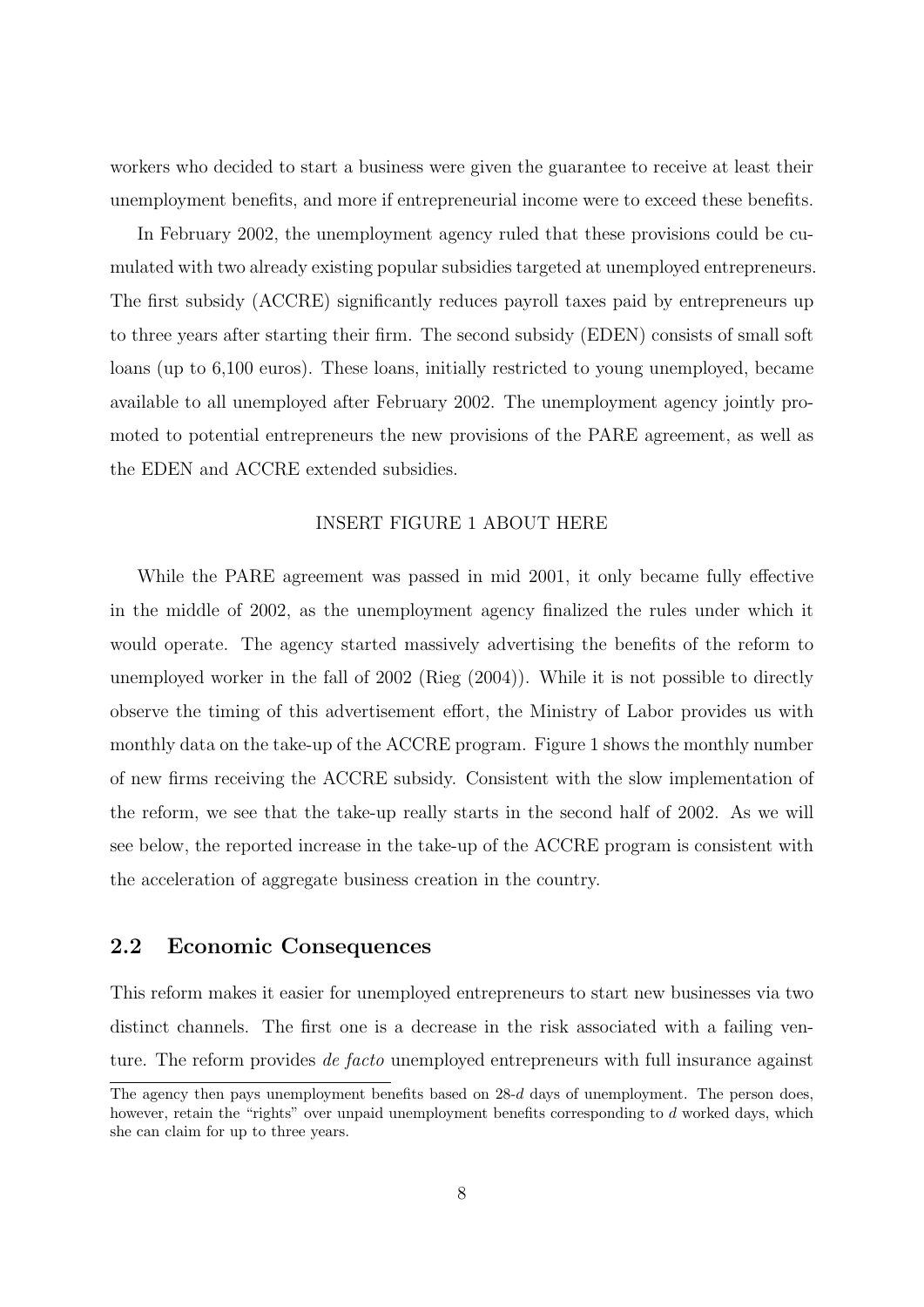cash-flow risk for up to three years. This could potentially draw into entrepreneurship unemployed workers who are more risk averse (Kihlstrom and Laffont (1978)). The second channel is a relaxation of credit constraints. The reform provides the entrepreneur with small amounts of start-up capital, since she continues to receive her benefits if the venture makes little or no profit. The importance of access to credit for entrepreneurship has been discussed in many papers (Evans and Jovanovic (1989), Holtz-Eakin et al. (1994a, 1994b), or de Mel et al. (2008)).

This reform is designed and expected to increase entrepreneurial rates. Its effect on the quality of newly created firms is, however, ambiguous. It depends on how the reform changed the composition of the pool of individuals who decide to start-up a company. Consider the case where entrepreneurs self-select only on entrepreneurial ability. In this case, removing barriers to entry as in our policy experiment would draw in entrepreneurs with lower ability, dampening the expected benefits from increased entrepreneurial activity (Nanda (2008)). Similarly, by making it easier to get financial support to start a firm, the reform might attract potential entrepreneurs who are potentially less driven or do not have a financial motive (Moskowitz and Vissing-Jorgensen (2002), Hurst and Pugsley (2011)). Generally, if entrepreneurs self-select on characteristics that correlate with expected gains from entrepreneurial activity, lowering barriers to entry will lead to marginal entrepreneurs of lower quality (the "self-selection" view mentioned in the introduction). If conversely, potential entrepreneurs ignore these entrepreneurial characteristics and selfselect only on characteristics that are orthogonal to expected gains from entrepreneurial activity (e.g., risk aversion), then the reduction in barriers to entrepreneurship will not affect the quality of individuals who decide to create a new firm.

Finally, newly created firms may crowd out existing incumbents, an effect reminiscent of Schumpeter's creative destruction. This point is potentially important in a large scale reform such as the one we evaluate here. By "democratizing entry", the reform could increase the competitive pressure on incumbents, both on the product market and in the input market, such as the market for employees. If new entrants are productive, existing firms may be forced to lose market shares, downsize and potentially exit. However, if new entrants have essentially low productivity, the reform might simply lead to increased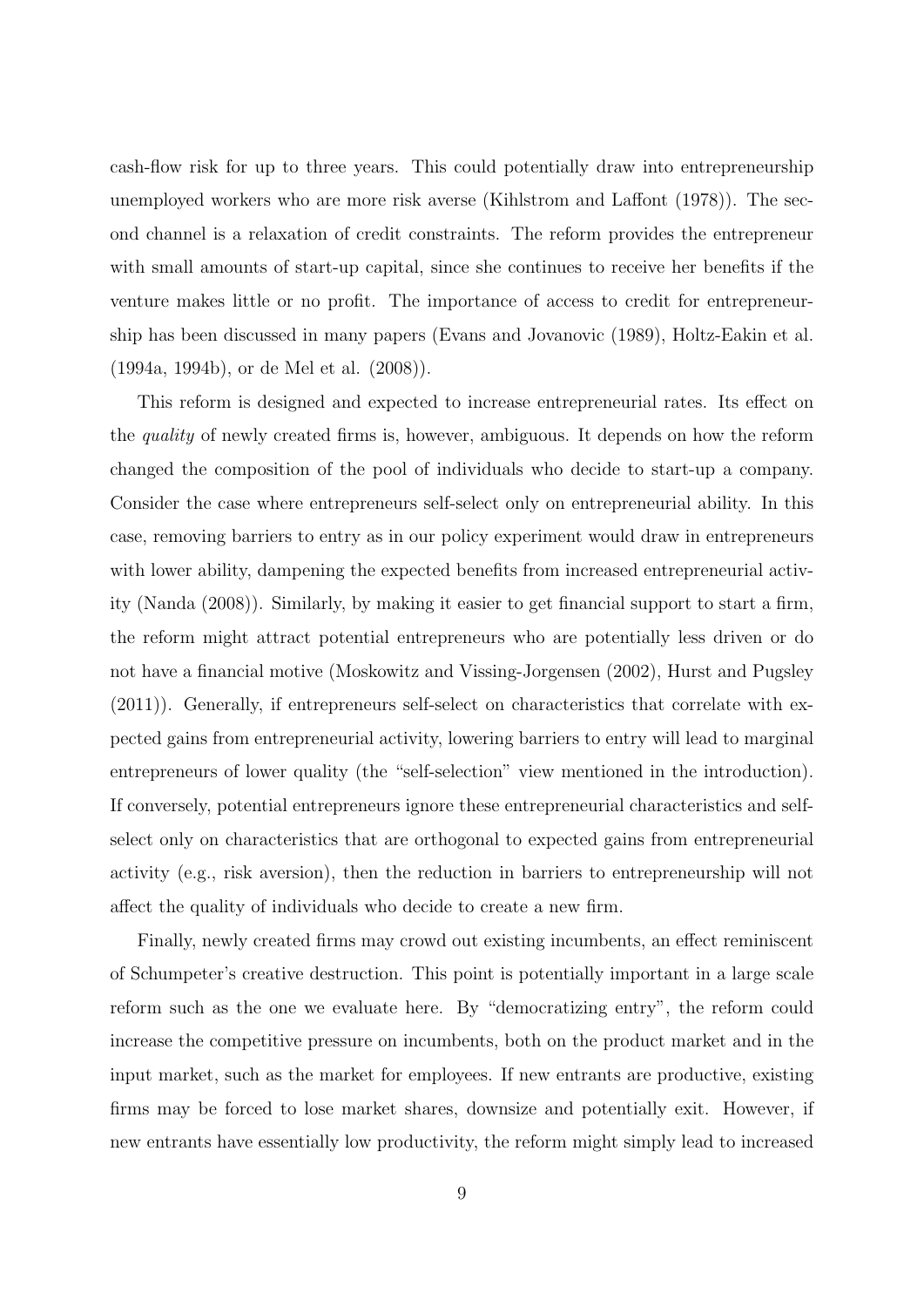turnover among young firms but no significant spillover effect on well-established firms.

# 3 Data

We use three sources of data, which we obtain from the French statistical institute (IN-SEE): the firm registry, accounting data on firm performance and employment, and a survey that is conducted every four years on a third of all French entrepreneurs that year.

### 3.1 Registry

The firm registry contains the universe of firms that are started each month in France. This is a monthly data set. It is available from 1993 to 2008. For each newly created firm, it includes the industry the firm operates in using a detailed, 4-digit classification system (similar to the 4-digit NAICS). It also provides the firm legal status (Sole Proprietorship or LLC). The registry dataset also contains the exhaustive list of French firms at the end of each year, which we use to construct an exit dummy.

### INSERT FIGURE 2 ABOUT HERE

As Figure 2 shows, the reform was followed by a steep increase in firm creation. This figure reports the 12-month moving-average of number of firms created per month for various categories of firms or various sample period. Panel A looks at monthly firm creation for all types of firms and from 1994 to 2009. It shows that, starting in 2003, the number of firms created each month goes up from a relatively stable 14,000 in early 2003 to about 18,000 at the end of 2004. The 2003–2004 increase in firm creation is very large compared to previous fluctuations (1995 and 2000). After reaching a plateau in 2005, firm creation starts increasing again. This increase is often linked to a series of later reforms, including the possibility to declare a company online (June 2006) and a reform ("auto-entrepreneur", in August 2008) designed to facilitate and reduce the cost of small firm creation (with turnover below 30,000 euros). The study of these reforms is beyond the scope of this paper. To avoid any contamination in the post-period results we focus our analysis to the 1999–2005 time frame. Panel B narrows in on this period. Panel C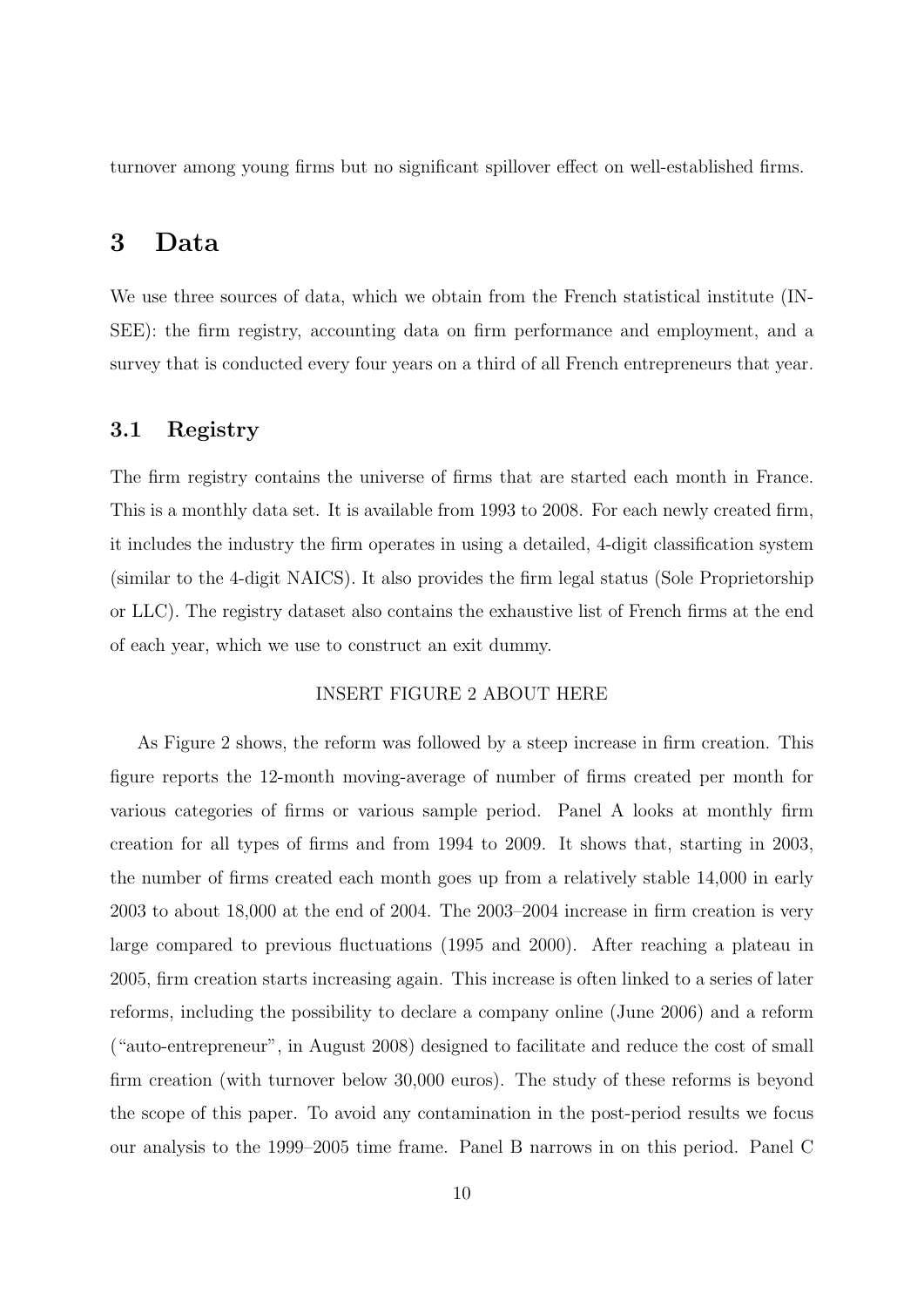looks separately at the number of firms created each month that have zero employees at creation (blue, dotted line) or that have zero employees two years after creation (blue, solid line). It shows that in the aggregate, the reform coincides with a large increase in the creation of zero-employee firms, and also in the creation of firms with zero employees two years after creation. Panel D presents monthly number of firms created with at least one employee at creation (blue, dotted line) and with at least one employee two years after creation (red, solid line). Interestingly, the reform is not associated with an increase in the number of firms created with more than one employee. The bulk of the aggregate effect of the reform seems thus to be on firms created with no employee. However, the reform is followed by a large increase in the number of firms that will have at least one employee two years after creation – from 4,000 to 5,000 monthly creations. Taken together, Panels C and D suggest that, while newly created firms are small – they are more likely to have zero employees at creation – they have a non-zero probability to grow and eventually hire employees. We go back to this question in greater detail below.

This dramatic surge in firm creation mostly consists of unemployed entrepreneurs targeted by the PARE agreement. As shown in Figure 1, the number of new firms that receive the ACCRE subsidy (a subsidy only accessible for unemployed entrepreneurs) progressively increased from 3,000 per month in 2002, to about 6,000 per month in 2005. Hence, between 2002 and 2005, the number of firms created by unemployed people rose by at least  $3,000$  per month.<sup>5</sup> This is to be compared to the aggregate increase in firm creation reported in Figure 2, which is somewhere between 3,500 and 4,000. Hence, in the aggregate, the increase in firm creation by unemployed entrepreneurs is enough to explain most of the rise in aggregate firm creation.

### INSERT TABLE 1 ABOUT HERE

Table 1 provides annual data on firm creation for 8 broad industries, for both the pre-reform period (1999–2001) and the post-reform period (2003–2005). Labor intensive industries are over-represented. Newly created firms are mostly in Services, Construction

<sup>&</sup>lt;sup>5</sup>It could be higher as some unemployed entrepreneurs may not take the ACCRE subsidy when starting their business.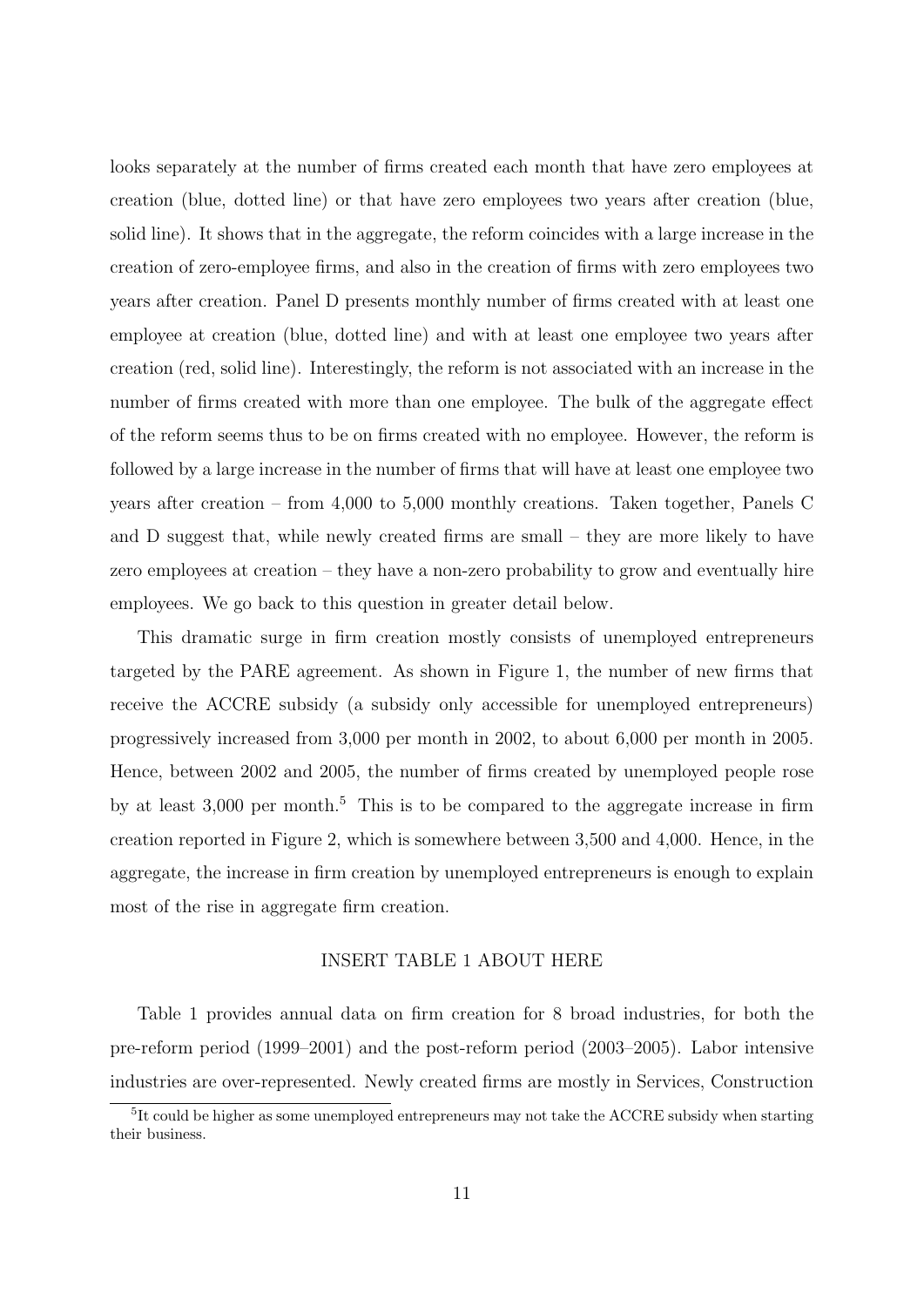and Retail Trade. However, Table 1 does not show large changes in industry composition of newly created firms after the reform.

#### INSERT TABLE 2 ABOUT HERE

Table 2, Panel A aggregates creation data at the 4-digit industry level (290 industries), and then averages across all months prior to January 1, 2002 (our pre-reform period). It shows that the average industry experiences, pre-reform, approximately 43.6 creations per month, which leads to an annual number of newly created firms of about 152,000 per year.

# 3.2 Accounting Data

To monitor the long-term performance of new ventures, we complement the registry data with accounting information from tax files (see Bertrand, Schoar, and Thesmar, 2007, for a more detailed description). Tax files provide us with the number of employees at creation as well as two years after creation. They cover all firms subject to the regular corporate tax regime (Benefice Reel Normal) or to the simplified corporate tax regime (Regime Simplifie d'Imposition), which together represent 55% of newly created firms during our sample period. Small firms with annual sales below 32,600 euros (81,500 euros in retail and wholesale trade) can opt-out and choose a special micro-business tax regime (Micro-Entreprise), in which case they do not appear in the tax files. Since expenses and in particular wages cannot be deducted from taxable profits under the micro-business tax regime, firms opting for this regime are likely to have zero employees. For this reason, in the empirical analysis we will assume that firms that do not appear in the tax files do not have employees.

Table 2, Panel B presents descriptive statistics for firms with non-missing accounting data. The average firm has 0.49 employees at creation. This number includes the entrepreneur if she pays herself a salary. There is, however, considerable skewness. Only 20% of firms have at least one employee at birth. Two years after creation, firms have on average 0.87 employees. On average, 25% of the firms hire in the first two years, while 16% exit.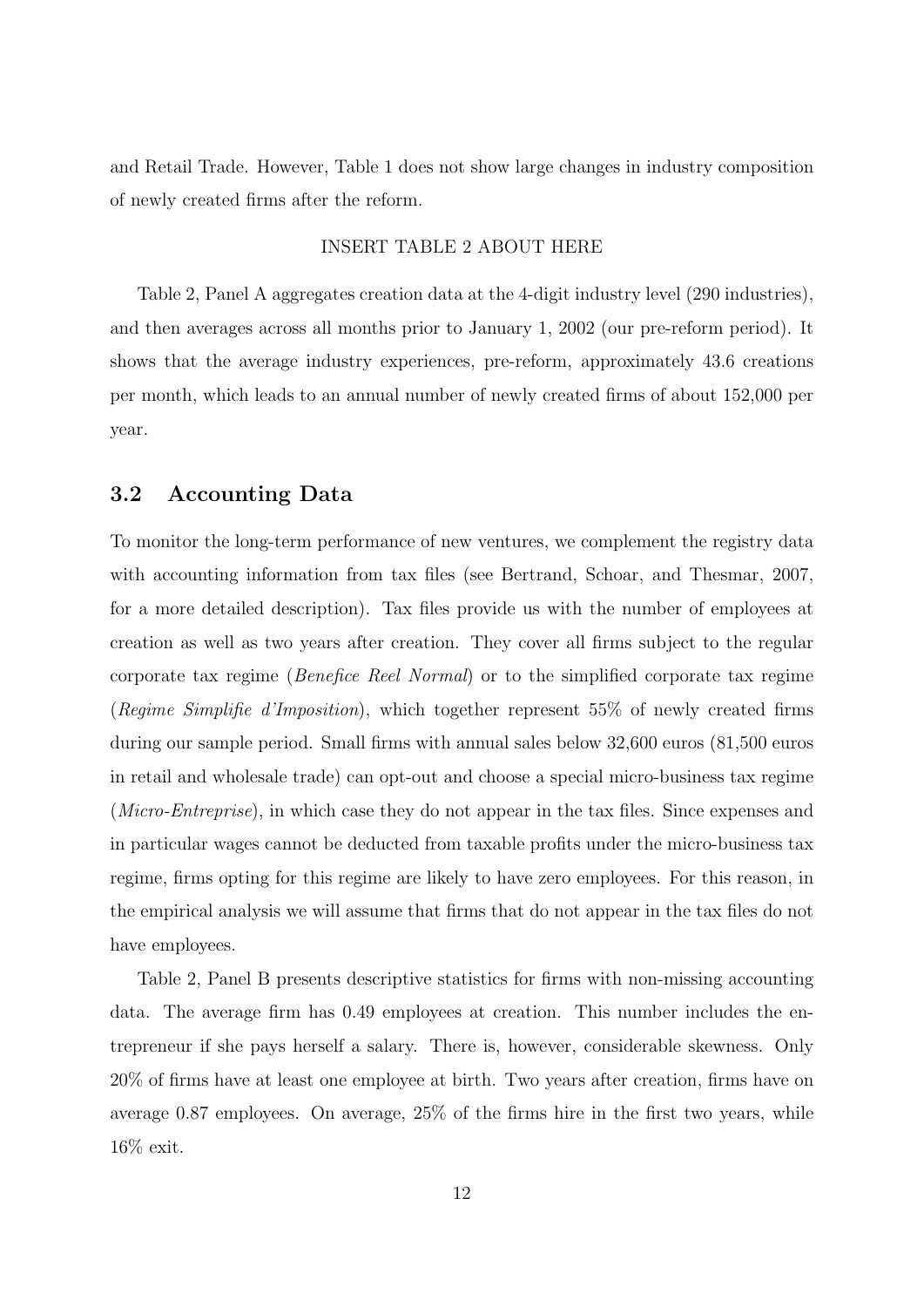### 3.3 SINE Survey

To measure additional demographic and personal information on the entrepreneurs (such as education, age, growth expectations, etc.), we use a large-scale survey run by the French statistical office every four years, the SINE survey (see Landier and Thesmar (2009) for an extensive description of this survey). We only have two cross-sections in the relevant time period: 2002 and 2006. 2002 corresponds to the pre-reform period – the survey is done during the first semester of 2002, while the unemployment agency advertises the reform only in the second half of 2002. 2006 corresponds to the post-reform period. SINE has a remarkably large coverage. It covers approximately a third of newly created firms in the first six months of a survey year (26,683 observation in 2002, and 29,538 observations in 2006).

The SINE survey provides information on the education of entrepreneurs as well as their ambition (answer to the question "Do you plan to hire in the next twelve months?"). Table 2, Panel C reports descriptive statistics on this survey. 50% of the entrepreneurs are at least high school graduates and 14% have at least a five-year college degree (which is equivalent to having a graduate degree in the US). 23% of surveyed entrepreneurs plan to hire in the year following creation.

# 4 Empirical Strategy

# 4.1 Identifying Assumption

We seek to evaluate the impact of the reform on various firm- and industry-level outcomes, and in particular whether it led to an increase in entrepreneurial activity. The main identification challenge is to separate the effect of the reform from any other contemporaneous change in fundamentals that could have affected simultaneously these outcomes. To this effect, we use a standard difference-in-difference analysis. To create our treatment and control groups, we split the cross-section of industries based on the fraction of sole proprietorships among newly created firms in each industry before the reform. The reform was aimed at unemployed individuals with limited capital and thus much more likely to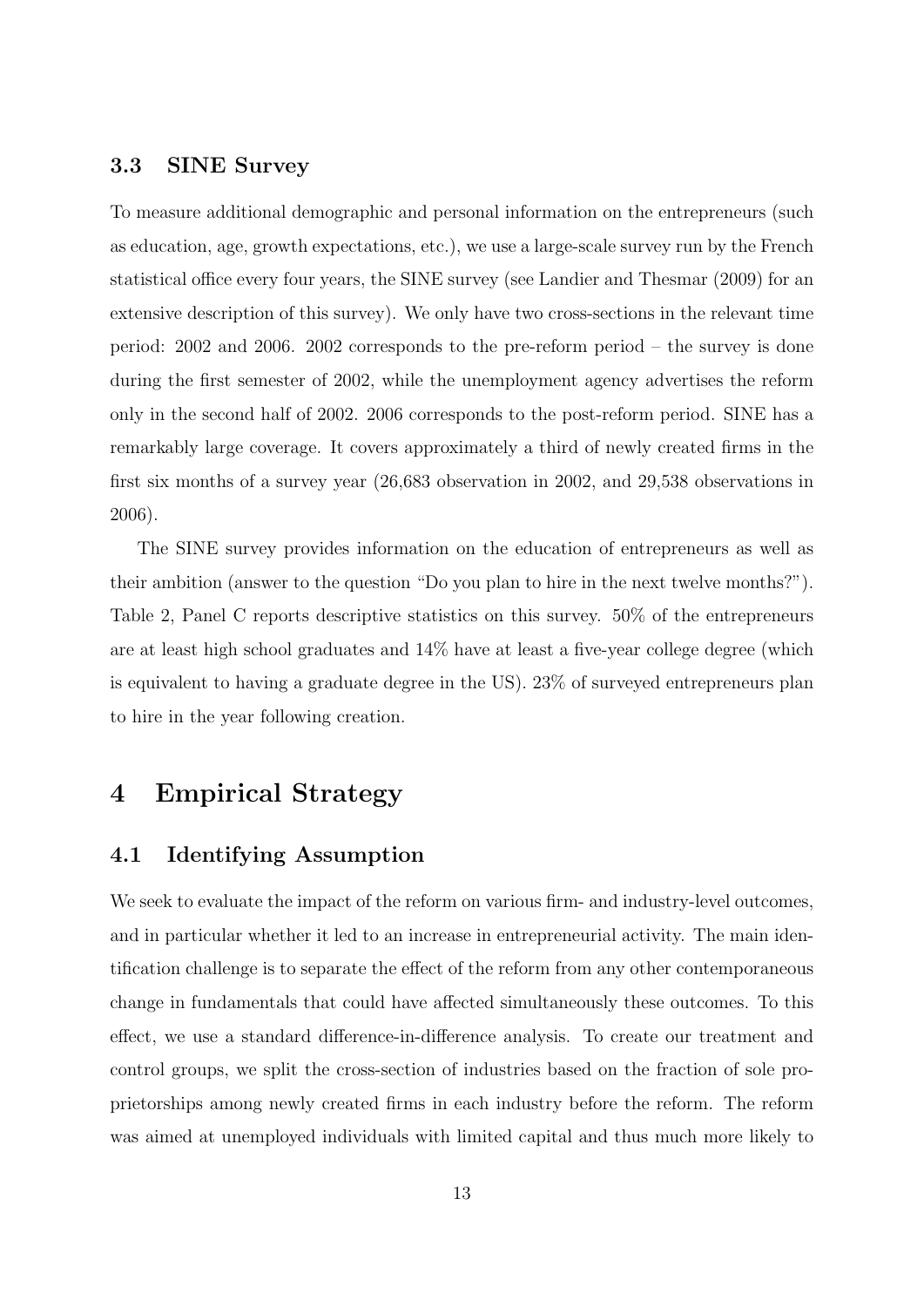become sole proprietors. This relationship between employment status and legal form of newly created firms is obvious from the 2002 SINE survey: In the 2002 wave of the SINE survey, 70% of unemployed entrepreneurs choose to create their firm as a sole proprietorship, while only 45% of "employed" entrepreneurs make this choice. We thus expect the reform to have a large effect in those industries where newly created firms are mostly sole proprietorships, while having a much smaller effect on industries where most newly created firms are limited-liability corporations. Accordingly, our control (resp. treatment) group is composed of industries in the top (resp. bottom) quartile of the fraction of sole proprietorship among newly created firms.6 7 Our identifying assumptions is thus that absent the reform, treated and control industries would have experienced similar evolutions in entry rates and other outcomes of interest. In particular, this assumes that the industry characteristic used in defining the treatment and control group (fraction of sole proprietors among entrepreneurs) is unrelated to how industry-level entry rates are exposed to the business cycle. We discuss this assumption and the sources of its potential violation in Section 4.3.

For robustness, we also repeat our analysis using an alternative treatment variable: the fraction of firms created with zero employees at the 4-digit industry level. Again, we expect the reform to have a negligible impact on those industries where newly created firms are large, so that industries with a small fraction of firms created with zero employees provide a valid control group. Appendix A reports regression results using this alternative treatment definition and shows that our results go through.

In Table 2, we describe our *pre-reform* (1999–2001) sample for each quartile of the treatment variable (i.e., fraction of sole proprietorships among newly created firms). As expected, in industries where newly created firms are predominantly sole proprietors, the

<sup>&</sup>lt;sup>6</sup>The fraction of sole proprietorships among newly created firms is measured using the monthly creation file from the registry at the 4-digit industry level. It is computed in the pre-reform period.

<sup>7</sup>An alternative treatment variable could be the fraction of newly created firms started by unemployed workers in each industry, using the 2002 wave of the SINE survey. We chose our treatment variable for two reasons. First, the SINE survey is available only in 2002 while we can compute the fraction of sole proprietorships among newly created firms every year. Second, we use a fine definition of industries (290 industries), so that a sizeable fraction of industries have a scarce representation in the SINE survey, while we can compute our treatment variable over the exhaustive sample of newly created firms every year. We thus believe that the treatment variable is much more precisely estimated this way.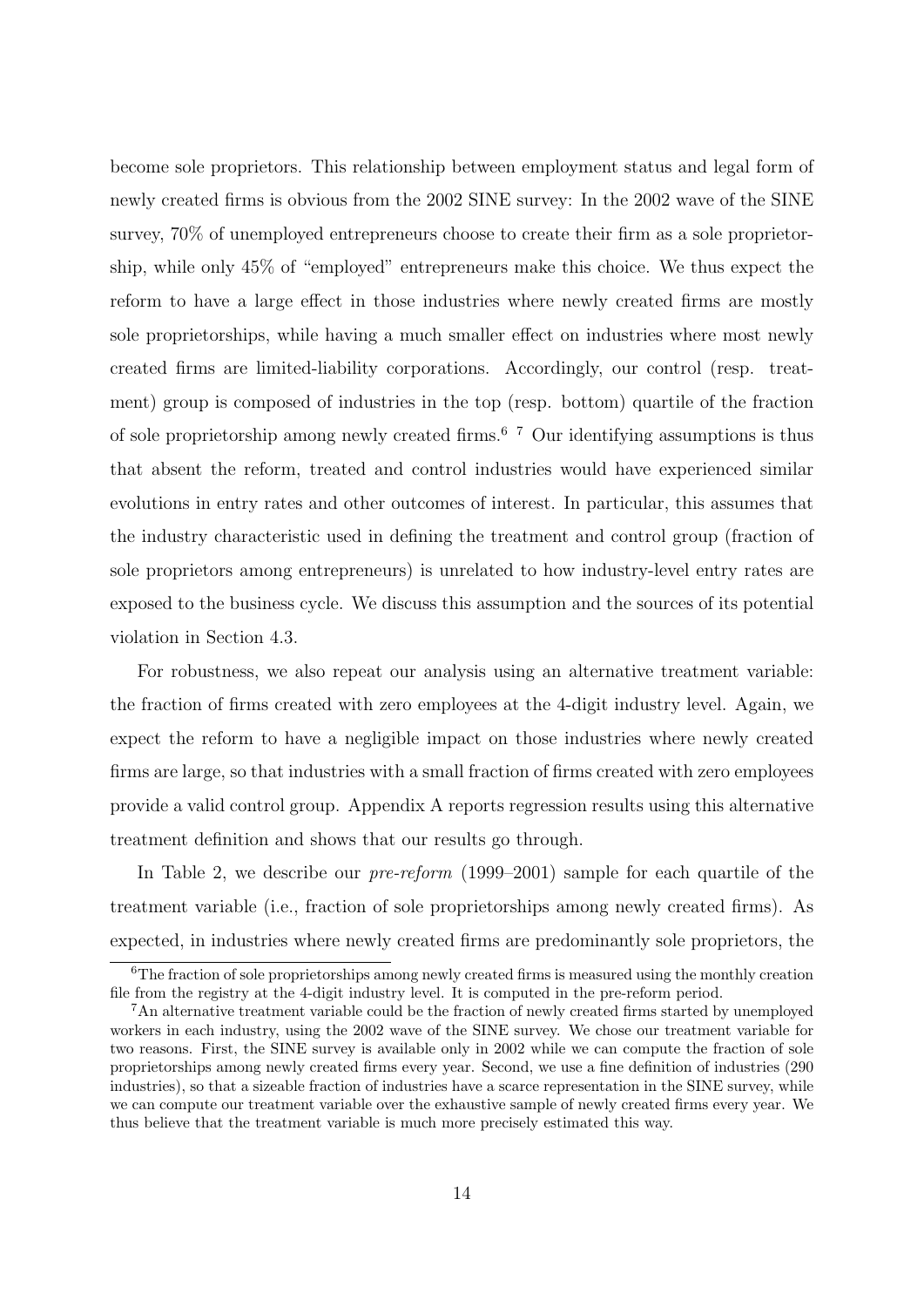average firm is smaller at creation and is less likely to hire in the two years following creation. Entrepreneurs in these industries are also on average less educated and less likely to plan on hiring.

# 4.2 Empirical Specification

Our main specification for industry-level outcomes is as follows:

$$
Y_{st} = \sum_{k=1}^{4} \alpha_k \cdot T_s^k \times \text{post}_t + \sum_{k=1}^{4} \beta_k \cdot T_s^k \times t + \mu_s + \text{MONTH}_t + \epsilon_{st}
$$
 (1)

where  $Y_{st}$  is an outcome variable in industry s in month t. post = 0 from January 1999 to December 2001, post = 1 from January 2002 through December 2005.  $\mu_s$  and MONTH<sub>t</sub> are industry fixed effects and month-of-the-year fixed effects.  $T_s^k$  is a dummy equal to 1 if the fraction of sole proprietorships among newly created firms in industry s belongs to the  $k<sup>th</sup>$  quartile. If the reform causally impacts outcome  $Y_{st}$ , we expect the impact to be larger for industries more likely to have been affected by the reform – so that we should expect  $\alpha_4 > \alpha_3 > \alpha_2 > \alpha_1$ .  $T_s^k \times t$  are treatment-specific trends. We cluster standard errors at the industry level.

For firm-level outcomes (e.g., the probability that a firm is still active two years after creation), our main specification is as follows

$$
Y_{ist} = \sum_{k=1}^{4} \alpha_k \cdot T_s^k \times \text{post}_t + \sum_{k=1}^{4} \beta_k \cdot T_s^k \times t + \mu_s + \text{MONTH}_t + \epsilon_{ist}
$$
 (2)

where  $Y_{ist}$  is the outcome for firm i created in month t in industry s. We also cluster standard errors at the industry level in this specification.

#### INSERT FIGURE 3 ABOUT HERE

Figure 3 provides a graphical illustration of our identification strategy and our main regression analysis. We compute, for each industry, the log number of firms created each month from 1999 to 2005 normalized by the average monthly log number of firms created in the same industry in 1999 and 2000. This corresponds to an industry log-growth of firm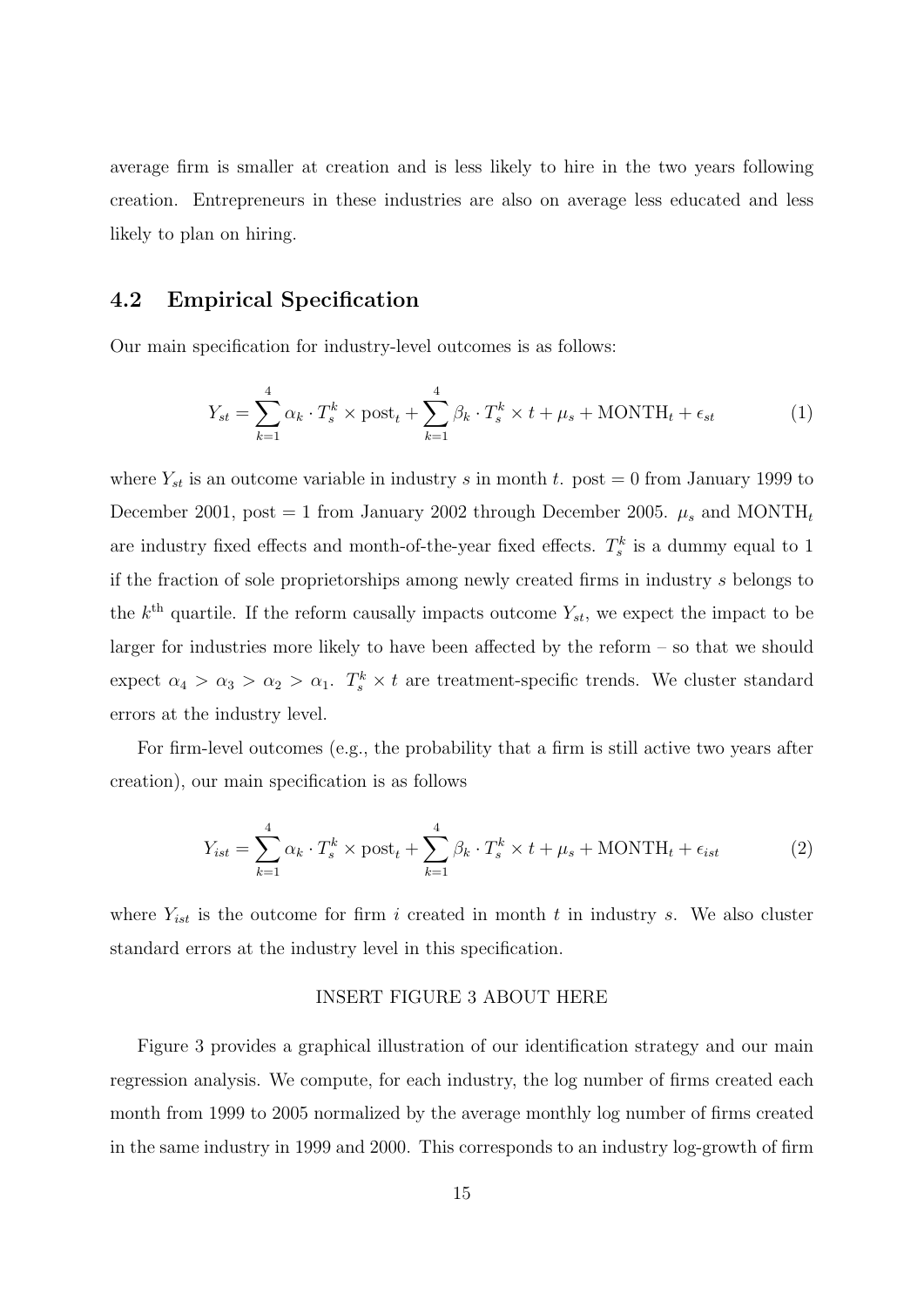creation in month t and industry j relative to 1999–2000, our benchmark years. We then average these growth rates across industries for each quartile of our treatment variable (i.e., the fraction of sole proprietorships among newly created firms by industry). We then plots a 12-month moving average of this average growth rate for all four quartiles.

Figure 3 first illustrates an important aggregate surge in entrepreneurial activity following the reform relative to the 1999–2000 period, which is consistent with Figure 2. However, this surge was much more pronounced in industries with a larger fraction of sole proprietorships among newly created firms. Entrepreneurial activity increased by about 10% in industries in the bottom quartile of our treatment variable, while it increased by 25% in industries in the top quartile. More generally, growth in entrepreneurial activity increases monotonically with the treatment "intensity", with industries in larger quartiles exhibiting stronger growth in firm creation.

# 4.3 Discussion

#### INSERT TABLE 3 ABOUT HERE

Two endogeneity concerns arise from the creation of our control group.

As stated in Section 4, our identification strategy assumes that the industry characteristic used in defining the treatment and control groups (i.e., the fraction of sole proprietors among entrepreneurs) is not correlated with how industries are exposed to macroeconomic fluctuations. If this is not the case, then industries in the control and treatment group could experience different evolutions even in the absence of a reform – a violation of the parallel trend assumption. One might worry, however, that industries with a larger fraction of sole proprietors tend to have a higher exposure to the business cycle, in which case the 2003 economic recovery would cause more growth in firm creation in treated industries for reasons unrelated to the reform we analyze. To invalidate this hypothesis, we estimate equation (1) using the log of industry sales as our left hand side variable. Industry sales are computed by aggregating firm-level sales at the industry level and since financial statement are only observed annually, they are annual. Table 3 report the results. Because we include industry fixed effects, the coefficient on post captures sales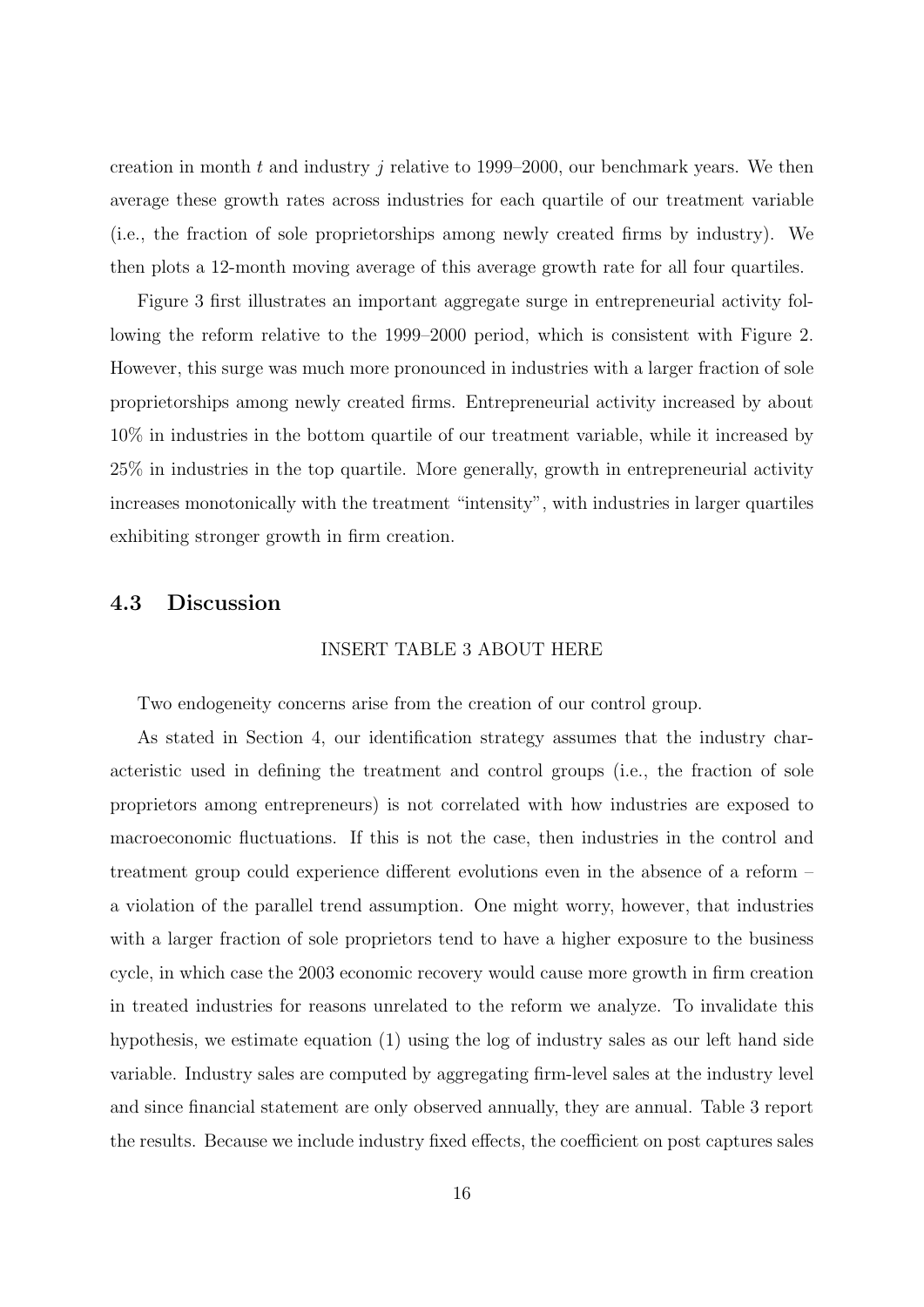growth between the pre- and the post-period. Column (1) includes only the post variable and shows that industry sales increased overall by 8.2% in real terms around the reform. The reform coincided with a period of accelerated growth in France. However, columns (2) and (3) show that this increase in industry sales is not related to our treatment variable, i.e., the fraction of sole proprietorships among newly created firms. In column (3), none of the  $\alpha_k$  coefficients (the interaction terms) is statistically significant. Columns (4)-(6) reach the same conclusion using value added instead of sales to measure industry growth. These results invalidate the idea that our treatment industries are simply more exposed to the business cycle and thus experience higher growth in the post-2003 period because of the economic recovery in France at that time.

A second concern is that the industry characteristic we use to define our treatment (the fraction of sole proprietorships among newly created firms) is correlated with other industry characteristics that could explain how entry in these industries reacted to the 2003 aggregate recovery. For instance, industries where firms start on a small scale could be industries with better growth opportunities or industries with little upfront investment. At the same time, it is plausible that entry in industries with large growth opportunities or small capital intensity could benefit more from an aggregate recovery. Table 3 has already shown that treated industries did not overall grow faster post-reform. To further account for this concern, we augment our main specification, equation (1) by interacting both the post dummy and a trend variable with a measure of industry capital intensity (the average assets-to-labor ratio of firms in the industry from 1999 to 2001) and industry growth (the average growth rate of sales for firms in the industry from 1999 to 2001). In most regressions, the inclusion of these additional controls does not affect our results, both quantitatively and qualitatively.

# 5 Results

# 5.1 Impact of the Reform on the Creation of New Firms INSERT TABLE 4 ABOUT HERE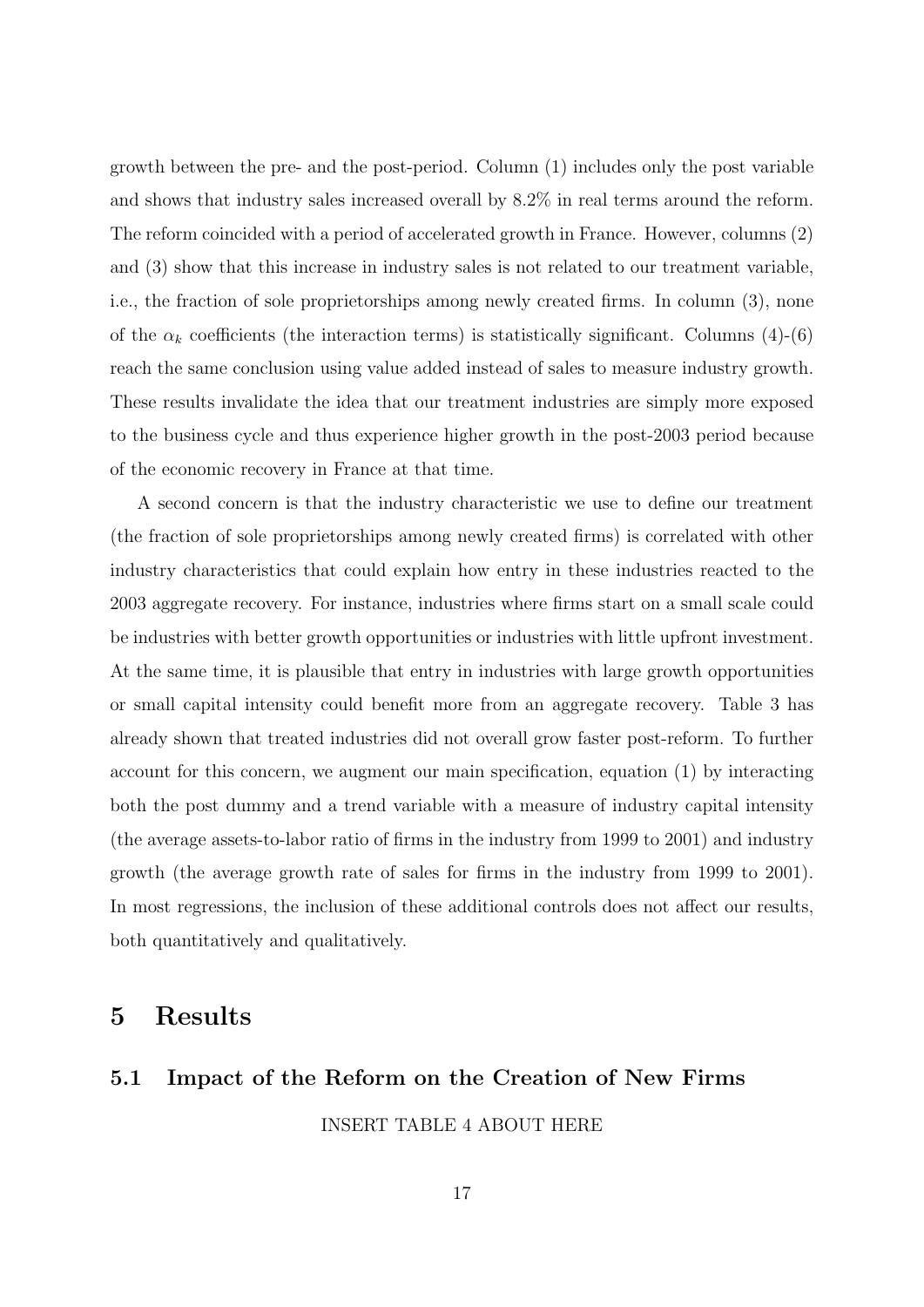We first analyze the growth in firm creation induced by the reform. We estimate equation (1) using the log number of firms created in industry s in month t as our dependent variable.<sup>8</sup> The regressions use a balanced sample of 290 industries over 84 months – from January 1999 to December 2001 for the pre-period and January 2002 to December 2005 for the post-period – and thus a total of 24,360 industry-month observations. Column (1) is a simple time-series difference estimate of the reform. It only includes the post dummy. The estimated coefficient on the post dummy is 0.1 and significant at the 1% confidence level. Following the reform, the monthly number of newly created firms increased on average by 10% across all industries. Given that there 290 industries and that 44 firms are created every month in the average industry prior to the reform (see Table 2), this amounts to 1,300 additional firms per month being created after the reform. This result differs in magnitude from the aggregate growth of new creation observed in Figure 2, which reports an increase by about 3,5000 per month between 2001 and 2004. This discrepancy comes from the fact we conservatively define the post dummy as equal to 1 starting in January 2002 while the effect of the reform only starts to materialize in late 2002 and is progressive.<sup>9</sup>

Column  $(2)$  estimates our main specification (equation  $(1)$ ) without including the treatment-specific trends. Column (3) adds these treatment-specific trends. Column (4) estimates the augmented version of equation (1), where industry capital intensity and growth are interacted with the post dummy and a trend. As seen on Figure 3, post-reform growth in firm creation increases monotonically with treatment "intensity". For industries in the top quartile of the treatment variable, firm creation grows by 12 percentage points more following the reform than for industries in the bottom quartile (i.e., industries with the lowest fraction of sole proprietorships at creation). Given that there are 72 industries in the top quartile of sole proprietorships and that these industries create 87 firms per month prior to the reform (see Table 2), this corresponds to an increase

<sup>&</sup>lt;sup>8</sup>More precisely, our dependent variable is  $log(1+\# \text{ firms created})$ . Some smaller industries experience months without any creation. Using  $log(\text{\# firms created})$  as our dependent variable would lead us to drop these industries. To keep a balanced sample of industries, we thus use instead  $\log(1+\# \text{ firms created})$ . The results are similar same when using  $log(\text{\# firms created}).$ 

<sup>9</sup>We have checked that our results go through and are actually stronger if we exclude 2002 from the sample.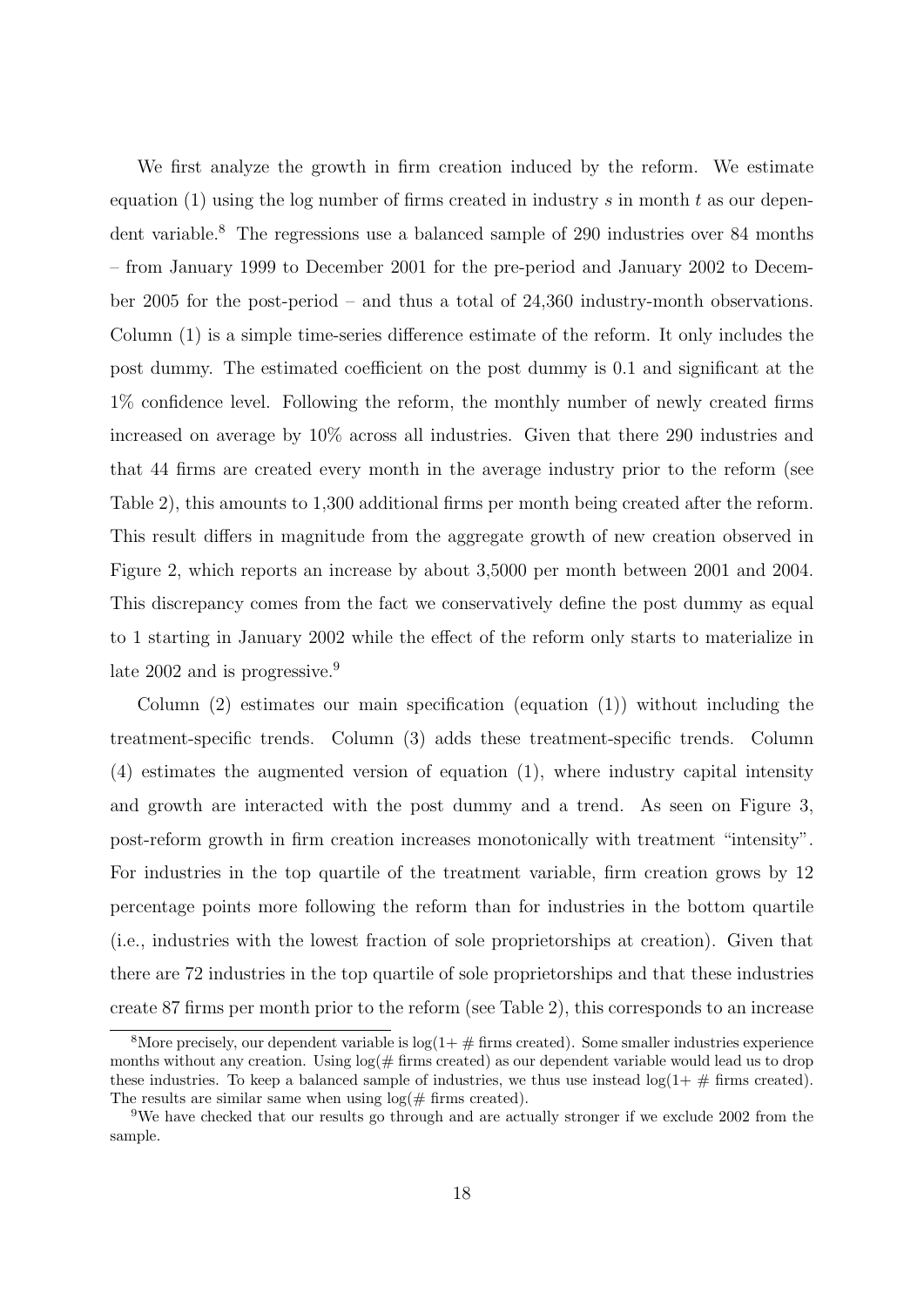of 750 newly created firms each month. This number underestimates the overall impact of the reform, since firm creation also grows significantly more in the third quartile relative to the bottom quartile (approximately 250 new creations per month). Taking the third and fourth quartile of treatment together (the treatment group), we find that treated industries experience an increase in firm creation following the reform of about 1,000 newly created firms per month. This effect is slightly larger once we control for industryspecific trends (column (3)) and industry characteristics interacted with post and time trends (column (4)).

# 5.2 The Quality of Post-Reform Start-Ups

In this section, we explore whether the reform led to a significant change in the characteristics of newly created firms. The first characteristic we look at is job creation. As mentioned before, the reform could lead individuals of lower ability, lower ambition or higher risk-aversion into self-employment. In this case, the number of jobs created by newly created firms in treated industries should drop after the reform relative to control industries. Alternatively, individuals may have only noisy signal of their ability as entrepreneurs. The entrepreneurs drawn in by the reform are then comparable to those who created a firm prior to the reform. The reduction in the cost of entry triggered by the reform then allows for a larger pool of equally talented people to enter self-employment. In this case, the number of jobs created by newly created firms in treated industries should not change after the reform relative to control industries.

#### INSERT TABLE 5 ABOUT HERE

Table 5 explores the effect of the reform on job creation by newly created firms, both at the time of firm creation and two years after firm creation. Columns (1)-(4) decompose the results from Table 4 by cutting the sample into start-ups that create at least one job when they are created and start-ups that don't. More precisely, we estimate equation (1) using as a dependent variable the number of firms created in industry s in month  $t$ with zero employees at creation (columns  $(1)$  and  $(2)$ ) and the number of firms created in industry  $s$  in month  $t$  with at least one employee. We find that newly created firms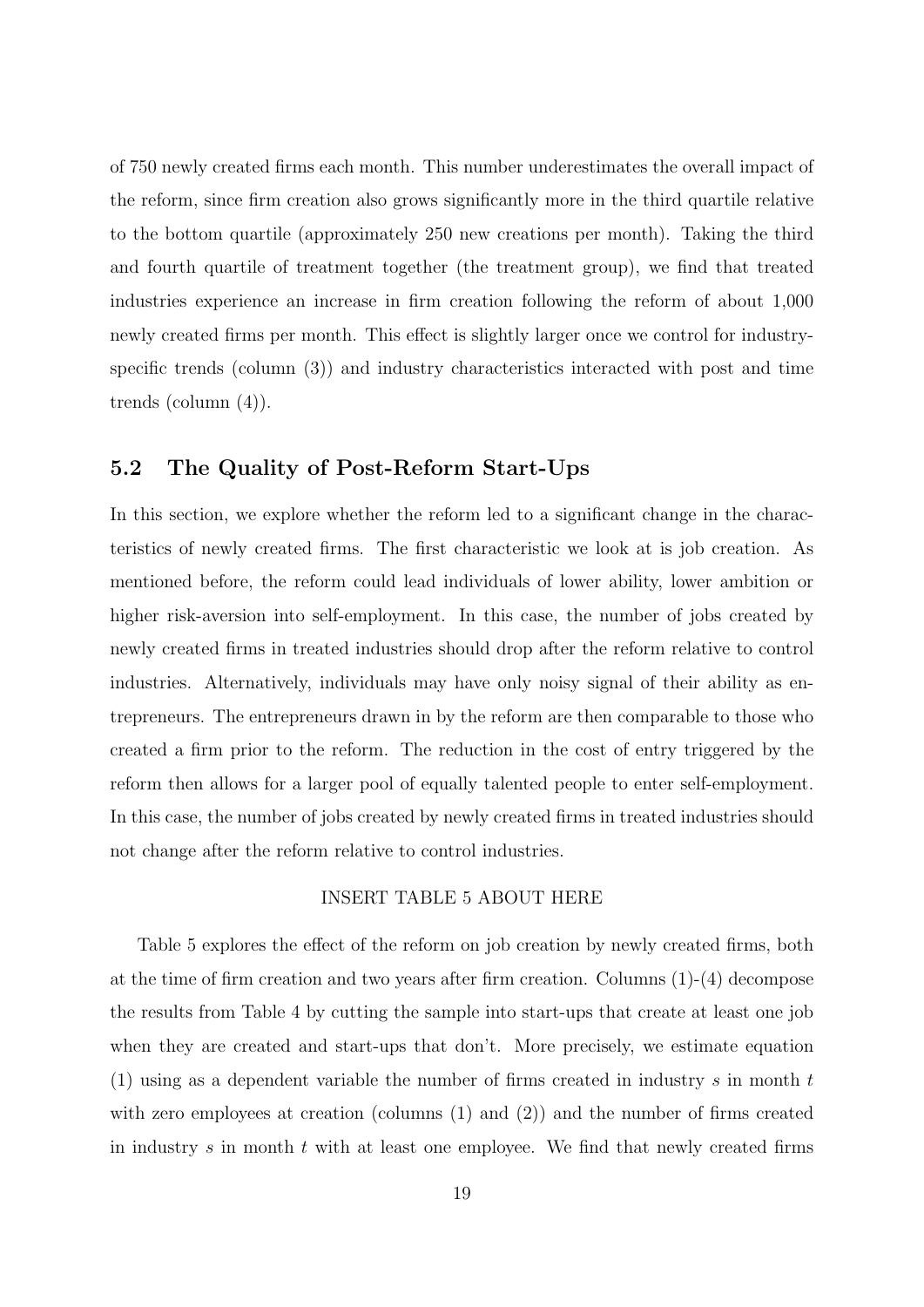tend to be smaller at birth following the reform. While the reform led to a large increase in the number of firms created with zero employees (columns  $(1)$  and  $(2)$ ), it had no effect on the number of firms created with more than one employee (columns (3) and (4)). Quantitatively, the creation of firms with zero employees increased by a significant 16 percentage points following the reform in treated industries relative to control industries (Q4 vs. Q1 of our treatment variable). In contrast, the creation of firms with at least one employee increased by an insignificant 0.8 percentage points following the reform in treated industries relative to control industries. In other words, the bulk of the effect of the reform on new firm creation is concentrated on firms with zero employees at creation. This is not surprising given that the reform was targeted to unemployed workers, with mostly little financial and human capital.

That the reform mostly had an impact on the creation of zero-employee firms does not mean that it had little or no effect on job creation overall. As long as zero-employee firms create jobs in the future with some probability, the reform still has the potential to stimulate employment in the aggregate. If zero-employee firms create one job after two years with probability  $\pi$  and the reform leads to the creation of  $\Delta N$  additional zerojob firms, the reform generates  $\pi \Delta N$  new jobs. Hence, even if the reform only creates zero-employee firms, as long as  $\pi$  does not go down to zero after the reform, its effect on job creation is large provided the number of induced firm creation  $\Delta N$  is large. We already know from Table 5, column (2) that the number of induced creations is indeed large  $(+16\%$  in the top treatment quartile). We now look for evidence on long-term job creation by newly created firms after the reform.

Table 5, columns (5)-(8) show that the reform did lead to a significant increase in the creation of firms that do not hire any employee after two years (column (6), increase of 9.3%). However, the number of firms that eventually have at least one employee two years after creation also increased significantly, and by a larger amount (column (8), increase of 14%). Overall, the reform thus led to increased entry by both job-creating entrepreneurs and zero-employee entrepreneurs. This is not consistent with the view according to which the reform worsened the pool of entrepreneurs, at least in the job-creation dimension.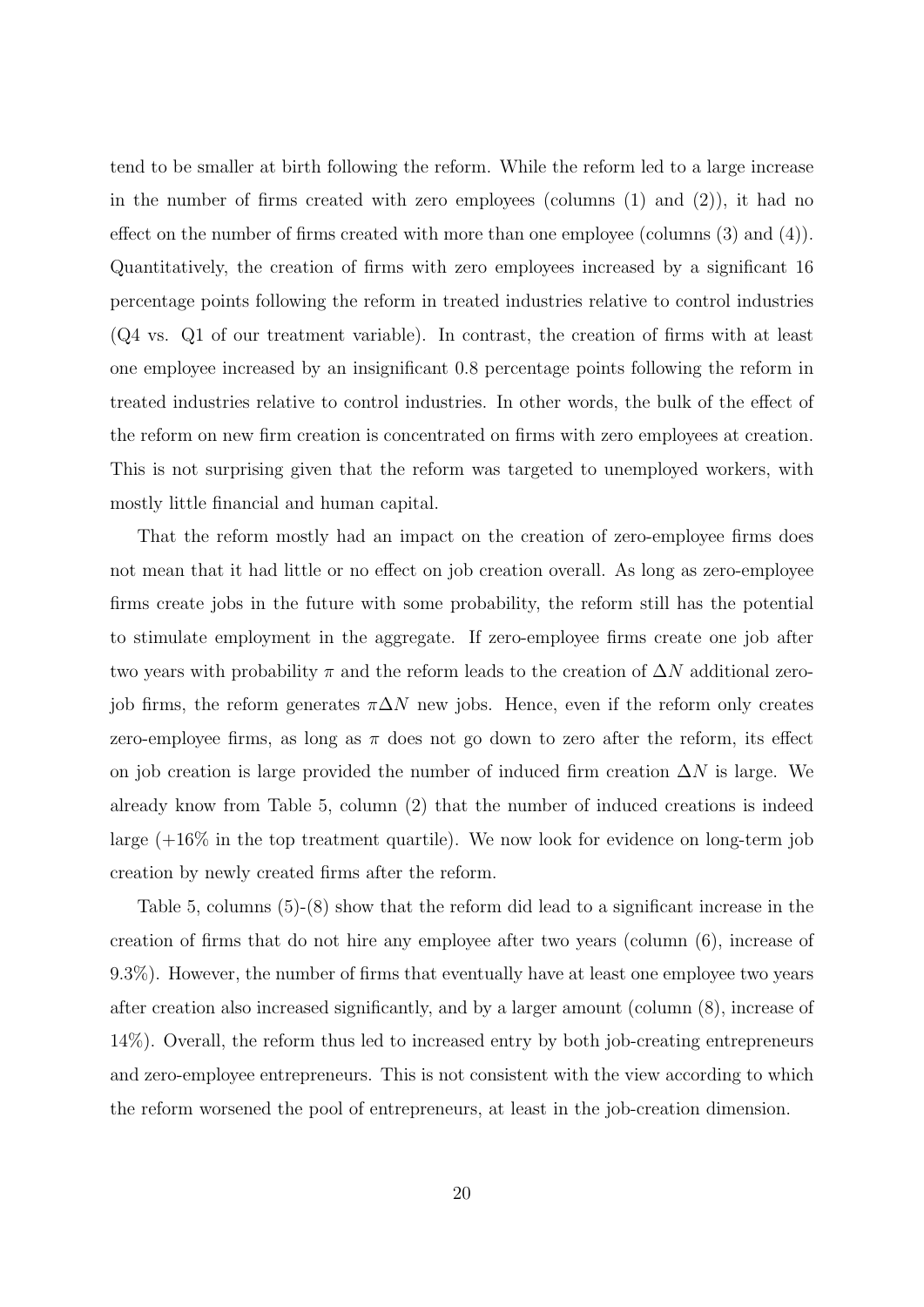#### INSERT TABLE 6 ABOUT HERE

We also directly check that firms created in treated industries are as likely to hire as other firms, i.e., that  $\pi$  is the same for firms created before or after the reform. To this end, we estimate equation (2) using as a dependent variable a firm-level dummy equal to 1 if the firm hires at least one employee between its creation date and the second calendar year after creation. We do not find any differential change in the propensity to hire between firms in treated vs. control industries (Table 6, columns (1)-(3)): firms created in treated industries after the reform were not less likely to hire. Hence, an increase in entrepreneurial activity, even from zero-employee firms, mechanically leads to a proportionate increase in the number of firms with eventually at least one employee.

Another dimension of quality is the probability of exit. In our sample, 16% of newlycreated created firms exit the sample in the two years following creation. This high attrition rate is consistent with existing cross-country evidence. Our data does not indicate why entrepreneurs leave the sample. However, it is very likely that a firm that drops out of the sample is closed down, so that we interpret exit as a measure of failure.<sup>10</sup> In Table 6, columns  $(4)-(6)$ , we estimate equation  $(2)$  using a dummy of exit within two years as our dependent variable. The reform has the same impact on the probability of exit in treated and non-treated industries. The probability of exiting the sample increases by 1.1 percentage point in the aggregate, which is small when compared to the large surge in firm creation observed in Table 1. However, this increase is similar across industries (column (6)). Overall, firms created in industries more exposed to the reform have the same probability of survival and the same probability of hiring as firms created in "control" industries. Even though they are smaller at creation, these newly created firms do not seem to have a lower potential to create jobs.

#### INSERT TABLE 7 ABOUT HERE

We provide further evidence that firm quality does not decline after the reform in Table 7. We again estimate equation (2), but we now use observable characteristics of

<sup>&</sup>lt;sup>10</sup>The 1998 wave of the SINE survey shows that only 5% of newly created firms that no longer exist two years after creation have been purchased or transmitted, i.e., 95% correspond to firms that have closed down permanently.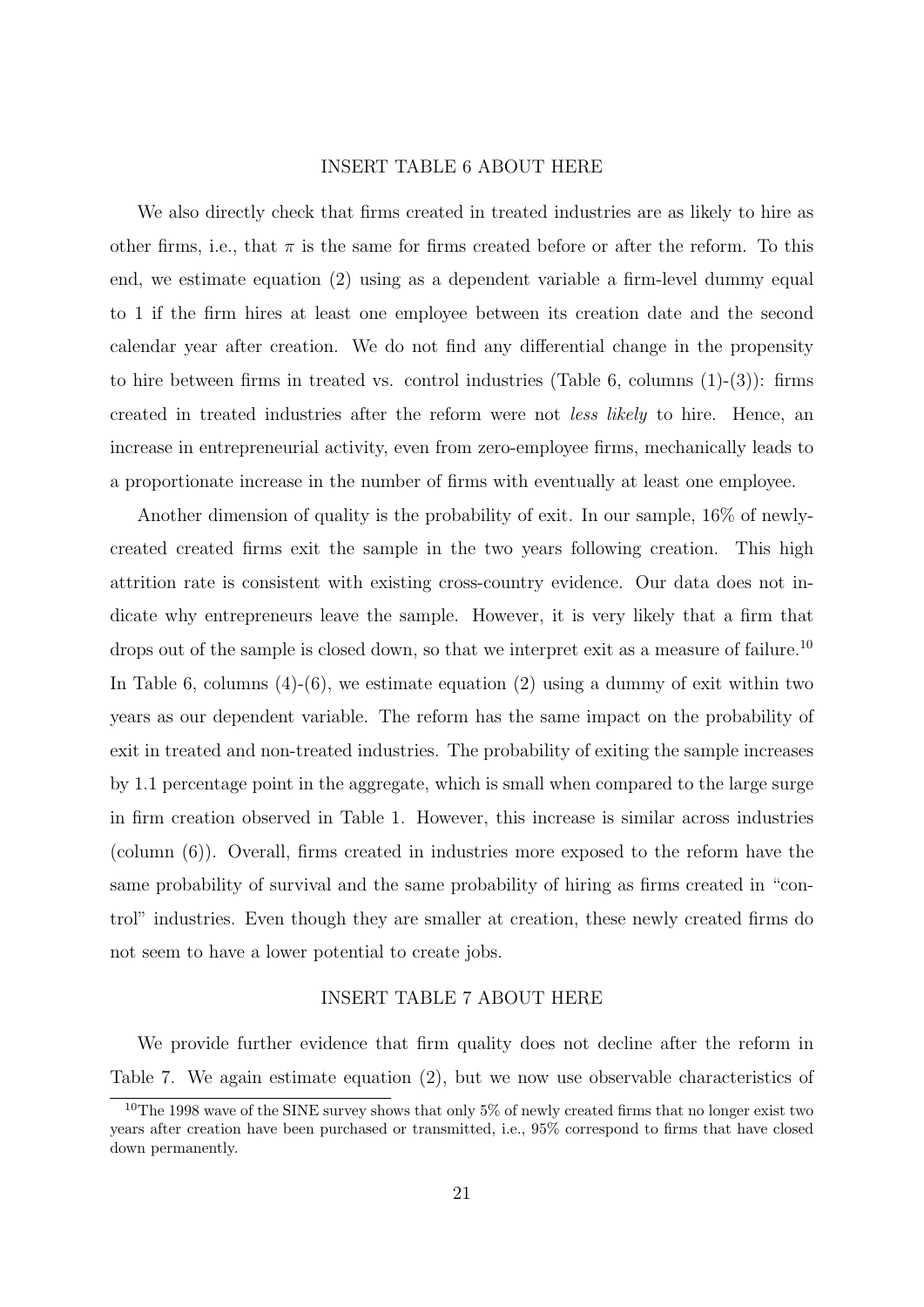the entrepreneurs as our dependent variable. More precisely, we look at education and initial "ambition to grow", which both have been shown to correlate with entrepreneurial success. These characteristics are available from the SINE survey (see Section 3.3 for a description), for a third of newly created firms in the first semester of 2002 and 2006. We have 26,783 observations in 2002, and 29,538 observations in 2006. Our ex ante measure of entrepreneurial quality are the following: a dummy variable if the entrepreneur holds a high-school degree, a college degree, or if she declares that she "plans to hire" in the next twelve months. The difference with the previous firm-level regressions is that we only have two cross-sections of data available, one before and one following the reform.

Table 7, panel A starts by showing that, in the pre-reform period (2002), these ex-ante measures of quality correlate well with ex-post entrepreneurial success. Entrepreneurial success is measured as the firm's employment four years after creation (i.e., in 2006) (columns  $(1)-(3)$ ), the probability that the firm has more than one employee in 2006 (columns (4)-(6)) and the probability that the firm has more than five employees (columns (7)-(9)). More educated and ambitious entrepreneurs are more likely to head large firms. For instance, entrepreneurs who "plan to hire" at creation end up with a larger probability of having at least one employee (column (5), increase of 17 percentage points) as well as a higher probability of having at least five employees (column  $(8)$ , increase of 7.9 percentage points).

Table 7, Panel B then looks at the impact of the reform on the share of "good" newly created firms, using these ex ante measures of quality. Our empirical strategy is similar to that of Table 6, except we use our ex ante measures of quality as dependent variables and work on the restricted sample of newly created firms surveyed in SINE in the first six months of 2002 (pre-period) and in the first six months of 2006 (post period). We do not find a significant change in the composition of entrepreneurs by education. Although the average level of education of entrepreneurs increases across all industries, reflecting perhaps the positive trend in educational attainment in France, treated industries do not differ from control industries in this dimension. The proportion of entrepreneurs with a high-school or a college degree is not significantly different in treated industries relative to control industries (columns  $(1)-(4)$ ). While the lack of statistical significance could come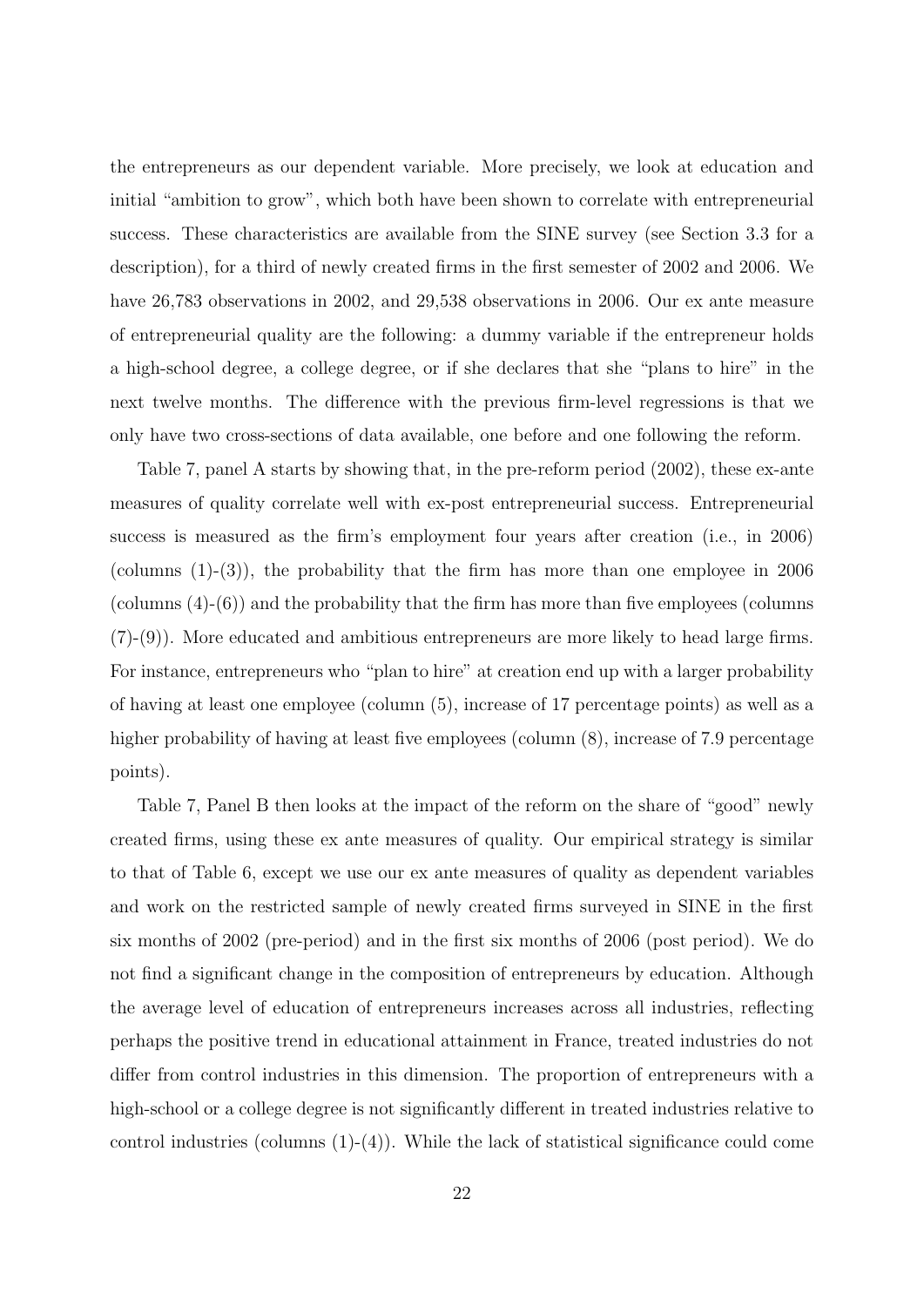from the reduced size of the sample, the coefficient estimates are very close to 0. These results are not consistent with the hypothesis that the reform lowered the education of the marginal entrepreneurs, at least when using the coarse measures available in the SINE survey.

Surprisingly, the entrepreneurs drawn in by the reform appear more ambitious. In table 7, Panel B, columns (5)-(6), we find that the fraction of entrepreneurs in treated industries that plan to hire in the next twelve months increases by 3.8 percentage points relative to entrepreneurs in control industries. This is not a trivial effect given that only 23% of entrepreneurs surveyed in SINE plan to grow on average. While we interpret this results in terms of entrepreneurial ambition, it is also consistent with new entrepreneurs being more optimistic. As long as ambition and optimism are important ex ante determinants of entrepreneurial success, this result remains inconsistent with the hypothesis that the reform led to a worsening of the pool of entrepreneurs.

# 5.3 Job Creation

We now estimate the effect of the reform on total job creation. To do this, we estimate equation (1) on industry-level employment data. Precisely, we use the log of 1 plus  $L_{st}$ as our dependent variable, where  $L_{st}$  is the total number of jobs reported after two years of existence by all firms created at date t, as reported by the tax files.  $L_{st}$  measures the overall jobs that firms created today will create in two years. Importantly, this measure takes exit into account: firms that will exit before two years will simply not contribute to  $L_{st}$ , whatever their total employment at creation.

#### INSERT TABLE 8 ABOUT HERE

One issue in the measure of  $L_{st}$  is that we might be missing the entrepreneur's job itself. The tax files do not specify whether the entrepreneur is one of the firm's employees or whether she receives no wage. We thus make two alternative assumptions to bound this potential measurement error. In columns  $(1)-(2)$ , we make the aggressive assumption that the entrepreneur is never a wage earner, and add one to each surviving firm's future employment. Accordingly, we use  $log(1+L_{st} + NS_{st})$  as our left-hand side variable, where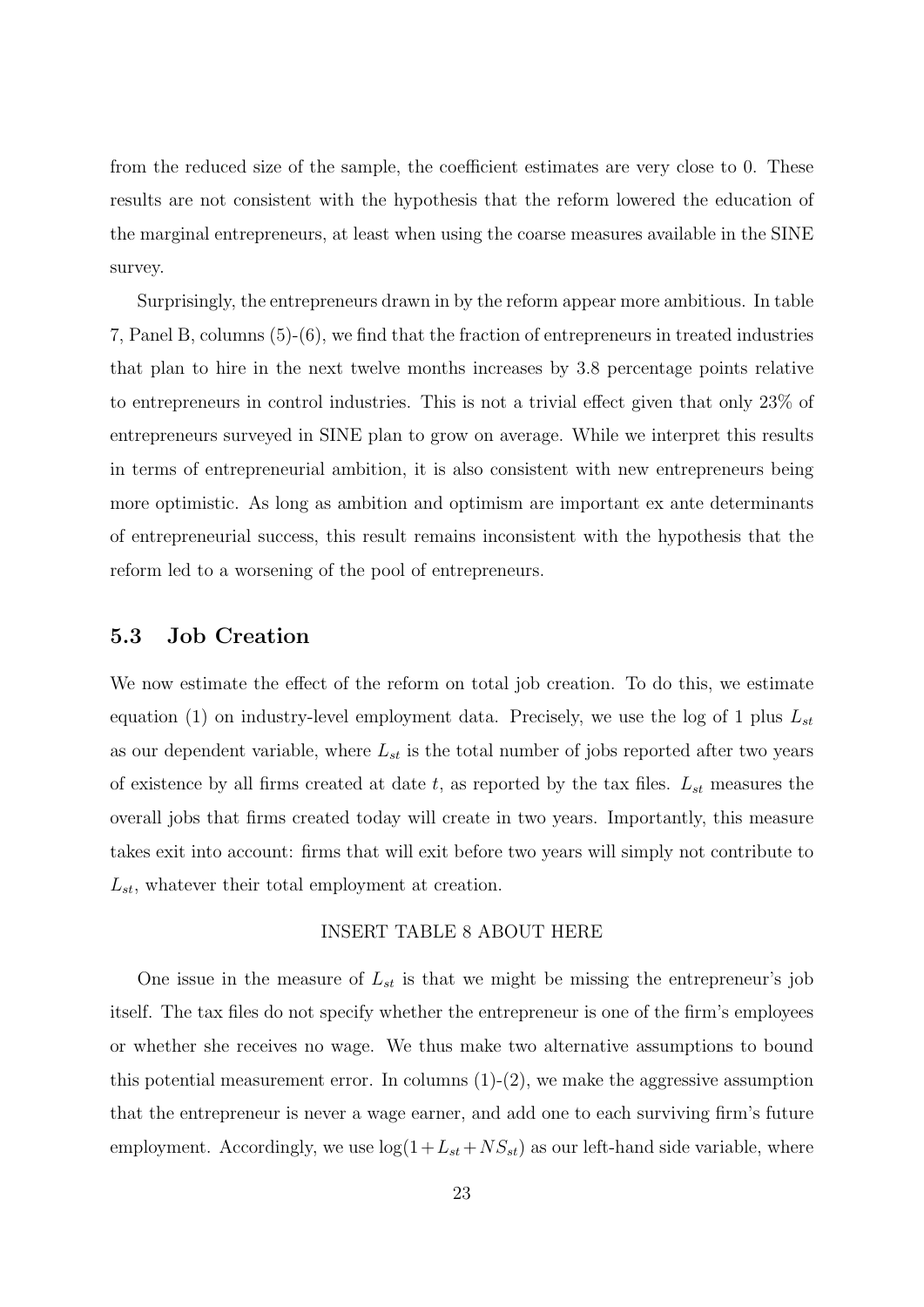$NS_{st}$  is the number of firms born at t that will still be active in two years. In columns (3)-(4), we make the conservative assumption that all entrepreneurs are already counted as employees of their own firm. We then simply use  $log(1+L_{st})$  as the dependent variable, thereby assuming that  $L_{st}$  contains all entrepreneurial jobs created. If the firm reports zero employees after two years, we implicitly assume that the entrepreneur's main job is not with the firm. This is a conservative assumption designed to provide a lower bound on the employment effects of the reform. Table 8 reports the regression estimates. We find that the reform had a large impact on aggregate job creation. After the reform, the number of jobs created by entrepreneurial firms two years after creation increases by 21 percentage points more in treated industries relative to control industries (column (2)). We know from Table 2, in the last line of Panel A, that treated industries (i.e., in the top quartile of the fraction of sole proprietorships among newly created firms) create on average 118 jobs per month pre-reform. Thus, the reform leads to at least  $118 \times (e^{.21} - 1) = 28$ additional jobs created monthly. Since the top quartile of our treatment variable has 72 industries, 2,000 jobs per month are created in these industries through the reform. Under the more conservative assumption that the tax files' employment figure always includes the entrepreneur herself, we obtain a smaller estimate of 750 new jobs created monthly in the treated industries (Table 8, column (4)). Naturally, this difference comes from the difference in the base rate of job created by entrepreneurial firms under the two assumptions: under the conservative assumption, newly created firms in treated industries generate on average 43 jobs while the aggressive assumption lead to 118 jobs created monthly.

These results suggest that the reform led to the creation of between 9,000 to 25,000 new jobs every year. These numbers are of course lower bounds on the true quantitative effect of the reform on job creation since even our control group is affected by the reform. Additionally, these figures do not take general equilibrium effects into account. For instance, the additional firms created following the reform may be gaining market shares and employees at the expense of existing incumbent firms. These general equilibrium effects are the focus of the next section.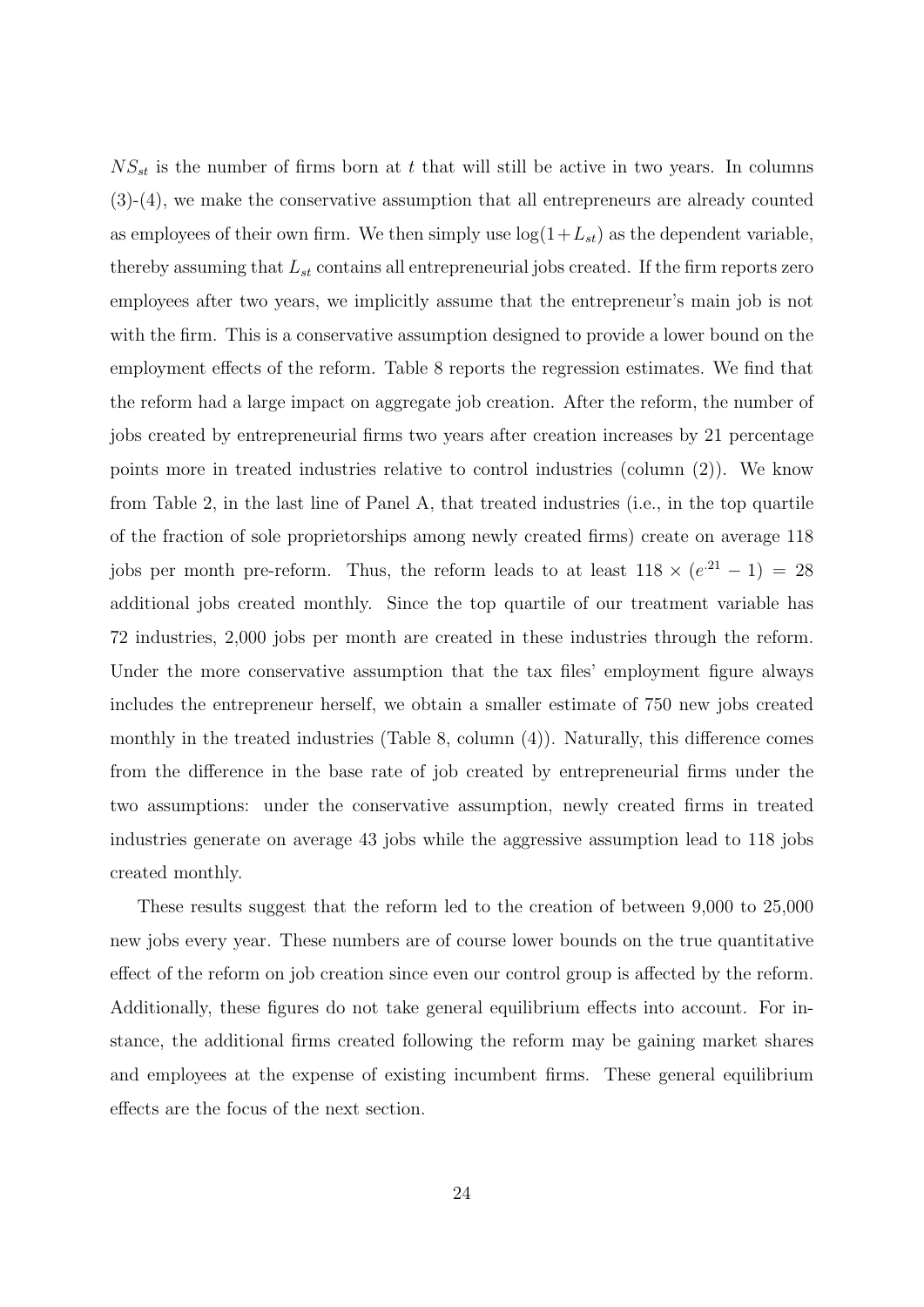### 5.4 General Equilibrium Effects: Crowding Out

To investigate possible crowding out of existing jobs, we re-run our industry-level regressions (equation (1)) and look at the impact of the reform on employment growth for incumbent firms. We report the results in Table 9. More precisely, we define incumbents as firms present in the data in year t but created before  $t - 4$ . This long lag ensures that all incumbents were started before the reform we are studying. We then define our dependent variable as the growth rate of total employment in all incumbent firms by industry. In columns  $(1)-(2)$ , we focus on small incumbents only (i.e., with less than five employees), which are more likely to be exposed to the competition of these new entrants. In columns  $(3)-(4)$ , we look at large incumbents only (i.e., with more than five employees). Since we use industry-level annual data (these tax files are only available annually), there are only 2,320 observations in these regressions, corresponding to a balanced panel of 290 industries followed over 8 years (1999–2006).

#### INSERT TABLE 9 ABOUT HERE

Table 9 shows how the reform led to lower employment growth for small incumbents. Following the reform, annual employment growth fell by a significant 2.6 percentage points in treated industries relative to control industries (columns  $(1)$  and  $(2)$ ). This effect is robust to controlling for industry capital intensity and industry growth. This result is consistent with competitive dynamics where newly created firms partially crowd out existing small firms. To strengthen our intuition, we also analyze the effect of the reform on large incumbents. Large incumbents (here, firms with 5 employees or more) are less likely to directly compete with new entrants, who tend to be very small (median employment is zero). Indeed, Table 9, columns (3)-(4)) show that large incumbents' employment does not differentially change following the reform in treated vs. control industries (insignificant 0.4 percentage points estimate in column (4)).

Since the average industry in our treatment group (i.e., in the top quartile of fraction of sole proprietorships among newly created firms) has on average 5,196 employees working for small incumbents (Table 2, Panel D), the industry-level impact of the reform on small incumbents is estimated to be  $5,196 \times 0.026 = 135$  jobs destroyed per year and per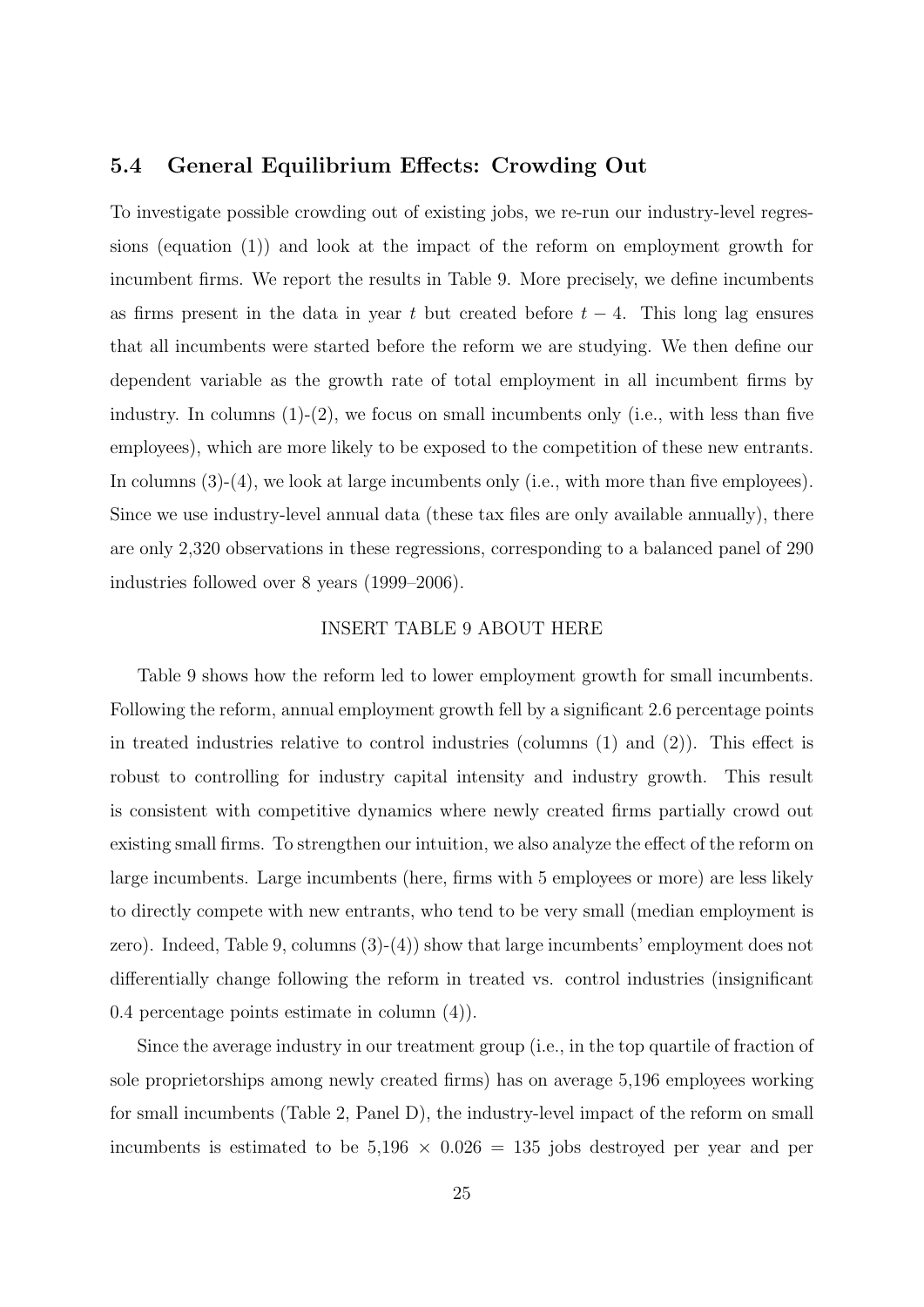industry. Aggregating over all the industries in the treatment group, this amounts to 10,000 jobs per year. This has to be compared to the 9,000 to 25,000 jobs created per year that we estimated in Section 5.3 using the same treatment variable. Of course, these numbers are imprecisely estimated. Nevertheless, this approach suggests that crowding out effects are of the same order of magnitude than the direct effect of the reform.

In Table 9, columns (5)-(6), we directly look at the overall effect of the reform on industry employment. To this end, we use the growth rate in the total number of jobs in small incumbents and in firms created over the last two years as our dependent variable. Intuitively, this sums the direct job creation from the reform to the job destruction induced by crowding out. We estimate the net effect by comparing again industries in the treatment vs. control group. Since columns (3)-(4) of Table 9 have shown that the reform has no effect on large incumbents' employment, we exclude the contribution of the large incumbents to industry employment. Columns  $(5)-(6)$  show that treated industries do experience a two percentage point larger growth in employment coming from entrepreneurial firms and small incumbents following the reform and relative to control industries. While this interaction coefficient  $(\alpha_4)$  is large, it is also not statistically significant  $(0.028 \text{ stan}$ dard error). Overall, we conclude that, while the reform allowed unemployed workers to start firms on a large scale, crowding-out effects also appear significant. These general equilibrium effects make it hard to quantify the aggregate employment gains from such a reform.

# 5.5 Efficiency

The previous section has demonstrated that the reform led to a significant reallocation of labor from small incumbent firms to newly created firms. A natural question in this context is whether such a reallocation is desirable or not. It is of course very difficult to make any welfare statements in our context. On the one hand, newly created firms may generate large growth opportunities, which cannot be observed in our limited time frame. On the other hand, the reform is costly for public finances since it amounts to a subsidy for unemployed entrepreneurs. Nevertheless, we can still empirically explore the relative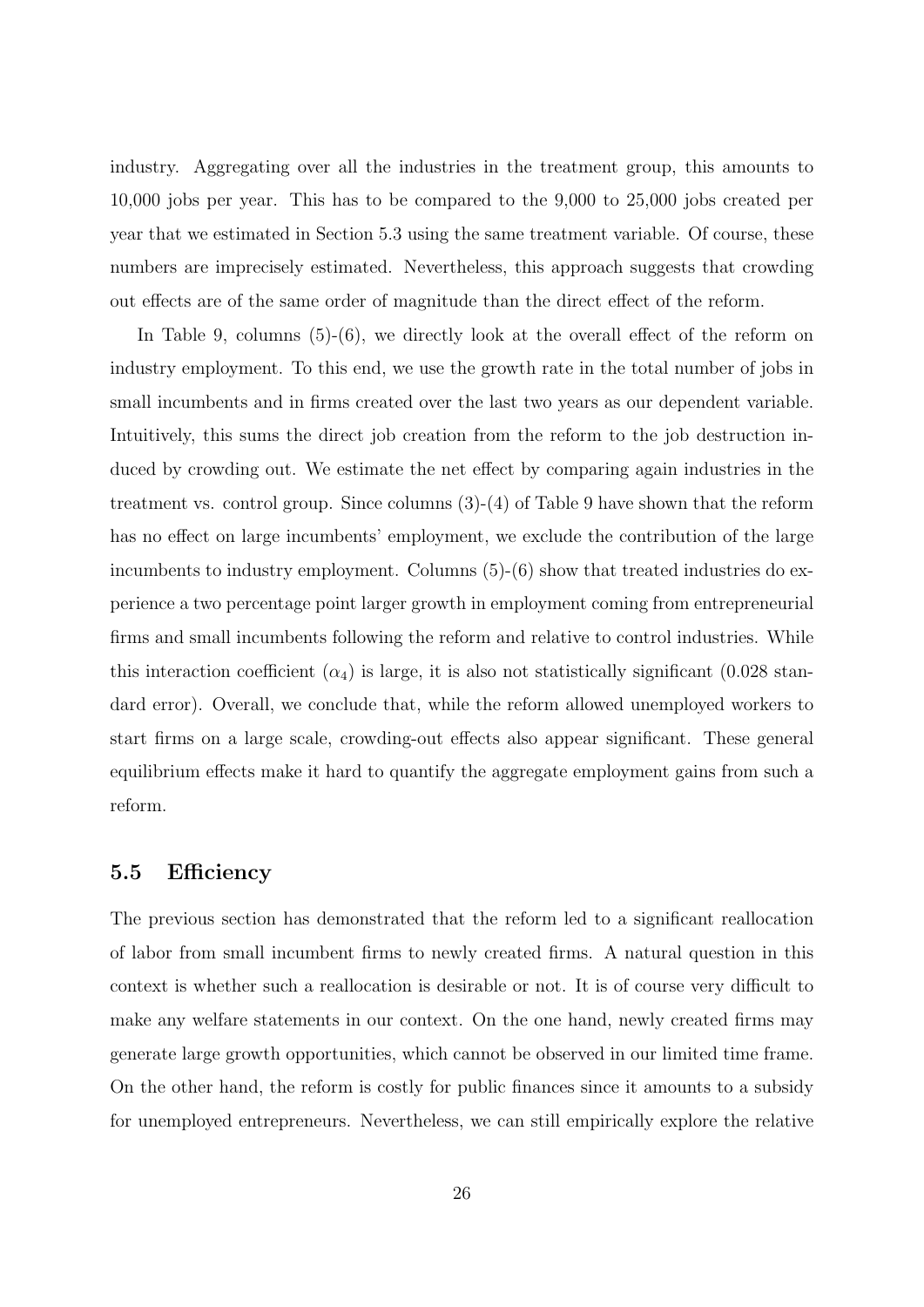productivity of firms created following the reform with that of small incumbent firms that are negatively affected by the reform as a first pass to a welfare analysis.

Table 10 provides regression evidence to this effect. It estimates equation (2) using measures of productivity at the firm-level as our dependent variable. Productivity is measured through wages or value added and sales divided by the number of employees. Wage is measured as total wage bill normalized by employment. In principle, value added per worker is a better measure of productivity, as it excludes intermediate input purchases, but for small firms total sales may be better reported. We also restrict the sample to two categories of firms: (1) entrepreneurial firms created in year  $t$  and (2) the small incumbent firms that are the most likely affected by the crowding-out effects. We construct category (2) as "shrinking incumbents", i.e., firms whose labor force decreases by at least one body count between t and  $t + 1$  — including those incumbents who exit the sample in  $t + 1$ . For each newly-created firm in year t, productivity is measured as of year  $t + 2$ .

#### INSERT TABLE 10 ABOUT HERE

Columns  $(1)$ ,  $(3)$  and  $(5)$  of Table 10 show that, prior to the reform, wages and productivity in newly created firms are much larger than those of shrinking incumbents. Annual wages are larger by about 5,200 euros; value added per worker is higher by about 7,000 euros per year. This difference is sizable, considering that the average wage (including payroll taxes as in our data) in France is about 50,000 euros per year. However, these regressions also show that this productivity advantage of newly created firms does not change following the reform. The interaction of the new firm dummy with the post dummy is quantitatively small (about 14 euros) and statistically insignificant. This shows that the productivity distribution of newly created firms did not change very much following the reform. However, this result could mask a relative drop in the productivity of newly created firms in treated industries and a relative increase in the productivity of newly created firms in control industries. Columns  $(2)$ ,  $(4)$  and  $(6)$  show that this productivity advantage of newly created firms remained constant following the reform, irrespective of the industries where firms operate. For instance, the larger average wage observed for newly created firms on average does not increase differentially following the reform for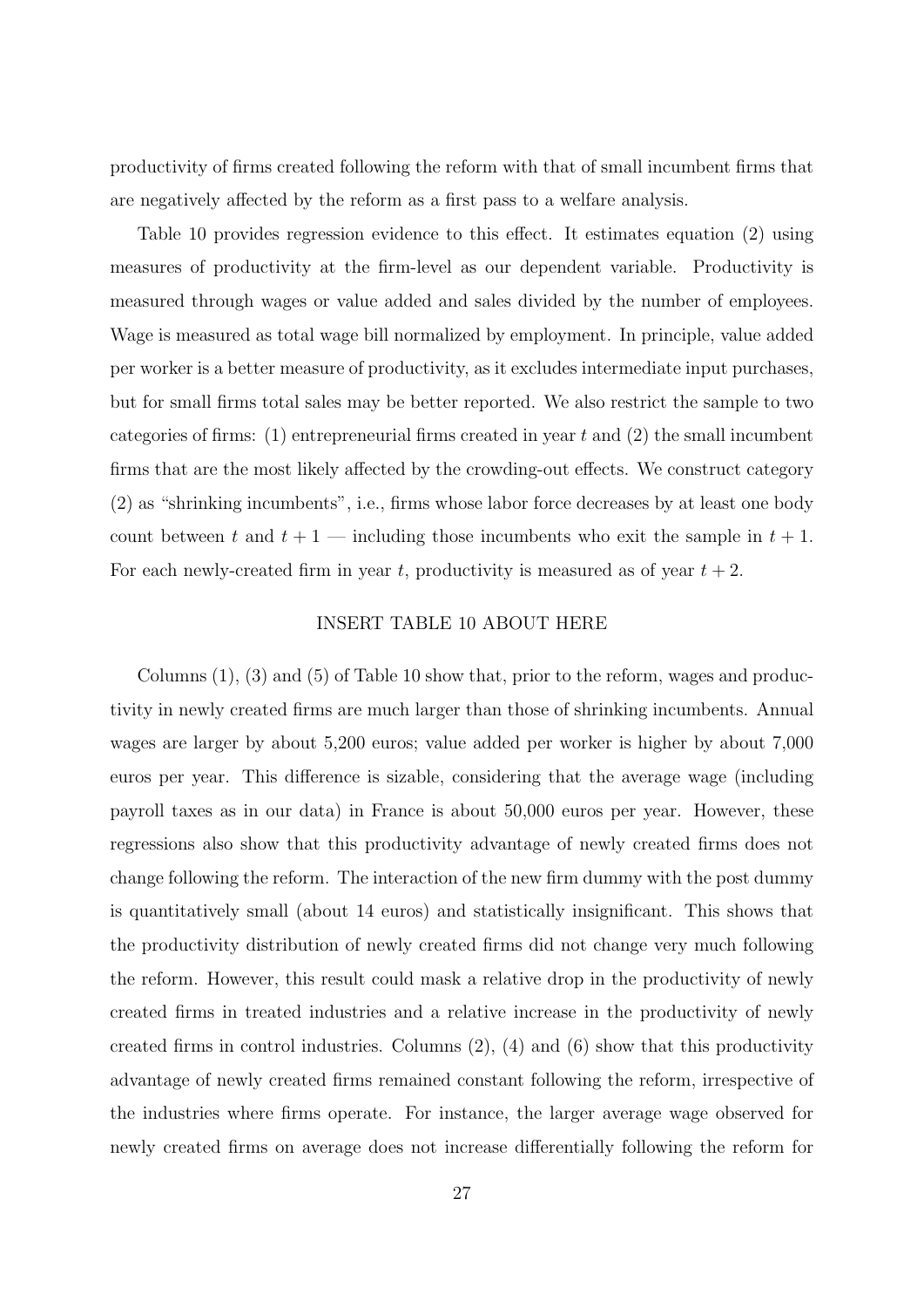firms in the control industries relative to firms in the treated industries.

As pointed out in Section 5.4, the aggregate employment effects of this reform are blurred by reallocation of labor across firms. Yet, the reform can still be efficient: since newly created firms are more productive, both before and after the reform and in all industries, this reallocation has the potential to lead to significant productivity gains.

### 5.6 Dissecting the Firm Creation Effect

In this section, we seek to differentiate three potential channels through which the reform could have affected entrepreneurial activity. First, the reform puts a lower bound on entrepreneurial income by guaranteeing that the entrepreneur gets at least her unemployment benefits. This effect acts like a direct subsidy that shifts the distribution of entrepreneurial income to the right. Second, by making entrepreneurial income safer, the reform creates positive Net Present Value (NPV) projects in risky industries and thus leads to increase entry in those industries. Third, the reform relaxes credit constraints. The NPV of future payment of unemployment benefits create some additional pledgeable income that increases the entrepreneur's financing capacity. In this section, we investigate the explanatory power of the last two hypotheses.

We first start by testing out the "risk-taking" hypothesis whereby unemployed entrepreneurs enter predominantly risky industries following the reform as these industries were unattractive to them prior to the reform. Tests reported in Table 11 show no support for this hypothesis. In this table, we ask if the effects of the reform are more pronounced in "risky" industries. Because the measurement of risk is difficult, we propose four different measures. The first measure of industry risk (Total volatility) is the sample standard deviation of industry aggregate sales growth. The second measure (Systematic volatility) is the regression coefficient of industry aggregate sales growth on aggregate (economywide) sales growth. The third measure (Idiosyncratic volatility) is the average, across all years, of the cross-sectional standard deviation of firm sales growth in the industry. The last measure (Exit rate) is simply the five-year exit rate of new firms. We then estimate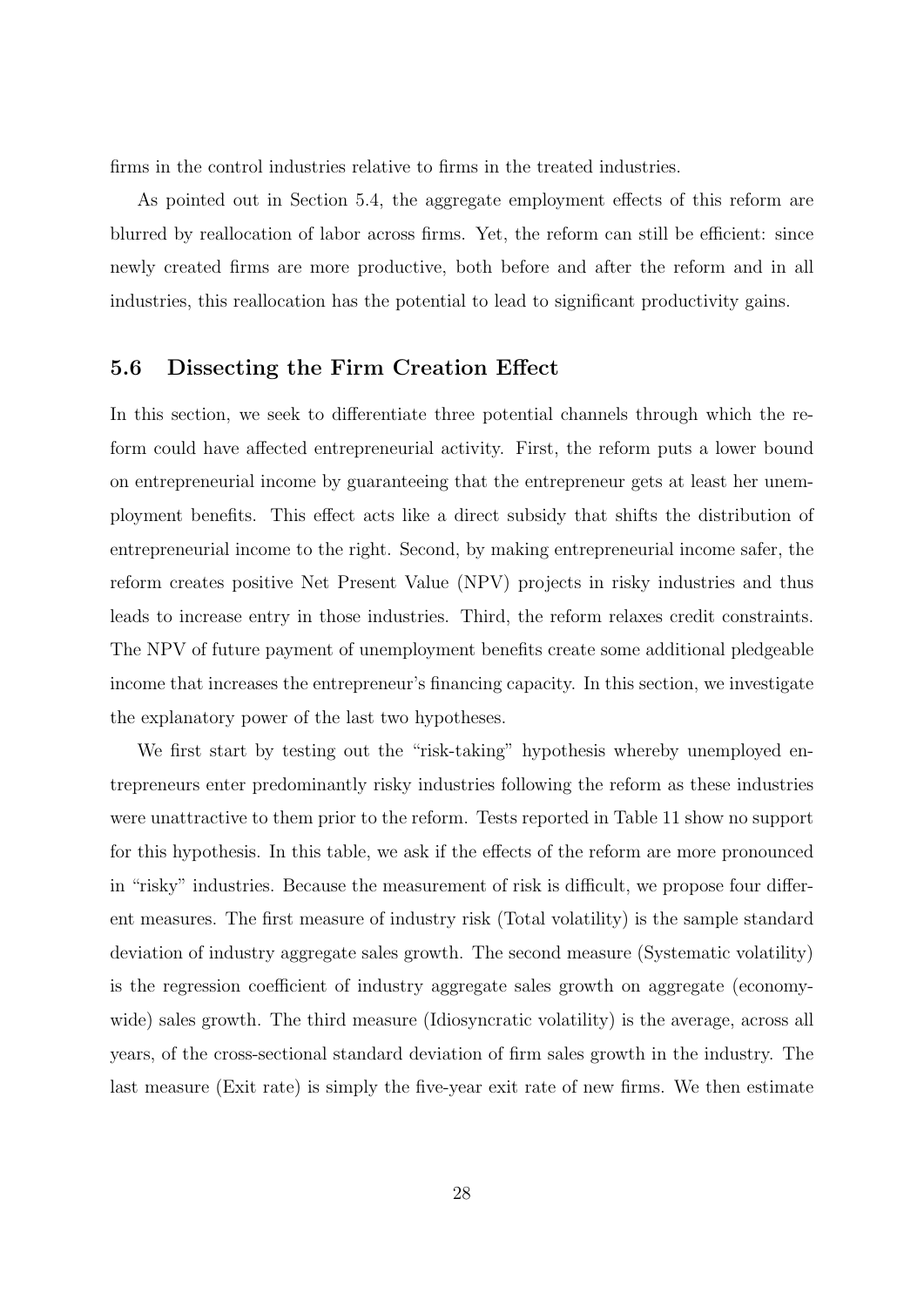the following triple-interaction equation:

$$
Y_{st} = \sum_{k=1}^{4} \alpha_k \cdot T_s^k \times \text{post}_t + \sum_{k=1}^{4} \beta_k \cdot T_s^k \times t
$$
  
+ 
$$
\sum_{k=1}^{4} \gamma_k \cdot T_s^k \times \text{post}_t \times \text{Risk}_s + \sum_{k=1}^{4} \delta_k \cdot \text{post}_t \times \text{Risk}_s + \mu_s + \text{MONTH}_t + \epsilon_{st} \quad (3)
$$

where  $Risk_s$  is one of the industry-risk measure defined above. Under the "risk-taking" hypothesis, we would expect  $\gamma_4$  to be positive: the effect of the reform on firm creation should be larger in treated industries, but even more so in "risky" treated industries. Estimates reported in Table 11 show no robust, consistent pattern across all four risk measures. Entry is indeed more concentrated in risky treated industries when risk is measure with total volatility. However, entry is less concentrated in treated industries with higher exit rates. The other two measures are not statistically significant.

We now look for evidence on the "financing constraint" hypothesis. By providing a stream of safe cash flows to the entrepreneur, the reform increases the entrepreneur's pledgeable income and hence her debt capacity. Under this hypothesis, we should observe newly created firms borrowing more in treated industries after the reform. To test this hypothesis, we estimate equation (2) using various proxies of firm debt as our dependent variable and report the results in Table 12. A positive  $\alpha_4$  coefficient would vindicate the "credit constraint" hypothesis. In column (1)-(3), we focus on entrepreneurs present in the 2002 and 2006 waves of the SINE survey. The SINE survey provides us with information on whether the newly-created firm has debt or not (column  $(1)$ ), whether the entrepreneur personally took on debt or not (column (2)), or whether the entrepreneur took on debt, conditionally on the entrepreneur or the company taking on some (column (3)). In columns (4) and (5), we use the leverage ratio and the log of bank debt at the end of the first year of the firm's existence as our dependent variable. Data on debt are available only for firms present in the tax files. We set debt to zero if the newly-created firm is not in the tax files. In the last two columns, we use the same variables, but restrict ourselves to firms reporting in the tax files. Table 12 shows no evidence that the debt policy of newly created firms is affected in a significant way by the reform.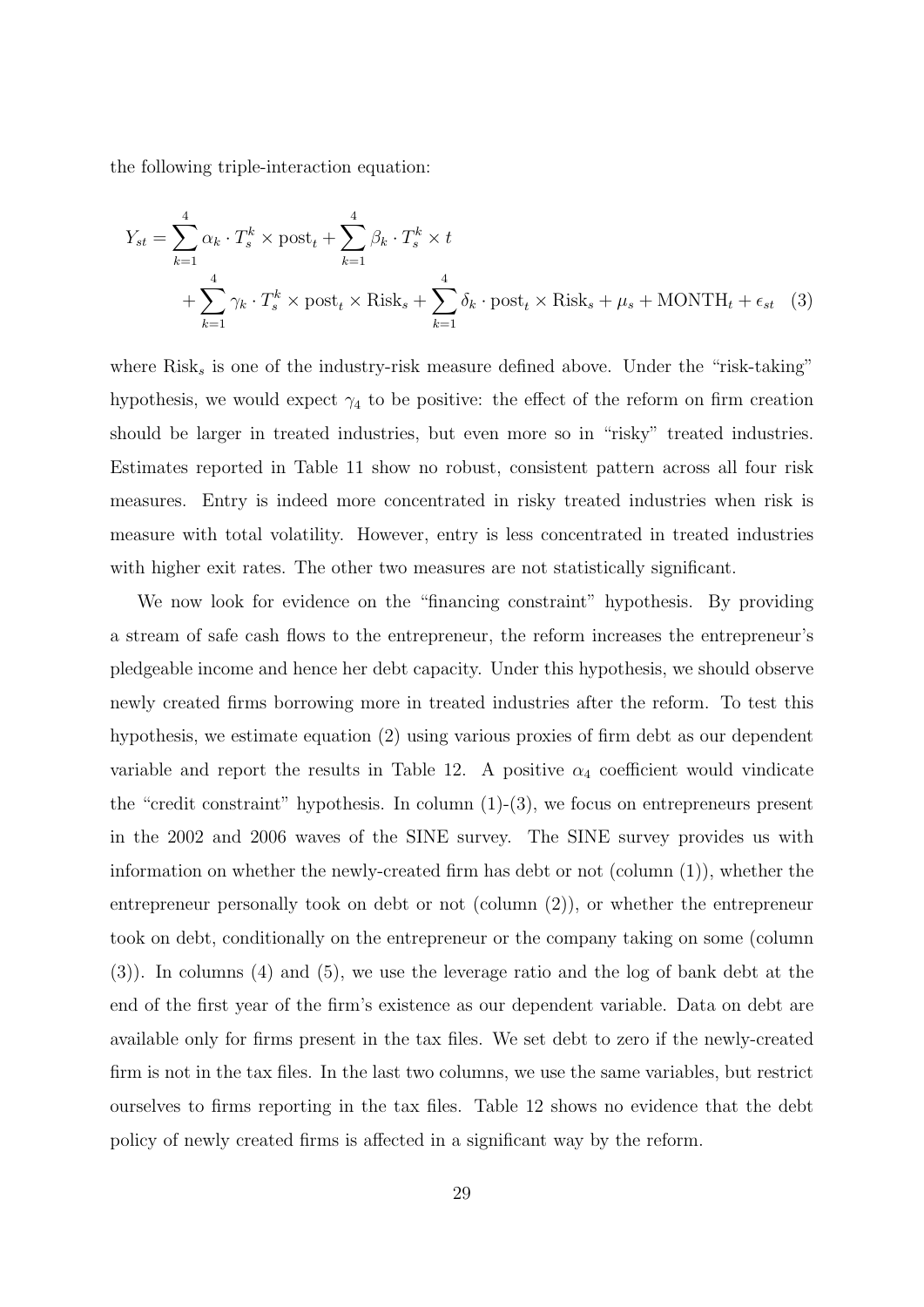While the reform provides a sizable subsidy to unemployed entrepreneurs, we find little evidence in the data that the structure of this subsidy led entrepreneurs to enter riskier industries. We also find no evidence that this subsidy affected the financing capacity of newly created firms, at least when looking at debt measures. It thus appears that the reform works mostly through the removal of monetary disincentives for unemployed workers to start businesses.

# 6 Conclusions

This paper looks at a large-scale policy reform that heavily subsidized entry into entrepreneurship by French unemployed workers. Our identification rests on the idea that some industries – industries where new ventures are small on average – were more exposed to the reform. Unsurprisingly, we find that the reform led to a large acceleration in the creation of new firms, especially in those industries. The new firms created through the reform tend to be mostly zero-employee firms. More surprisingly, while small at creation, these firms are not more likely to exit, and not less likely to grow over the two years following creation. Similarly, measures of entrepreneurial quality (education, ambition) are not lower for these entrepreneurs drawn in by the reform. As a result, newly created firms are estimated to create directly between 9,000 and 25,000 jobs annually.

The paper also emphasizes that this partial equilibrium analysis does not provide a fair evaluation of the reform. Empirically, small incumbents experience a reduction in employment growth because of the reform. This crowding out effect is of the same order of magnitude as the direct creation effect, so that the overall effect on job creation is inconclusive. At the same time, newly created firms are more productive than incumbents. This reform thus provides a textbook example of Schumpeterian creative destruction.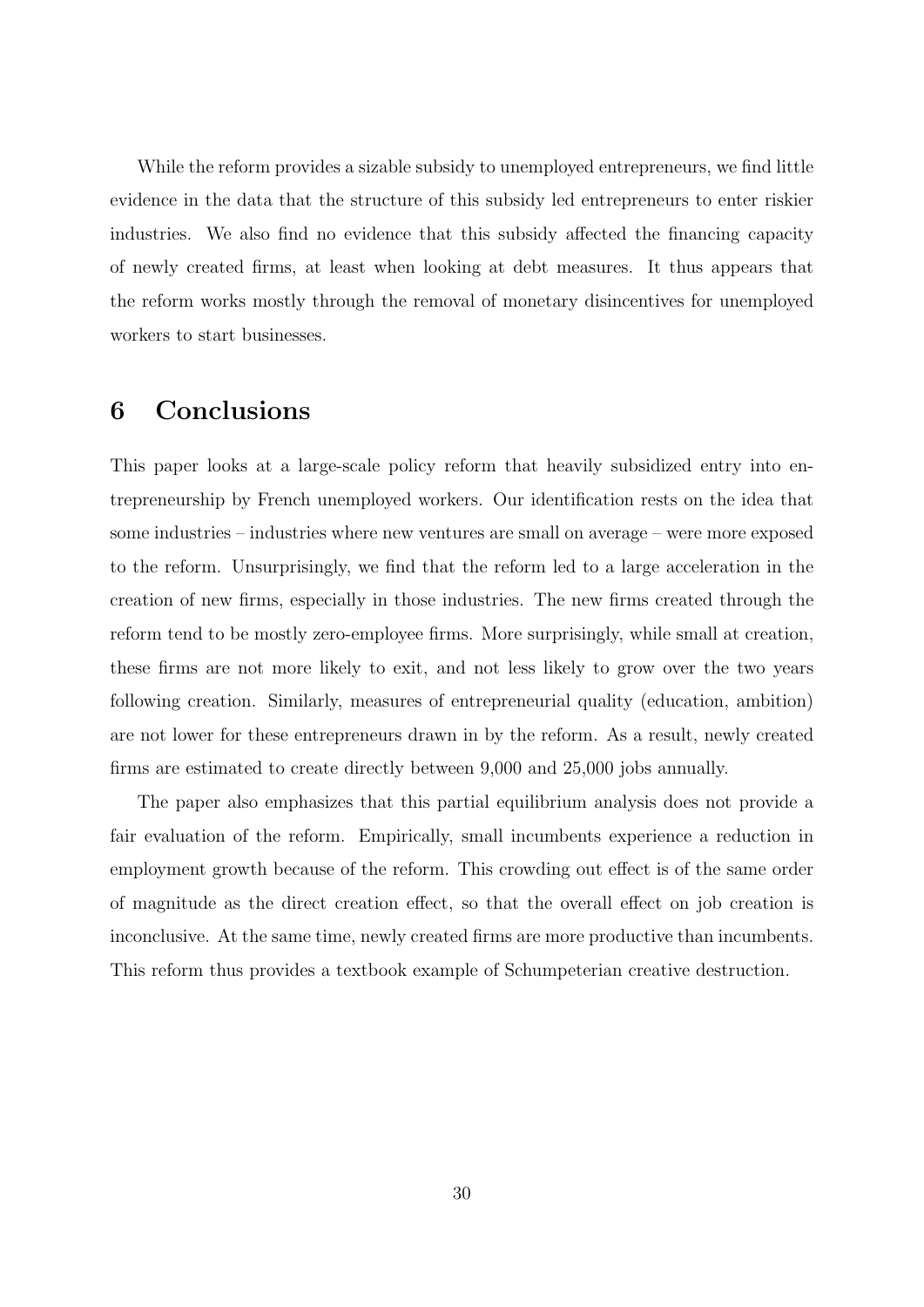# References

Bertrand, Marianne, Antoinette Schoar, and David Thesmar, 2007, "Banking Deregulation and Industry Structure: Evidence From the French Banking Reforms of 1985", Journal of Finance 62, 597-628.

Branstetter, Lee G., Francisco Lima, Lowell J. Taylor, and Ana Venâncio, 2010, "Does Entry Regulations Deter Entrepreneurship and Job Creation? Evidence From Recent Reforms in Portugal", NBER Working Paper 16473.

Andrew, J. Oswald, and David J. Blanchflower, 1998,"What Makes an Entrepreneur?", Journal of Labor Economics, 16, 26-60.

Bruhn, Miriam, 2011, "License to Sell: The Effect of Business Registration Reform on Entrepreneurial Activity in Mexico", Review of Economic and Statistics 93, 382-386.

Caves, Richard E., 1998, "Industrial Organization and New Findings on the Turnover and Mobility of Firms", Journal of Economic Literature 36, 1947-1982.

Cetorelli, Nicola, and Philip E. Strahan, 2006, "Finance as a Barrier to Entry: Bank Competition and Industry Structure in Local U.S. Markets", Journal of Finance 61, 437- 461.

Cole, Shawn, 2009, "Financial Development, Bank Ownership, and Growth. Or, Does Quantity Imply Quality?", Review of Economics and Statistics 91, 33-51.

de Mel, Suresh, David McKenzie, and Christopher Woodruff, 2008, "Returns to Capital in Microenterprises: Evidence From a Field Experiment", Quarterly Journal of Economics 123, 1329-1372.

Desai, Mihir, Paul Gompers, and Josh Lerner, 2003, "Institutions, capital constraints and entrepreneurial firm dynamics: Evidence from Europe", NBER working paper 10165.

Djankov, Simeon, Rafael La Porta, Florencio Lopez-De-Silanes, and Andrei Shleifer, 2002, "The Regulation of Entry", Quarterly Journal of Economics 117, 1-37.

Evans, David S., and Boyan Jovanovic, 1989,"An Estimated Model of Entrepreneurial Choice under Liquidity Constraint", Journal of Political Economy 97, 808-827.

Haltiwanger, John, Ron S. Jarmin, and Javier Miranda, 2013, "Who Creates Jobs? Small Versus Large Versus Young", Review of Economics and Statistics 95, 347-361.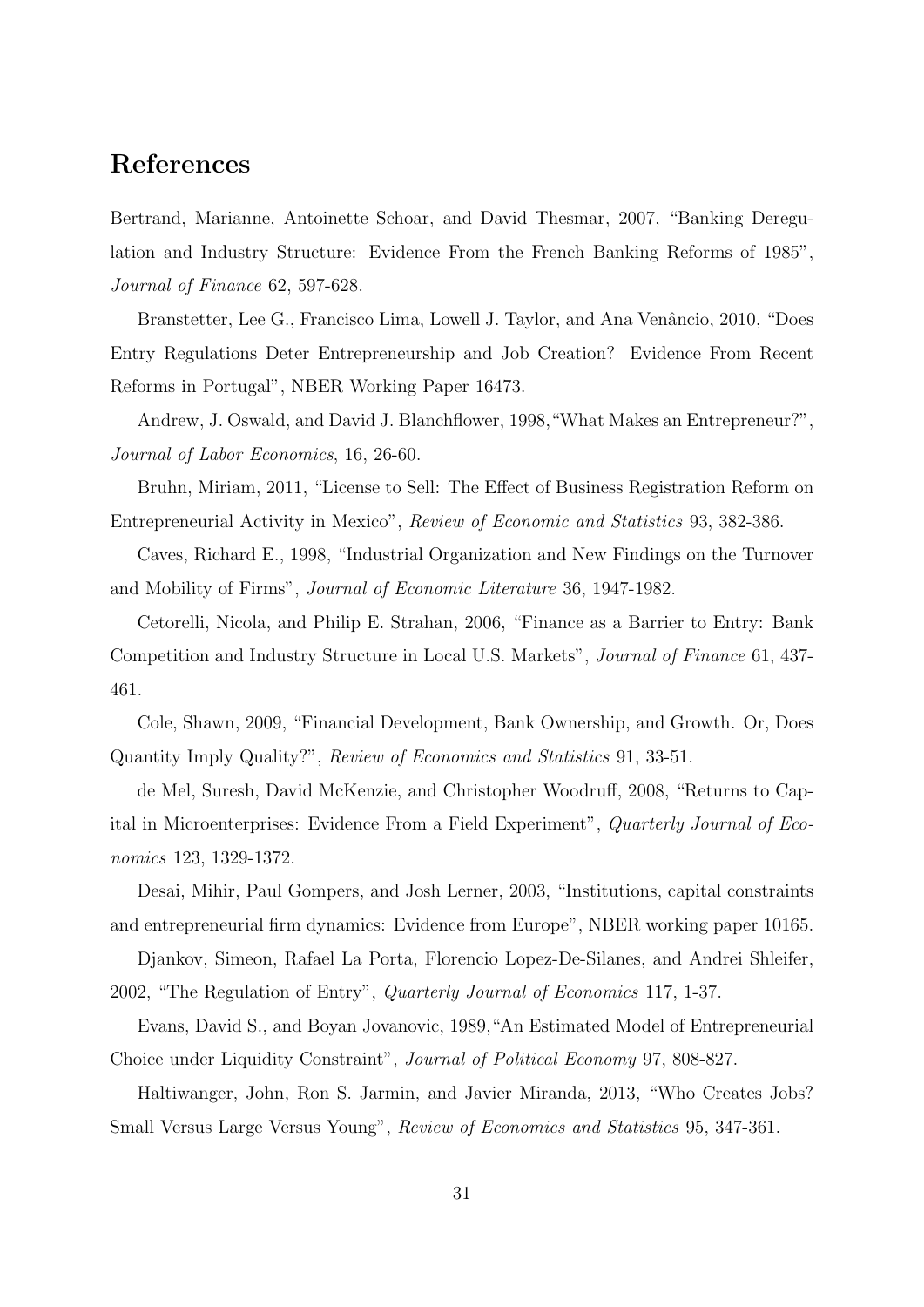Hamilton, Barton H., 2000, "Does Entrepreneurship Pay? An Empirical Analysis of the Returns to Self-Employment", Journal of Political Economy, 108, 604-631.

Holtz-Eakin, Douglas, David Joulfaian, and Harvey S. Rosen, 1993, "The Carnegie Conjecture: Some Empirical Evidence", Quarterly Journal of Economics 108, 413-435.

Holtz-Eakin, Douglas, David Joulfaian, and Harvey S. Rosen, 1994a, "Entrepreneurial Decisions and Liquidity Constraints", Rand Journal of Economics 25, 334-347.

Holtz-Eakin, Douglas, David Joulfaian, and Harvey S. Rosen, 1994b, "Sticking It Out: Entrepreneurial Survival and Liquidity Constraints", Journal of Political Economy 102, 53-75.

Hurst, Erik, and Annamaria Lusardi, 2004, "Liquidity Constraints, Household Wealth and Entrepreneurship", Journal of Political Economy 112, 319-347.

Hurst, Erik, and Benjamin Pugsley, 2011, "What Do Small Businesses Do", Brookings Papers on Economic Activity, Fall 2011, 73-142.

Jovanovic, Boyan, 1982, "Selection and the Evolution of Industry", Econometrica 50, 649-670.

Kerr, William R., and Ramana Nanda, 2009, "Democratizing Entry: Banking Deregulations, Financing Constraints, and Entrepreneurship", Journal of Financial Economics 94, 124-149.

Kerr, William, and Ramana Nanda, 2010, "Financing Constraints and Entrepreneurship", HBS Working Paper 10-013.

Kihlstrom, Richard E., and Jean-Jacques Laffont, 1979, "A General Equilibrium Entrepreneurial Theory of Firm Formation Based on Risk Aversion", Journal of Political Economy 87, 719-748.

Klapper, Leora, Luc Laeven, and Raghuram Rajan, 2006, "Entry Regulation as a Barrier to Entrepreneurship", Journal of Financial Economics 82, 591-629.

Landier, Augustin and David Thesmar, 2009, "Financial Contracting with Optimistic Entrepreneurs: Theory and Evidence", Review of Financial Studies 22, 117-150.

Moskowitz, Tobias J., and Annette Vissing-Jorgensen, 2002, "The Returns to Entrepreneurial Investment: A Private Equity Premium Puzzle?", American Economic Review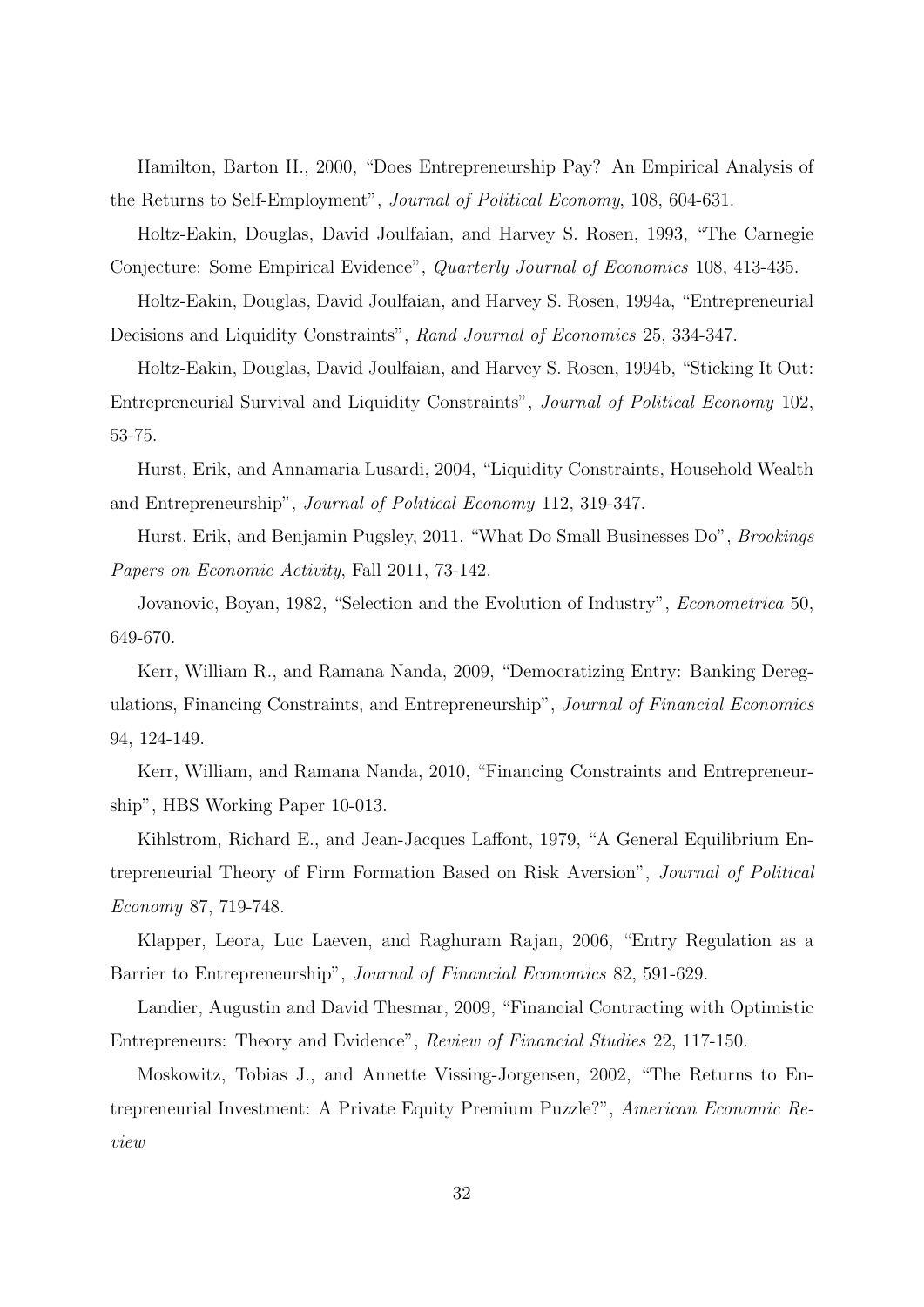Mullainathan, Sendhil, and Philipp Schnabl, 2010, " Does Less Market Entry Regulation Generate More Entrepreneurs? Evidence from a Regulatory Reform in Peru" In: J. Lerner and A. Schoar (Eds.), International Differences in Entrepreneurship, University of Chicago Press, 159-179.

Nanda, Ramana, 2008, "Cost of External Finance and Selection into Entrepreneurship", HBS Working Paper 08-047.

Rieg, Christian, 2004, "Forte Hausse des Créations d'Entreprises en 2003", INSEE Première 994.

Schoar, Antoinette, 2010, "The Divide between Subsistence and Transformational Entrepreneurship", in J. Lerner and S. Stern (Eds.), Innovation Policy and the Economy, University of Chicago Press, Volume 10, 57-81.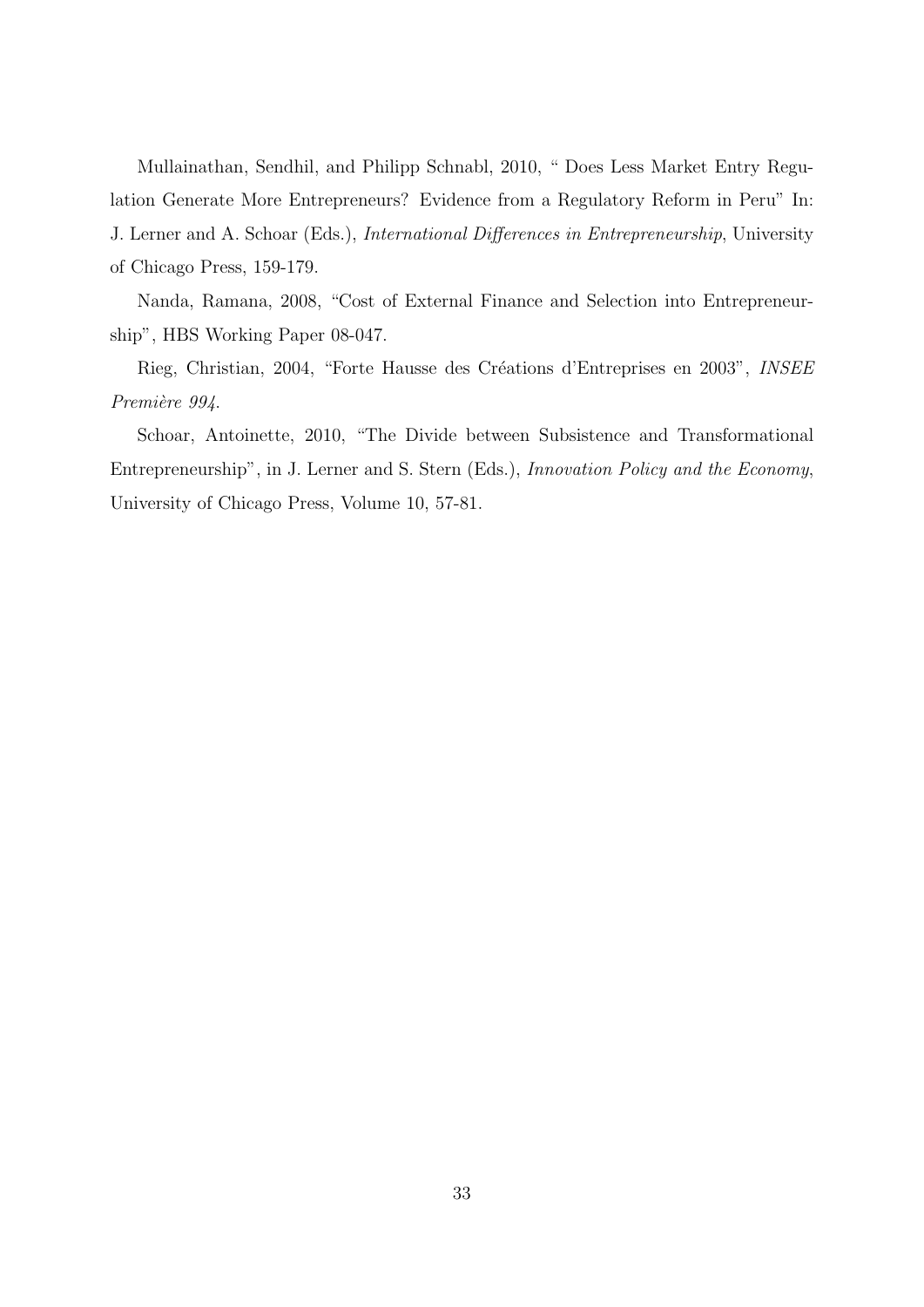# Figure 1: Monthly Number of New Firms Started With the ACCRE Subsidy



Source: Ministry of labor.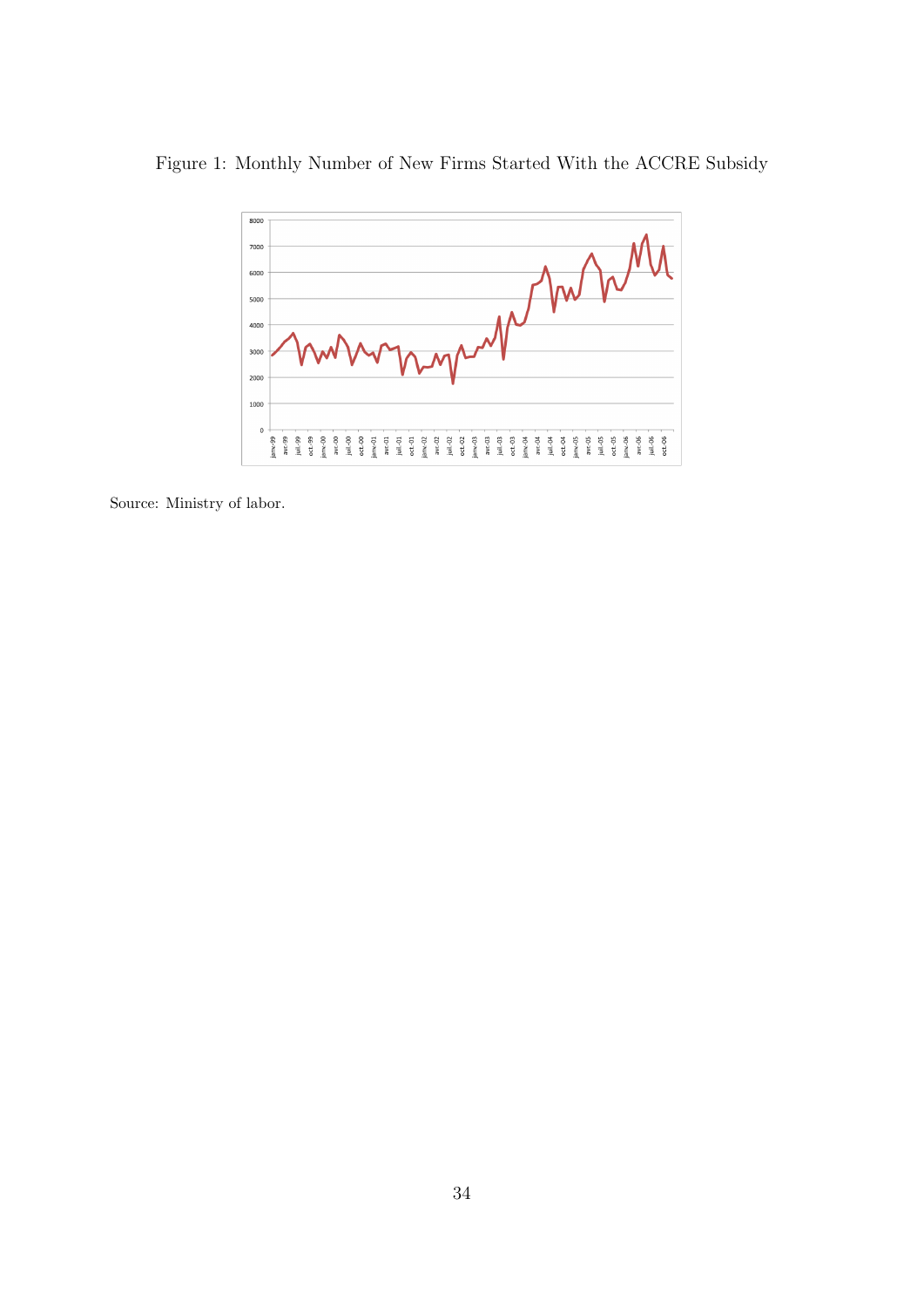

Figure 2: Monthly Number of New Firms

Panel A plots the 12-month moving average of the number of firms created over a long time period. The reform period starts in January 2002 and ends in January 2003. Panel B zooms in on our sample period 1999–2005 (1999 does not appear on the graph as we compute a 12-month moving average). Panel C plots the number of new firms started with 0 employees (dotted blue) and the number of new firms with 0 employees two years after creation including firms that have exited (plain red). Panel D plots the number of new firms started with at least 1 employee (dotted blue) and the number of new firms with at least 1 employee two years after creation (plain red).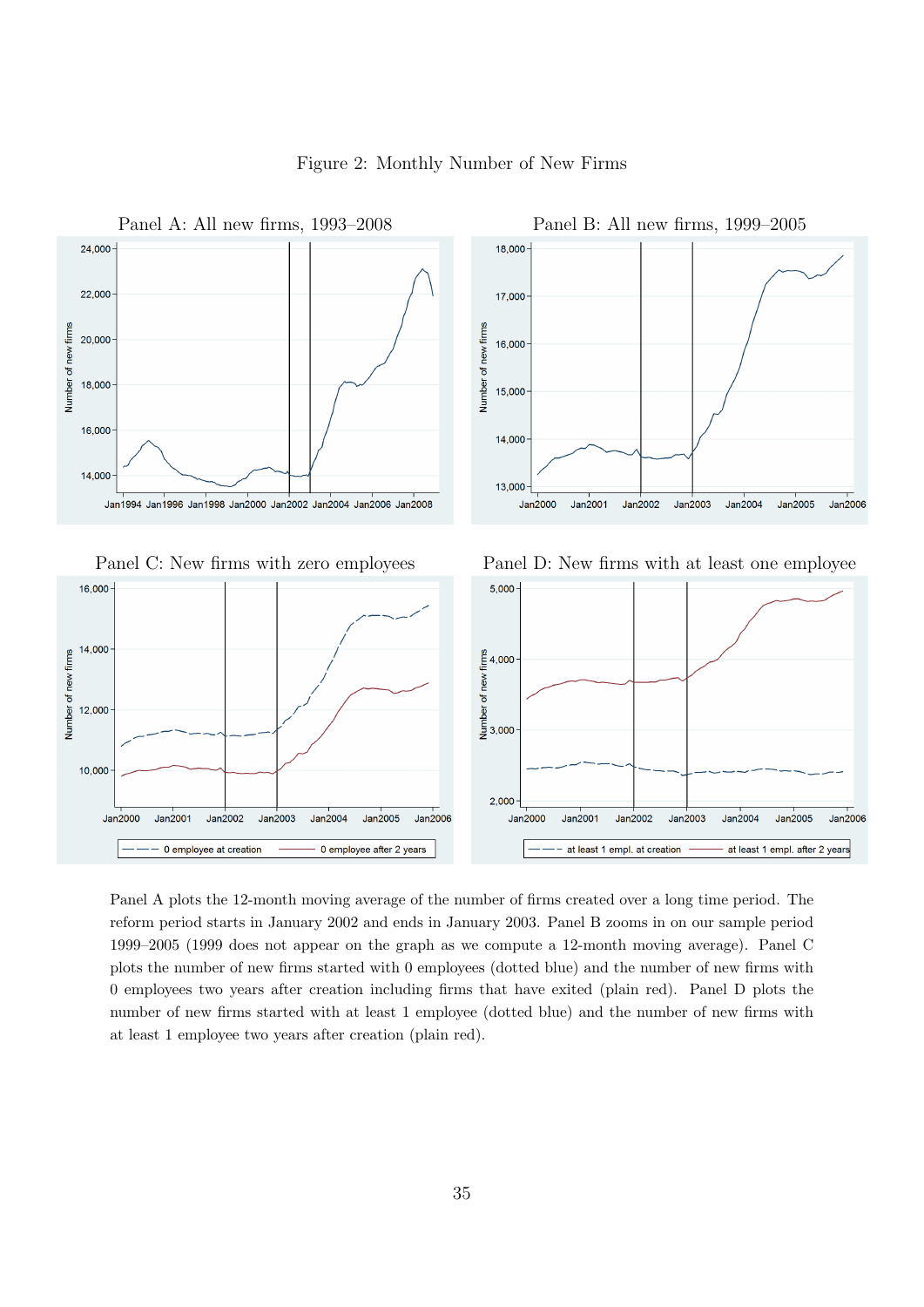

Figure 3: Growth Rate in Firm Creation: Treated vs. Control

Each month t and for each quartile  $Q_k$   $(k = 1, 2, 3, 4)$  of the treatment variable, we compute the average growth rate of the number of firms created in industries belonging to quartile  $Q_k$  from the beginning of the sample period  $(1999-2000)$  to month  $t$ :

$$
g_t^k = \frac{1}{\# \text{industries in } Q_k} \sum_{s \in Q_k} \left( \log(\# \text{ firms created}_{st}) - \frac{1}{24} \sum_{\tau \in 1999,2000} \log(\# \text{ firms created}_{s\tau}) \right).
$$

The graph plots the 12-month moving average of  $g_t^k$ .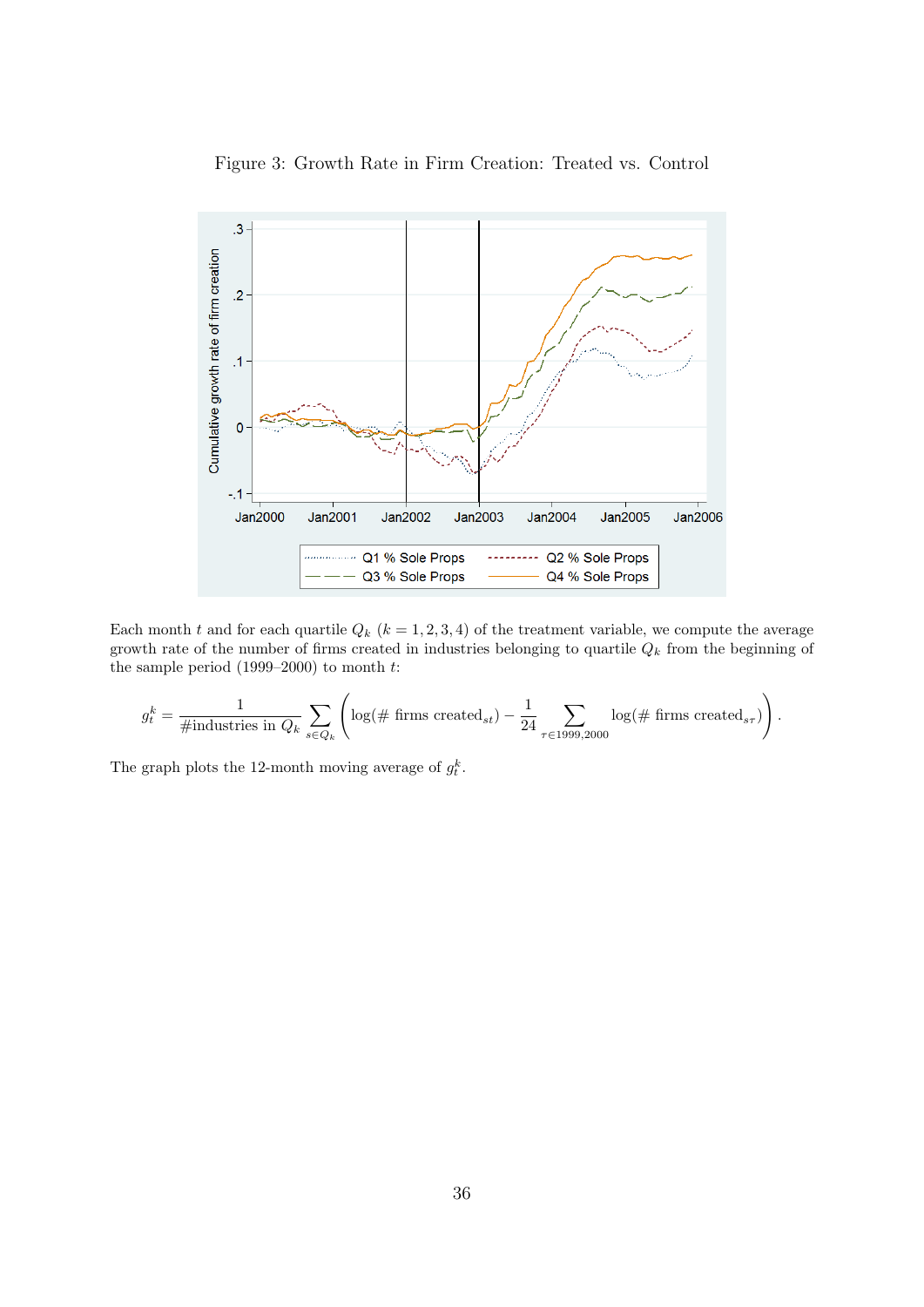| Industry                   | Pre-reform    |        | Post-reform   |      |
|----------------------------|---------------|--------|---------------|------|
|                            | $#$ creations | $(\%)$ | $#$ creations | 96)  |
| Construction               | 25,454        | 16,8   | 34,970        | 18,3 |
| <b>FIRE</b>                | 6,546         | 4,3    | 9,768         | 5,1  |
| Manufacturing              | 9,119         | 6,0    | 10,006        | 5,2  |
| Mining                     | 21            | 0.0    | 19            | 0,0  |
| Retail trade               | 25,498        | 16,8   | 34,683        | 18,1 |
| <b>Services</b>            | 68,266        | 45,0   | 84,317        | 44,0 |
| Transportation - Utilities | 4,937         | 3,3    | 5,031         | 2,6  |
| Wholesale trade            | 11,942        | 7,9    | 12,711        | 6,6  |
|                            |               |        |               |      |
| Total                      | 151,787       |        | 191,506       |      |

Table 1: Industry Composition: Annual Data

Number of firms created per year during the pre-reform period (1999–2001) and the post-reform period (2003–2005).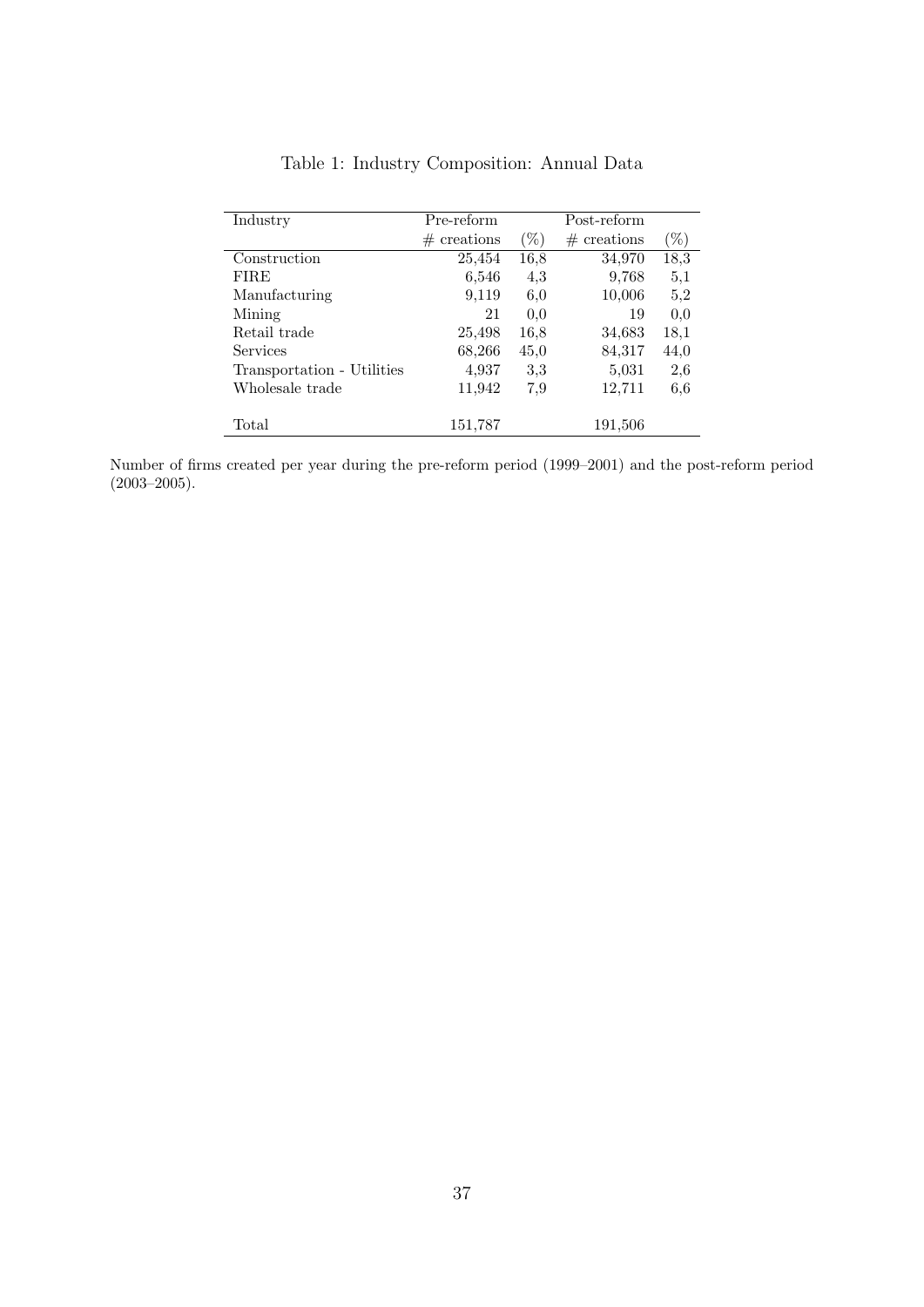|  |  | Table 2: Summary Statistics |  |
|--|--|-----------------------------|--|
|--|--|-----------------------------|--|

|                                                    |         |          |            | Mean by quartile of $\%$ of |                 |                          |                 |
|----------------------------------------------------|---------|----------|------------|-----------------------------|-----------------|--------------------------|-----------------|
|                                                    | N       | Mean     | ${\rm SD}$ |                             |                 | Sole Prop. new firms     |                 |
| Panel A: New firms, industry-level                 |         |          |            | Q1                          | $\overline{Q2}$ | $\overline{\mathrm{Q3}}$ | $\overline{Q4}$ |
| $Avg \# firms created (monthly)$                   | 290     | 43.62    | 84         | 22                          | 18              | 44                       | 87              |
| $Avg \# jobs created after two years (monthly)$    | 290     | 32.49    | $62\,$     | 22                          | 22              | 41                       | 43              |
| adding entrepreneurs' jobs (monthly)               | 290     | 69.30    | 123        | 39                          | 37              | 78                       | 118             |
| Panel B: New firms, firm-level                     |         |          |            |                             |                 |                          |                 |
| Employment at creation                             | 381,683 | 0.49     | $1.9\,$    | 0.86                        | 0.72            | 0.55                     | 0.32            |
| Dummy at least 1 employee at creation              | 381,683 | 0.20     | $\cdot$ 4  | 0.26                        | 0.27            | 0.22                     | 0.15            |
| Employment two years after creation                | 381,683 | 0.87     | $2.5\,$    | 1.06                        | 1.38            | 1.08                     | 0.60            |
| Dummy at least 1 employee two years after creation | 381,683 | 0.29     | .45        | 0.36                        | 0.42            | 0.36                     | 0.23            |
| Hire during first two years                        | 381,683 | 0.25     | .43        | 0.31                        | 0.36            | 0.31                     | 0.20            |
| Exit during first two years                        | 381,683 | 0.16     | .36        | 0.21                        | 0.15            | 0.15                     | 0.14            |
| Panel C: New firms, survey, firm-level             |         |          |            |                             |                 |                          |                 |
| High school graduate                               | 26,783  | $0.50\,$ |            | 0.54                        | 0.59            | 0.53                     | 0.47            |
| College graduate                                   | 26,783  | 0.14     |            | 0.12                        | 0.16            | 0.16                     | 0.12            |
| Plan to hire                                       | 26,783  | 0.23     |            | 0.34                        | 0.34            | 0.27                     | 0.18            |
| Panel D: Incumbents, industry-level                |         |          |            |                             |                 |                          |                 |
| $#$ small incumbents                               | 290     | 2,779    | 5,289      | 1,039                       | 1,466           | 3,597                    | 4,747           |
| $#$ jobs in small incumbents                       | 290     | 3,647    | 7,667      | 1,497                       | 2,381           | 5,200                    | 5,196           |
| $#$ large incumbents                               | 290     | 804      | 1,243      | 705                         | 791             | 992                      | 715             |
| $#$ jobs in large incumbents                       | 290     | 21,967   | 38,740     | 27,527                      | 24,135          | 24,802                   | 11,948          |

Panels A and B report summary statistics on all new firms started during the pre-reform period (1999– 2001). Statistics are computed at the 4-digit industry level in Panel A and at the firm level in Panel B. Panel C uses data from the 2002 SINE survey which covers about 1/3 of all firms created during the first semester of 2002. Panel D reports summary statistics on all incumbent firms during 1999–2001: Incumbents are firms that have been in the tax files for the last four years; small incumbents are defined as incumbents with 5 employees or less and which are not reported to be part of a group; large incumbents are incumbents with more than 5 employees and those which belong to a group.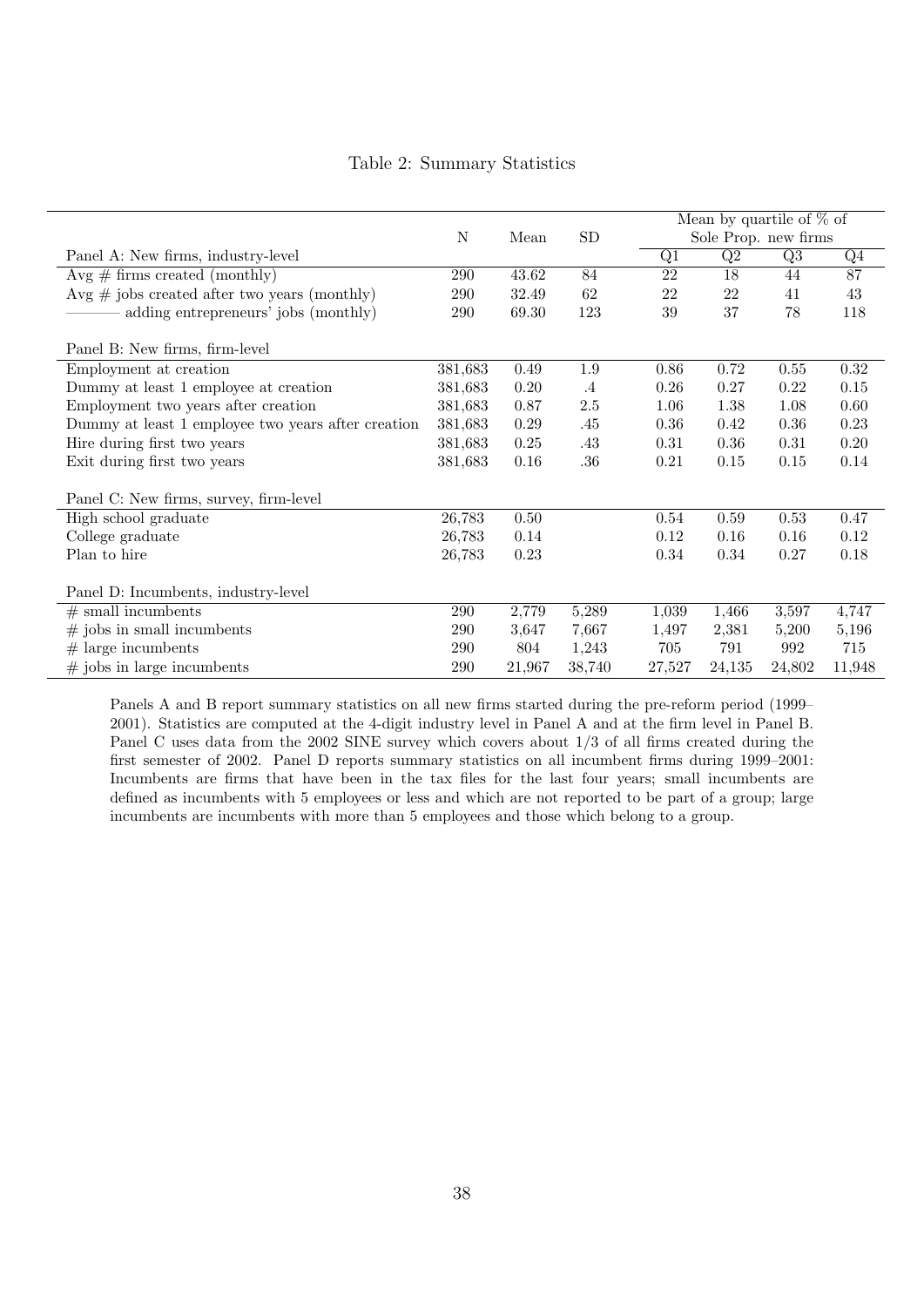|                                 |                  | <b>Sales</b>      |                   |                  | Value added |            |  |  |
|---------------------------------|------------------|-------------------|-------------------|------------------|-------------|------------|--|--|
|                                 |                  |                   |                   |                  |             |            |  |  |
|                                 | $\left(1\right)$ | $\left( 2\right)$ | $\left( 3\right)$ | $\left(4\right)$ | (5)         | (6)        |  |  |
| <b>POST</b>                     | $.082**$         | $.095***$         | $-.0026$          | $1***$           | $.13***$    | .013       |  |  |
|                                 | (.013)           | (.021)            | (.013)            | (.013)           | (.02)       | (.011)     |  |  |
| $Q2\%$ Sole Props $\times$ POST |                  | $-.063*$          | $-.031$           |                  | $-.086**$   | $-.02$     |  |  |
|                                 |                  | (.034)            | (.022)            |                  | (.036)      | (.024)     |  |  |
| $Q3\%$ Sole Props $\times$ POST |                  | $-.0084$          | $-.011$           |                  | $-.041$     | $-.029*$   |  |  |
|                                 |                  | (.028)            | (.021)            |                  | (.029)      | (.016)     |  |  |
| $Q4\%$ Sole Props $\times$ POST |                  | .017              | $-.0021$          |                  | .0058       | $-.003$    |  |  |
|                                 |                  | (.039)            | (.018)            |                  | (.038)      | (.016)     |  |  |
| Constant                        | $15***$          | $15***$           | $-40***$          | $14***$          | $14***$     | $-44***$   |  |  |
|                                 | (.0074)          | (.0073)           | (8.2)             | (.0077)          | (.0076)     | (9.2)      |  |  |
| Treatment-specific trend        | No               | N <sub>o</sub>    | Yes               | N <sub>0</sub>   | No          | Yes        |  |  |
| Industry FE                     | Yes              | Yes               | Yes.              | Yes              | Yes         | <b>Yes</b> |  |  |
| Observations                    | 2,030            | 2,030             | 2,030             | 2,030            | 2,030       | 2,030      |  |  |
| R-squared                       | .99              | .99               | .99               | .98              | .98         | .98        |  |  |

Table 3: Aggregate Growth Rate: Treated vs. Control

290 industries, 1999–2005, annual. In columns (1) to (3) the dependent variable is the log of industry sales (in 1999 euros). In column (1) the explanatory variable is the post dummy which is equal to 0 from 1999 to 2001 and equal to 1 from 2002 to 2005. In column (2) we interact post with the quartiles of the treatment variable. In column (3) we add treatment-specific time trends. In columns (4) to (6) the dependent variable is the log of industry value added. All regressions include industry fixed effects. Standard errors are clustered at the industry level.  $*, **$ , and  $***$  mean statistically different from zero at 10, 5 and 1% levels of significance.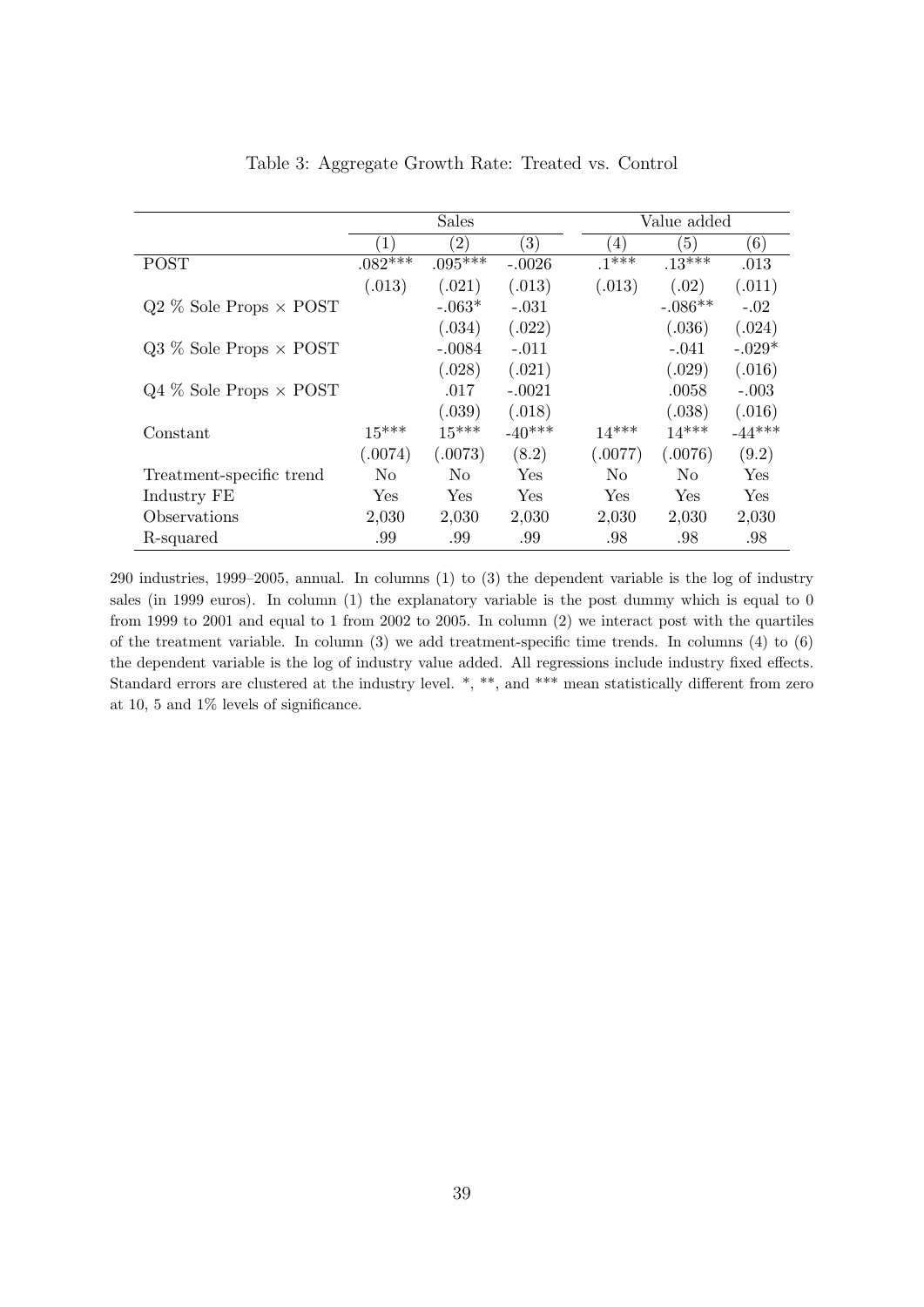|                                 | Number of firms created |                   |                   |                  |  |  |  |  |
|---------------------------------|-------------------------|-------------------|-------------------|------------------|--|--|--|--|
|                                 | $\left( 1\right)$       | $\left( 2\right)$ | (3)               | $\left(4\right)$ |  |  |  |  |
| <b>POST</b>                     | $.1***$                 | $.046*$           | $-.16***$         | $-.25***$        |  |  |  |  |
|                                 | (.014)                  | (.027)            | (.031)            | (.072)           |  |  |  |  |
| $Q2\%$ Sole Props $\times$ POST |                         | .019              | .035              | .027             |  |  |  |  |
|                                 |                         |                   | $(.043)$ $(.044)$ | (.043)           |  |  |  |  |
| $Q3\%$ Sole Props $\times$ POST |                         | $.08***$          | $.11***$          | $.11***$         |  |  |  |  |
|                                 |                         | (.038)            | (.037)            | (.036)           |  |  |  |  |
| $Q4\%$ Sole Props $\times$ POST |                         | $.12***$          | $.13***$          | $.14***$         |  |  |  |  |
|                                 |                         | (.038)            | (.039)            | (.039)           |  |  |  |  |
| Industry capital intensity      |                         |                   |                   | $.041^*$         |  |  |  |  |
| $\times$ POST                   |                         |                   |                   | (.025)           |  |  |  |  |
| Industry growth $\times$ POST   |                         |                   |                   | $-.048$          |  |  |  |  |
|                                 |                         |                   |                   | (.038)           |  |  |  |  |
| Industry capital intensity      |                         |                   |                   | $-.014$          |  |  |  |  |
| $\times$ Trend                  |                         |                   |                   | (.0085)          |  |  |  |  |
| Industry growth $\times$ Trend  |                         |                   |                   | $.054***$        |  |  |  |  |
|                                 |                         |                   |                   | (.017)           |  |  |  |  |
| Constant                        | $3.2***$                | $3.2***$          | $.98***$          | $.98***$         |  |  |  |  |
|                                 | (.017)                  | (.018)            | (.24)             | (.23)            |  |  |  |  |
| Treatment-specific trend        | No                      | No                | Yes               | Yes              |  |  |  |  |
| Month-of-the-year FE            | Yes                     | Yes               | Yes               | Yes              |  |  |  |  |
| Industry FE                     | <b>Yes</b>              | <b>Yes</b>        | Yes               | Yes              |  |  |  |  |
| Observations                    | 24,360                  | 24,360            | 24,360            | 24,360           |  |  |  |  |
| R-squared                       | .92                     | .92               | .92               | .92              |  |  |  |  |

Table 4: Firm Creation: Treated vs. Control

290 industries, 1999–2005, monthly. The dependent variable is the log of one plus the number of new firms. In column (1) the explanatory variable is the post dummy which is equal to 0 from January 1999 to December 2001 and equal to 1 from January 2002 to December 2005. In column (2) we interact post with the quartiles of the treatment variable. In column (3) we add treatment-specific time trends. In column (4) we also interact the post dummy and the time trend with pre-reform industry capital intensity and industry sales growth. All regressions include industry and month-of-the-year fixed effects. Standard errors are clustered at the industry level.  $*, **$ , and  $***$  mean statistically different from zero at 10, 5 and 1% levels of significance.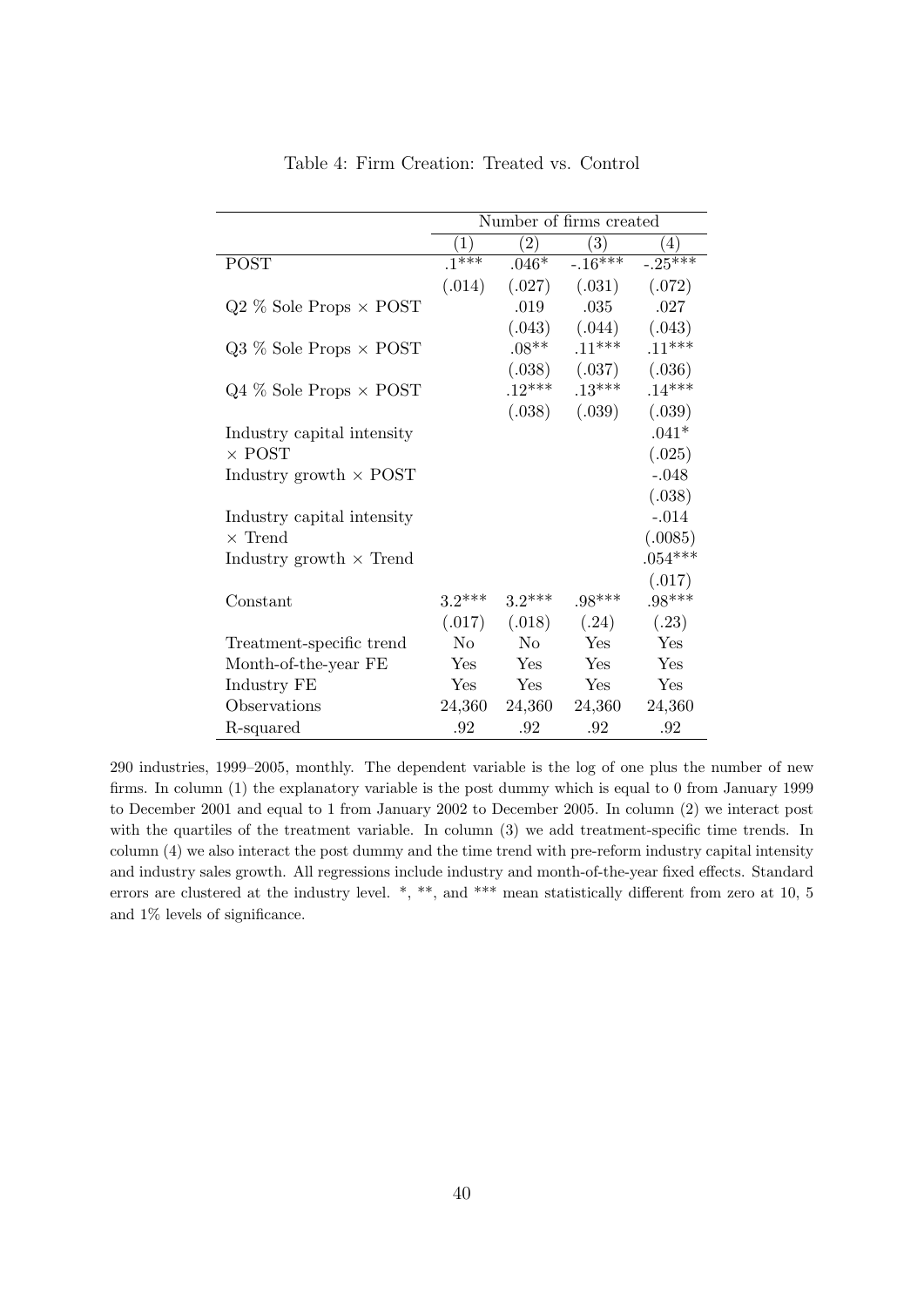|                                 | Number of firms created |                  |                  |                   |           |                  |                      |                   |  |
|---------------------------------|-------------------------|------------------|------------------|-------------------|-----------|------------------|----------------------|-------------------|--|
|                                 |                         | $0$ employees    |                  | $\geq 1$ employee |           | $0$ employees    |                      | $\geq 1$ employee |  |
|                                 |                         | at creation      |                  | at creation       |           | after 2 years    | after 2 years        |                   |  |
|                                 | $\left(1\right)$        | $\overline{(2)}$ | $\overline{(3)}$ | (4)               | (5)       | $\overline{(6)}$ | (7)                  | $\overline{(8)}$  |  |
| <b>POST</b>                     | $-17***$                | $-31***$         | $-0.055**$       | $-.054$           | $-.11***$ | $-0.21***$       | $-15***$             | $-0.25***$        |  |
|                                 | (.031)                  | (.072)           | (.026)           | (.062)            | (.028)    | (.072)           | (.026)               | (.063)            |  |
| $Q2\%$ Sole Props $\times$ POST | .04                     | .031             | $-.016$          | $-.019$           | .013      | .0058            | .021                 | .016              |  |
|                                 | (.044)                  | (.043)           | (.034)           | (.034)            | (.043)    | (.043)           | (.039)               | (.039)            |  |
| $Q3\%$ Sole Props $\times$ POST | $.12***$                | $.13***$         | .012             | .012              | .048      | .049             | $.14***$             | $.14***$          |  |
|                                 | (.037)                  | (.036)           | (.033)           | (.033)            | (.035)    | (.034)           | (.034)               | (.034)            |  |
| $Q4\%$ Sole Props $\times$ POST | $.15***$                | $.16***$         | .0067            | .0088             | $.086**$  | $.093**$         | $.13***$             | $.14***$          |  |
|                                 | (.039)                  | (.038)           | (.035)           | (.035)            | (.037)    | (.037)           | (.035)               | (.035)            |  |
| Industry capital intensity      |                         | $.057**$         |                  | .0038             |           | $.041*$          |                      | $.04**$           |  |
| $\times$ POST                   |                         | (.024)           |                  | (.02)             |           | (.024)           |                      | (.02)             |  |
| Industry growth $\times$ POST   |                         | $-.031$          |                  | $-.032$           |           | $-.035$          |                      | $-.016$           |  |
|                                 |                         | (.037)           |                  | (.027)            |           | (.041)           |                      | (.037)            |  |
| Industry capital intensity      |                         | $-.019**$        |                  | .0038             |           | $-.0087$         |                      | $-.023***$        |  |
| $\times$ Trend                  |                         | (.0087)          |                  | (.0073)           |           | (.0091)          |                      | (.0069)           |  |
| Industry growth $\times$ Trend  |                         | $.048***$        |                  | $.043***$         |           | .032             |                      | $.11***$          |  |
|                                 |                         | (.018)           |                  | (.011)            |           | (.02)            |                      | (.015)            |  |
| Constant                        | $.072\,$                | $.072\,$         | $2.1***$         | $2.1***$          | $.66***$  | $.66***$         | .092                 | $.092\,$          |  |
|                                 | (.24)                   | (.23)            | (.18)            | (.18)             | (.24)     | (.24)            | (.22)                | (.2)              |  |
| Treatment-specific trend        | $\operatorname{Yes}$    | Yes              | Yes              | Yes               | Yes       | Yes              | $\operatorname{Yes}$ | Yes               |  |
| Month-of-the-year FE            | Yes                     | Yes              | Yes              | Yes               | Yes       | Yes              | $_{\rm Yes}$         | Yes               |  |
| Industry FE                     | Yes                     | Yes              | Yes              | Yes               | Yes       | Yes              | Yes                  | Yes               |  |
| Observations                    | 24,360                  | 24,360           | 24,360           | 24,360            | 24,360    | 24,360           | 24,360               | 24,360            |  |
| R-squared                       | .91                     | .91              | .84              | .84               | .91       | .91              | .86                  | .86               |  |

#### Table 5: Job Creation Through New Firms

290 industries, 1999–2005, monthly. In columns (1) and (2) the dependent variable is the log of one plus the number of new firms started with 0 employees. In column (1) the explanatory variables are the post dummy equal to 0 from January 1999 to December 2001 and equal to 1 from January 2002 to December 2005, and its interactions with the quartiles of the treatment variable. In column (2) we also interact the post dummy and the time trend variable with pre-reform industry capital intensity and industry sales growth. In columns (3) and (4) the dependent variable is replaced by the log of one plus the number of new firms started with 1 employee or more. In columns (5) and (6) we use the number of new firms with 0 employees two years after creation, including those which have exited. In columns (7) and (8) we count the number of new firms with 1 employee or more two years after creation. All regressions include industry and month-of-the-year fixed effects and treatment-specific time trends. Standard errors are clustered at the industry level. \*, \*\*, and \*\*\* mean statistically different from zero at 10, 5 and 1% levels of significance.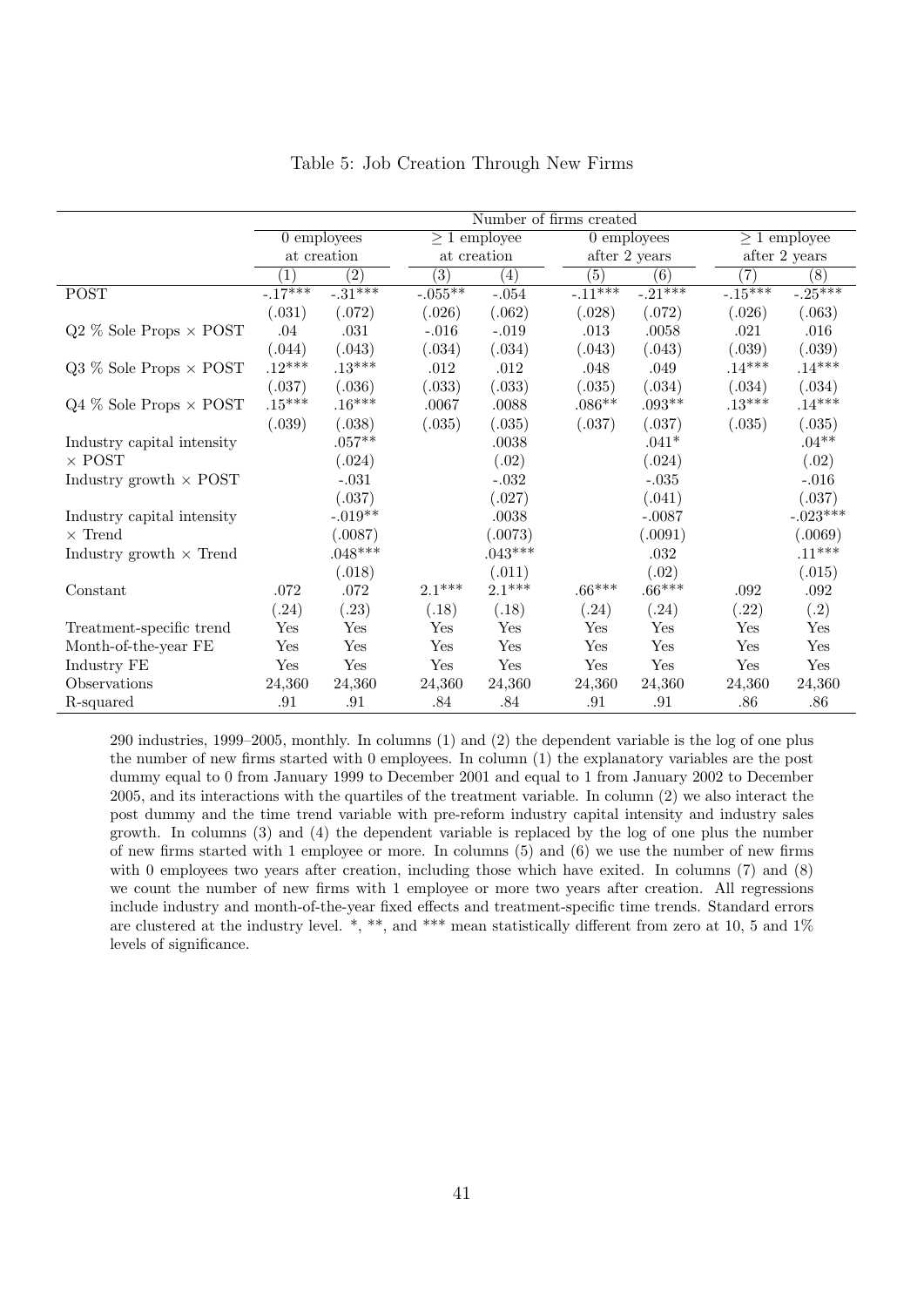|                                 |                  | Hire             |                   |                   | Exit             |                   |
|---------------------------------|------------------|------------------|-------------------|-------------------|------------------|-------------------|
|                                 | $\left(1\right)$ | $\overline{(2)}$ | $\left( 3\right)$ | $\left( 4\right)$ | $\overline{(5)}$ | $\left( 6\right)$ |
| <b>POST</b>                     | $.01***$         | .0076            | $-.0021$          | $.011***$         | .0036            | .019              |
|                                 | (.0038)          | (.0046)          | (.013)            | (.0017)           | (.0058)          | (.014)            |
| $Q2\%$ Sole Props $\times$ POST |                  | $-.0058$         | $-.0088$          |                   | .0032            | .0038             |
|                                 |                  | (.008)           | (.0081)           |                   | (.0096)          | (.01)             |
| $Q3\%$ Sole Props $\times$ POST |                  | .0053            | .0052             |                   | .000016          | $-.00077$         |
|                                 |                  | (.007)           | (.0069)           |                   | (.0074)          | (.007)            |
| $Q4\%$ Sole Props $\times$ POST |                  | $-.0064$         | $-.0089$          |                   | $-.0087$         | $-.0086$          |
|                                 |                  | (.0056)          | (.0061)           |                   | (.0083)          | (.0077)           |
| Industry capital intensity      |                  |                  | .0066             |                   |                  | $-.006$           |
| $\times$ POST                   |                  |                  | (.0044)           |                   |                  | (.0052)           |
| Industry growth $\times$ POST   |                  |                  | $-.0086*$         |                   |                  | $-.0011$          |
|                                 |                  |                  | (.005)            |                   |                  | (.0062)           |
| Industry capital intensity      |                  |                  | $-.0029$          |                   |                  | $.0032**$         |
| $\times$ Trend                  |                  |                  | (.002)            |                   |                  | (.0015)           |
| Industry growth $\times$ Trend  |                  |                  | $.0082*$          |                   |                  | .0023             |
|                                 |                  |                  | (.0043)           |                   |                  | (.0021)           |
| Constant                        | $.26***$         | $.21***$         | $.21***$          | $.17***$          | .048             | .048              |
|                                 | (.0043)          | (.049)           | (.05)             | (.0028)           | (.034)           | (.033)            |
| Treatment-specific trend        | $\rm No$         | Yes              | Yes               | N <sub>0</sub>    | Yes              | Yes               |
| Month-of-the-year FE            | Yes              | Yes              | Yes               | Yes               | Yes              | Yes               |
| Industry FE                     | Yes              | Yes              | Yes               | Yes               | Yes              | Yes               |
| Observations                    | 1,034,674        | 1,034,674        | 1,034,674         | 1,034,674         | 1,034,674        | 1,034,674         |
| R-squared                       | .091             | .091             | .091              | .037              | .038             | .038              |

#### Table 6: Firm Quality: Ex Post Measures

1,034,674 new firms started during 1999–2005. All regressions are OLS. In columns (1) to (3) the dependent variable is a dummy equal to 1 if the firm has more employees two years after creation than when it is started. In column (1) the explanatory variable is the post dummy equal to 0 from January 1999 to December 2001 and equal to 1 from January 2002 to December 2005. In column (2) we interact the post dummy with the quartiles of the treatment variable and we add treatment-specific time trends. In column (3) we also interact the post dummy and the time trend variable with pre-reform industry capital intensity and industry sales growth. In columns (4) to (6) the dependent variable is replaced by a dummy equal to 1 if the firm exits during the first two years. All regressions include month-of-the-year fixed effects. Standard errors are clustered at the industry level. \*, \*\*, and \*\*\* mean statistically different from zero at 10, 5 and 1% levels of significance.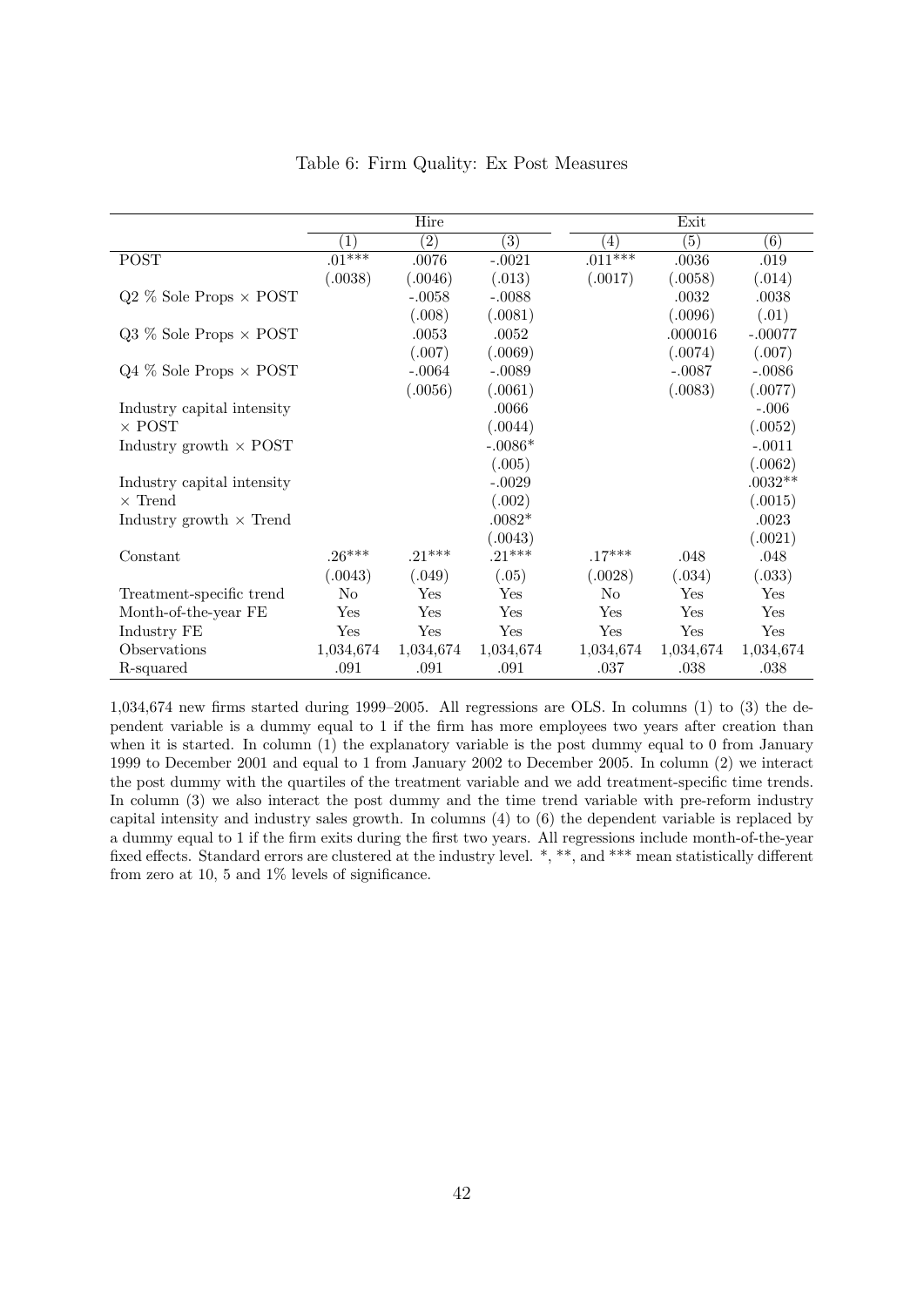|              | $Log(em$ ployment) |               |           |           | Employment > 1 |          |           | $Employment \ge 5$ |           |  |
|--------------|--------------------|---------------|-----------|-----------|----------------|----------|-----------|--------------------|-----------|--|
|              | $\mathbf{1}$       | $^{\prime}2)$ | (3)       | 4)        | (5)            | (6)      |           | (8)                | (9)       |  |
| High school  | $.052***$          |               | $.033***$ | $.031***$ |                | $.02***$ | $.017***$ |                    | $.012***$ |  |
|              | (.011)             |               | (0.01)    | (.007)    |                | (.0066)  | (.0038)   |                    | (.0037)   |  |
| College      | $.043**$           |               | $.043**$  | .012      |                | .012     | $.017**$  |                    | $.017**$  |  |
|              | (.02)              |               | (.018)    | (.011)    |                | (.01)    | (.0071)   |                    | (.0067)   |  |
| Plan to hire |                    | $29***$       | $29***$   |           | $.17***$       | $.17***$ |           | $.079***$          | $.078***$ |  |
|              |                    | (0.022)       | (.022)    |           | (.013)         | (.013)   |           | (.0072)            | (.0074)   |  |
| Constant     | $.29***$           | $.25***$      | $22***$   | $.23***$  | $21***$        | $2***$   | $.042***$ | $.033***$          | $.025***$ |  |
|              | 0053)              | 0.0053        | (.0067)   | 0.0035)   | .0032)         | 0046)    | (.002)    | (.0018)            | (.0022)   |  |
| Industry FE  | Yes                | Yes           | Yes       | Yes       | Yes            | Yes      | Yes       | Yes                | Yes       |  |
| Observations | 26,783             | 26,783        | 26,783    | 26,783    | 26,783         | 26,783   | 26,783    | 26,783             | 26,783    |  |
| R-squared    | .094               | .13           | .13       | .099      | .12            | $.12\,$  | .05       | .069               | .07       |  |

Panel A: Education and ambition predict firm size

Panel A uses a random sample of about 1/3 of all firms started in the first semester of 2002. In columns (1) to (3) the dependent variable is the log of one plus the number of employees four years after creation. In column (1) the explanatory variables are a dummy equal to 1 if the entrepreneur has at least a high school degree and a dummy equal to 1 if the entrepreneur has at least a five-year college degree. In column (2) the explanatory variables is a dummy equal to 1 if the entrepreneur answers "yes" to the question "Do you plan to hire in the next twelve months?" In column (3) we include all explanatory variables. In columns (4) to (6) the dependent variable is a dummy equal to 1 if the firm has at least 1 employee four years after creation. In columns (7) to (9) the dependent variable is a dummy equal to 1 if the firm has at least 5 employees four years after creation. All regressions include industry fixed effects. Standard errors are clustered at the industry level. \*, \*\*, and \*\*\* mean statistically different from zero at 10, 5 and 1% levels of significance.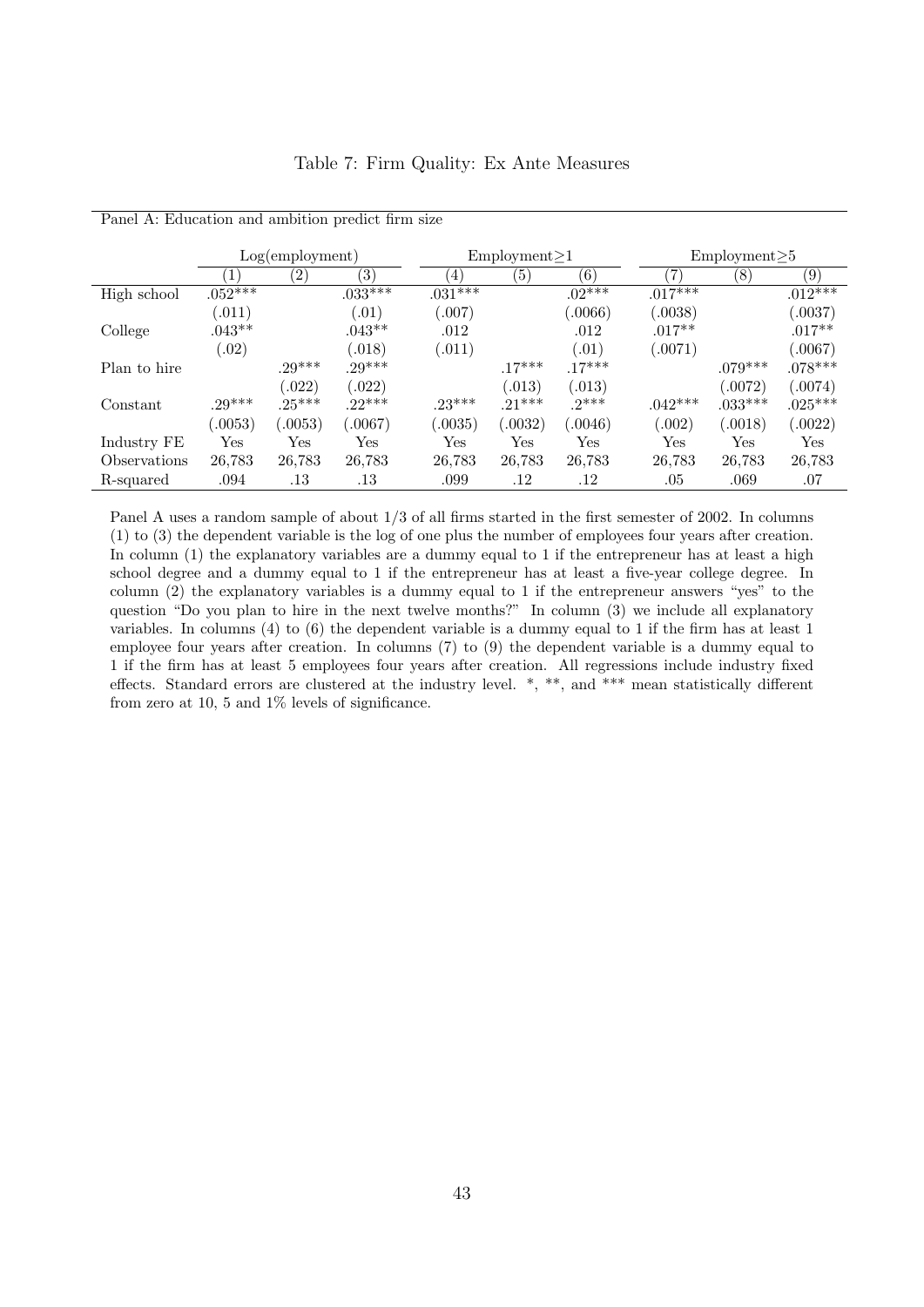Table 7 (continued)

|                                          | High school      |                   |                   | College    | Plan to hire |                   |
|------------------------------------------|------------------|-------------------|-------------------|------------|--------------|-------------------|
|                                          | $\left(1\right)$ | $\left( 2\right)$ | $\left( 3\right)$ | (4)        | (5)          | $\left( 6\right)$ |
| <b>POST</b>                              | $.03**$          | .026              | $-.0047$          | $-.009$    | $-.031**$    | $-.026$           |
|                                          | (.015)           | (.035)            | (.008)            | (.023)     | (.014)       | (.025)            |
| $Q2\%$ Sole Props $\times$ POST          | .0073            | .000073           | $-.0094$          | $-.014$    | $-.00082$    | $-.0035$          |
|                                          | (.022)           | (.022)            | (.019)            | (.02)      | (.019)       | (.019)            |
| $Q3\%$ Sole Props $\times$ POST          | $.033*$          | $.031*$           | .0078             | .0068      | $.029*$      | .028              |
|                                          | (.019)           | (.018)            | (.011)            | (.011)     | (.018)       | (.017)            |
| $Q4\%$ Sole Props $\times$ POST          | .012             | .0052             | .0047             | .00076     | $.038***$    | $.035***$         |
|                                          | (.018)           | (.017)            | (.0092)           | (.0097)    | (.015)       | (.016)            |
| Industry capital intensity $\times$ POST |                  | .0088             |                   | .0058      |              | .00089            |
|                                          |                  | (.014)            |                   | (.0092)    |              | (.0084)           |
| Industry growth $\times$ POST            |                  | $-.023**$         |                   | $-.013**$  |              | $-.012$           |
|                                          |                  | (.012)            |                   | (.0063)    |              | (.01)             |
| Constant                                 | $.5***$          | $.5***$           | $.14***$          | $.14***$   | $.25***$     | $.25***$          |
|                                          | (.0038)          | (.0037)           | (.0022)           | (.0021)    | (.0029)      | (.0028)           |
| Industry FE                              | Yes              | Yes               | Yes.              | <b>Yes</b> | Yes          | Yes               |
| Observations                             | 56,321           | 56,321            | 56,321            | 56,321     | 56,321       | 56,321            |
| R-squared                                | .25              | .25               | .29               | .29        | .07          | .07               |

Panel B: Education and ambition after the reform

Panel B uses a random sample of about 1/3 of all firms started in the first semesters of 2002 and 2006. All regressions are OLS. In columns (1) and (2) the dependent variable is the high school dummy degree. In column (1) the explanatory variables are the post dummy, its interactions with the quartiles of the treatment variable, and treatment-specific time trends. In column (2) we also interact the post dummy and the time trend variable with pre-reform industry capital intensity and industry sales growth. In columns (3) and (4) the dependent variable is the five-year college degree dummy. In columns (5) and (6) the dependent variable is a dummy equal to 1 if the entrepreneur answers "yes" to the question "Do you plan to hire in the next twelve months?". All regressions include month-of-the-year fixed effects. Standard errors are clustered at the industry level. \*, \*\*, and \*\*\* mean statistically different from zero at 10, 5 and 1% levels of significance.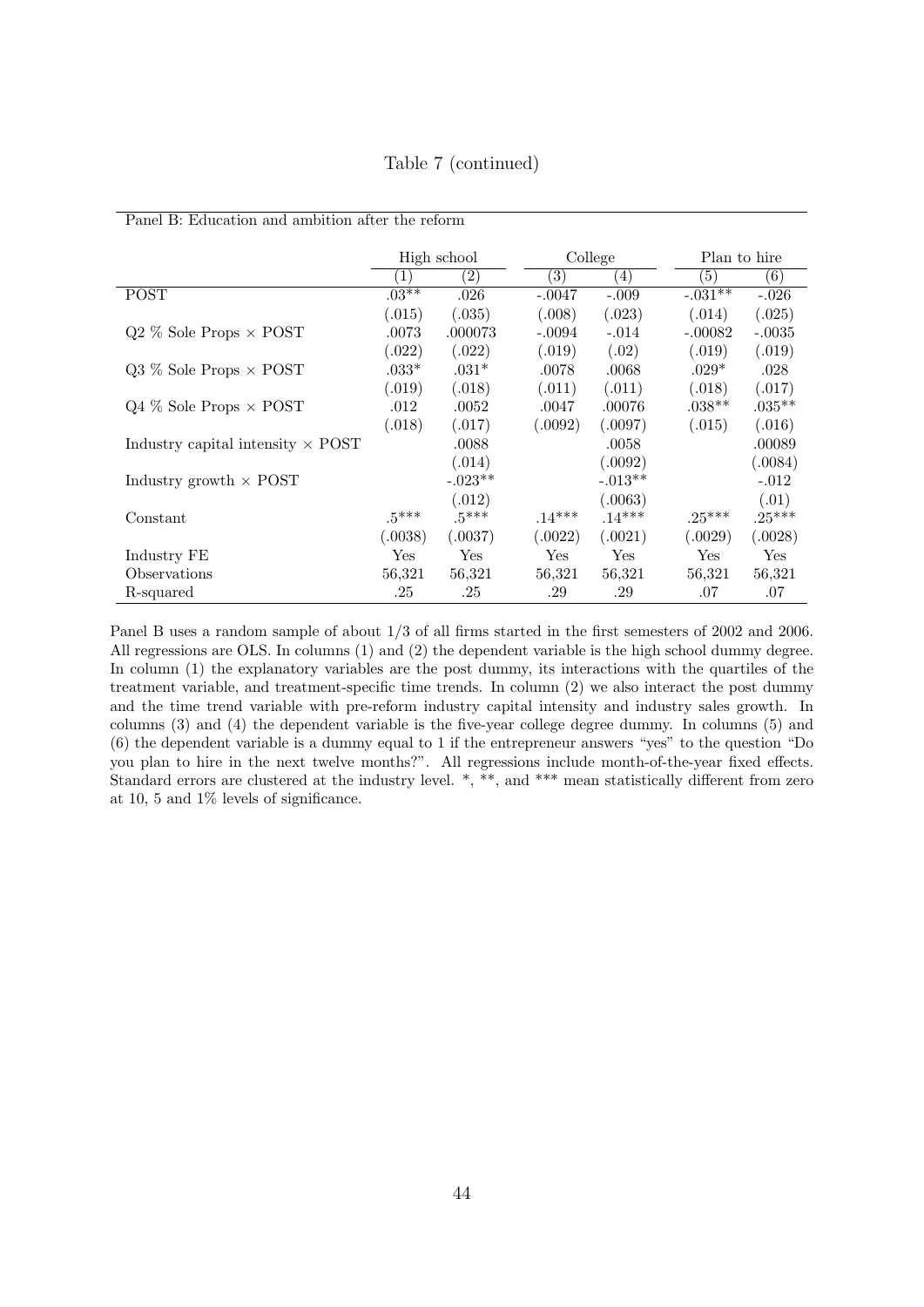Table 8: Job Creation

|                                           |                   | Number of jobs created     | Number of jobs created |                   |  |
|-------------------------------------------|-------------------|----------------------------|------------------------|-------------------|--|
|                                           |                   | adding entrepreneurs' jobs |                        |                   |  |
|                                           | $\left( 1\right)$ | $\left( 2\right)$          | (3)                    | $\left( 4\right)$ |  |
| <b>POST</b>                               | $-23***$          | $-.48***$                  | $-0.23***$             | $-0.53***$        |  |
|                                           | (.051)            | (.096)                     | (.049)                 | (.1)              |  |
| $Q2\%$ Sole Props $\times$ POST           | .087              | .075                       | .093                   | .087              |  |
|                                           | (.065)            | (.064)                     | (.066)                 | (.066)            |  |
| $Q3\%$ Sole Props $\times$ POST           | $.17***$          | $.18***$                   | $.21***$               | $.22***$          |  |
|                                           | (.059)            | (.058)                     | (.06)                  | (.06)             |  |
| $Q4\%$ Sole Props $\times$ POST           | $.2***$           | $.21***$                   | $.21***$               | $.22***$          |  |
|                                           | (.059)            | (.058)                     | (.061)                 | (.061)            |  |
| Industry capital intensity $\times$ POST  |                   | $.096***$                  |                        | $.1***$           |  |
|                                           |                   | (.033)                     |                        | (.033)            |  |
| Industry growth $\times$ POST             |                   | $-.025$                    |                        | .055              |  |
|                                           |                   | (.044)                     |                        | (.057)            |  |
| Industry capital intensity $\times$ Trend |                   | $-.037***$                 |                        | $-.042***$        |  |
|                                           |                   | (.012)                     |                        | (.013)            |  |
| Industry growth $\times$ Trend            |                   | $.079***$                  |                        | $.12***$          |  |
|                                           |                   | (.014)                     |                        | (.018)            |  |
| Constant                                  | $.85***$          | $.85***$                   | $\cdot$ 4              | $\cdot$ 4         |  |
|                                           | (.27)             | (.25)                      | (.3)                   | (.27)             |  |
| Treatment-specific trend                  | Yes               | Yes                        | Yes                    | Yes               |  |
| Month-of-the-year FE                      | Yes               | Yes                        | Yes                    | Yes               |  |
| Industry FE                               | Yes               | Yes                        | Yes                    | Yes               |  |
| Observations                              | 24,360            | 24,360                     | 24,360                 | 24,360            |  |
| R-squared                                 | .84               | .84                        | .76                    | $.77$             |  |

290 industries, 1999–2005, monthly. In columns (1) and (2) the dependent variable is the log of one plus the number of employees in new firms two years after creation plus the number of surviving firms after two years (to account for the entrepreneurs' jobs). In column (1) the explanatory variables are the post dummy equal to 0 from January 1999 to December 2001 and equal to 1 from January 2002 to December 2005, and its interactions with the quartiles of the treatment variable. In column (2) we also interact the post dummy and the time trend variable with pre-reform industry capital intensity and industry sales growth. In columns (3) and (4) the dependent variable is replaced by the log of one plus the number of employees in new firms two years after creation. All regressions include industry and month-of-the-year fixed effects and treatment-specific time trends. Standard errors are clustered at the industry level. \*, \*\*, and \*\*\* mean statistically different from zero at 10, 5 and 1% levels of significance.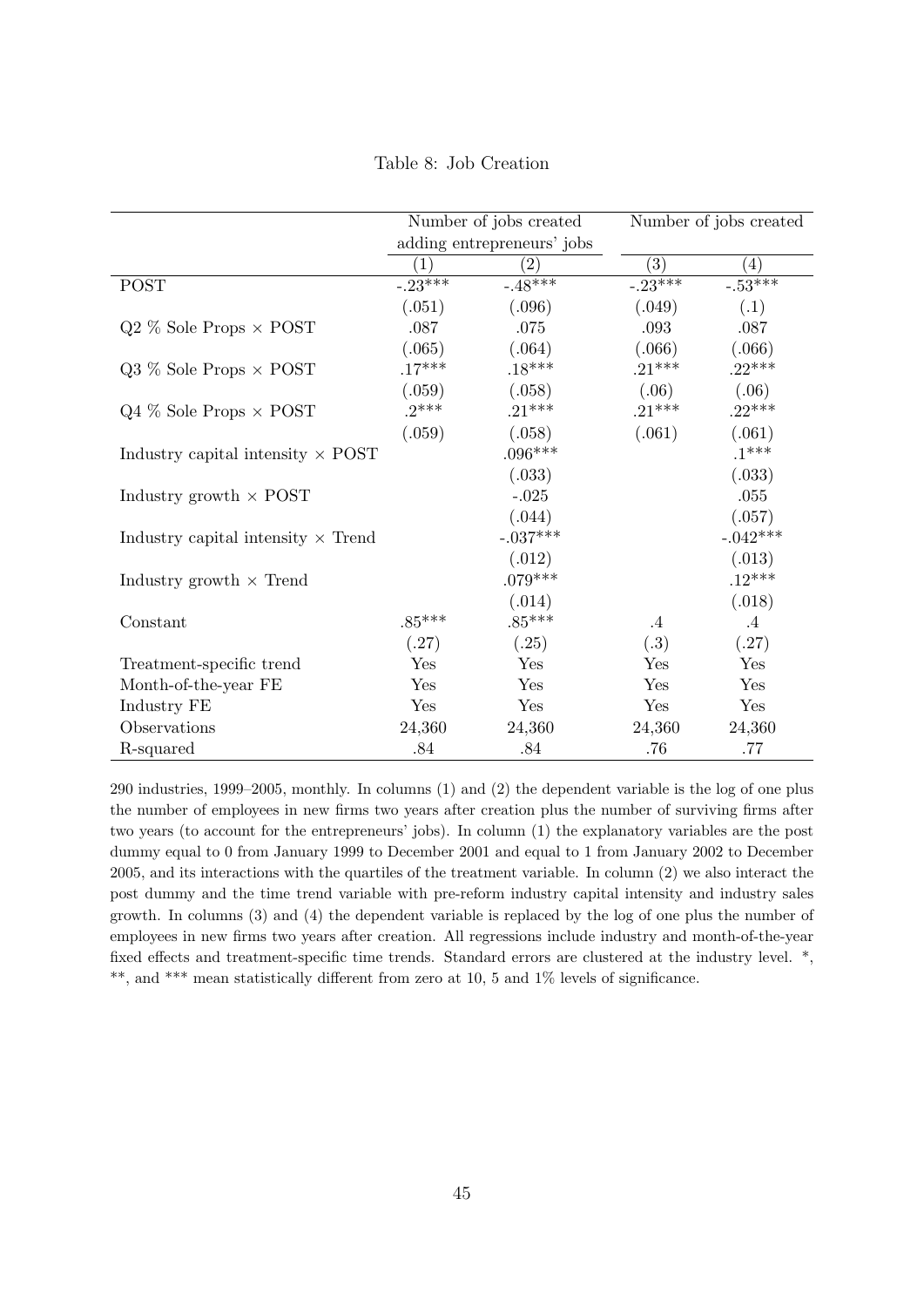|                                           | Small incumbents |           | Large incumbents |           |            | Small incumbents |  |  |
|-------------------------------------------|------------------|-----------|------------------|-----------|------------|------------------|--|--|
|                                           |                  |           |                  |           |            | $+$ New firms    |  |  |
|                                           | $\left(1\right)$ | (2)       | (3)              | (4)       | (5)        | (6)              |  |  |
| <b>POST</b>                               | $-.027**$        | $-.032$   | $-.045***$       | $-.068*$  | $-.025$    | $-.22*$          |  |  |
|                                           | (.011)           | (.047)    | (.015)           | (.039)    | (.026)     | (.11)            |  |  |
| $Q2\%$ Sole Props $\times$ POST           | $-.021$          | $-.022$   | .02              | .015      | $-.017$    | $-.028$          |  |  |
|                                           | (.014)           | (.013)    | (.017)           | (.017)    | (.037)     | (.033)           |  |  |
| $Q3\%$ Sole Props $\times$ POST           | $-.018$          | $-.018$   | .022             | .022      | .012       | .015             |  |  |
|                                           | (.012)           | (.013)    | (.019)           | (.019)    | (.028)     | (.026)           |  |  |
| $Q4\%$ Sole Props $\times$ POST           | $-.026**$        | $-.026**$ | .0064            | .004      | .015       | .02              |  |  |
|                                           | (.012)           | (.013)    | (.018)           | (.018)    | (.028)     | (.028)           |  |  |
| Industry capital intensity $\times$ POST  |                  | $.0028\,$ |                  | .015      |            | $.077**$         |  |  |
|                                           |                  | (.016)    |                  | (.011)    |            | (.037)           |  |  |
| Industry growth $\times$ POST             |                  | $-.005$   |                  | $-.038$   |            | $-.032$          |  |  |
|                                           |                  | (.0093)   |                  | (.024)    |            | (.032)           |  |  |
| Industry capital intensity $\times$ Trend |                  | $-.0023$  |                  | $-.0059*$ |            | $-.024***$       |  |  |
|                                           |                  | (.0032)   |                  | (.0036)   |            | (.0091)          |  |  |
| Industry growth $\times$ Trend            |                  | .0026     |                  | .0039     |            | $-.0095$         |  |  |
|                                           |                  | (.0027)   |                  | (.0044)   |            | (.012)           |  |  |
| Constant                                  | $-.12$           | $-.12$    | $-1.1$           | $-1.1$    | $-2.6$     | $-2.6$           |  |  |
|                                           | (1.8)            | (1.8)     | (2.7)            | (2.7)     | (6)        | (5.7)            |  |  |
| Treatment-specific trend                  | Yes              | Yes       | Yes              | Yes       | Yes        | Yes              |  |  |
| Industry FE                               | Yes              | Yes       | Yes              | Yes       | Yes        | Yes              |  |  |
| Observations                              | 2,320            | 2,320     | 2,320            | 2,320     | 2,320      | 2,320            |  |  |
| R-squared                                 | .47              | .47       | $.19\,$          | $.19\,$   | $.89$ $\,$ | .9               |  |  |

#### Table 9: Employment Growth per Category of Firm

290 industries, 1999–2006, annual. In columns (1) and (2) the dependent variable is the growth rate of total employment in small incumbent firms (i.e., firms which have been in the tax files for the last four years, have 5 employees or less in year  $t-1$ , and are not reported to be part of a group in either year  $t-1$  or year t). In column (1) the explanatory variables are the post dummy equal to 0 from 1999 to 2001 and equal to 1 from 2002 to 2006, and its interactions with the quartiles of the treatment variable. In column (2) we also interact the post dummy and the time trend variable with pre-reform industry capital intensity and industry sales growth. In columns (3) and (4) the dependent variable is the growth rate of total employment in large incumbent firms (i.e., firms which have been in the tax files for the last four years and are not small according to the above definition). In columns (5) and (6) the dependent variable is the growth rate of total employment in small incumbents and new firms started over the last two years (i.e., firms started in years  $t - 2$ ,  $t - 1$  and t). All regressions include industry fixed effects and treatment-specific time trends. Standard errors are clustered at the industry level. \*, \*\*, and \*\*\* mean statistically different from zero at 10, 5 and 1% levels of significance.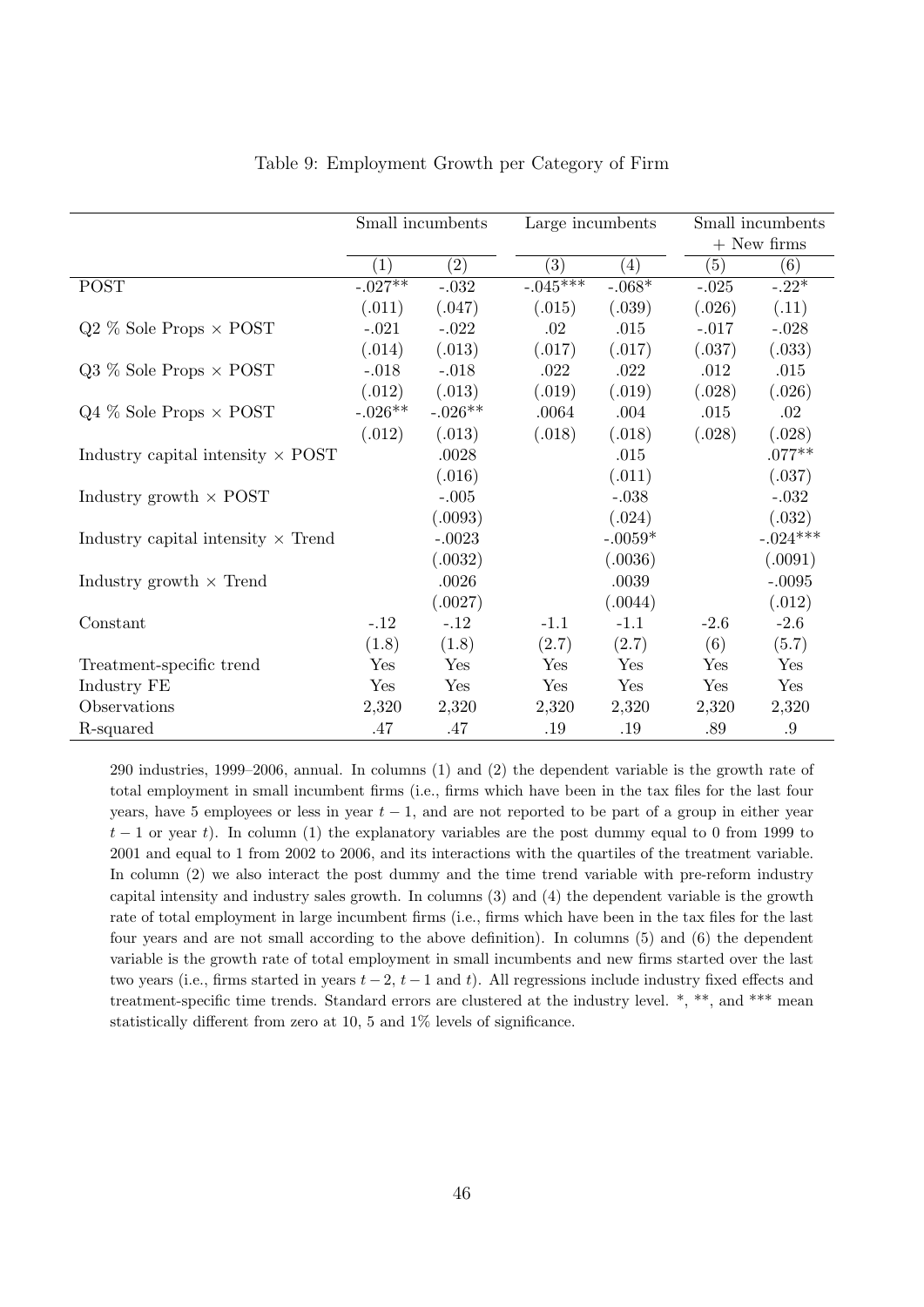|                                                   | Wage         |                   |                   | Value added         |           | <b>Sales</b> |
|---------------------------------------------------|--------------|-------------------|-------------------|---------------------|-----------|--------------|
|                                                   |              |                   |                   | per worker          |           | per worker   |
|                                                   | $\mathbf{1}$ | $\left( 2\right)$ | $\left( 3\right)$ | (4)                 | (5)       | (6)          |
| New firm                                          | $5.2***$     | $5.7***$          | $7***$            | $6.\overline{6***}$ | $9.3***$  | $5.4***$     |
|                                                   | (.39)        | (1.6)             | (.37)             | (.78)               | (.51)     | (1.9)        |
| New firm $\times$ POST                            | .014         | .18               | .19               | .62                 | .23       | 1.8          |
|                                                   | (.18)        | (.39)             | (.15)             | (.55)               | (.29)     | (1.1)        |
| $Q2\%$ Sole Props $\times$ New firm $\times$ POST |              | $-.41$            |                   | $-.22$              |           | $-2.2$       |
|                                                   |              | (.54)             |                   | (.65)               |           | (1.3)        |
| $Q3\%$ Sole Props $\times$ New firm $\times$ POST |              | $-.72$            |                   | $-.94$              |           | $-2.3*$      |
|                                                   |              | (.47)             |                   | (.63)               |           | (1.2)        |
| $Q4\%$ Sole Props $\times$ New firm $\times$ POST |              | .56               |                   | $-.25$              |           | $-1.4$       |
|                                                   |              | (.53)             |                   | (.6)                |           | (1.2)        |
| Constant                                          | $22***$      | $22***$           | $26***$           | $26***$             | $43***$   | $43***$      |
|                                                   | (.11)        | (.11)             | (.61)             | (.61)               | (.86)     | (.88)        |
| Industry $\times$ Year FE                         | ${\rm Yes}$  | Yes               | Yes               | Yes                 | Yes       | Yes          |
| Observations                                      | 265,586      | 265,586           | 1,269,812         | 1,269,812           | 1,258,595 | 1,258,595    |
| R-squared                                         | .16          | $.16\,$           | .12               | $.12\,$             | $\cdot$ 2 | $\cdot$ 2    |

#### Table 10: Comparison New Firms vs. Shrinking Incumbents

New firms and small "shrinking" incumbents (i.e., incumbents whose employment decreases between year t and year  $t + 1$ ), 1999–2005. For new firms all dependent variables are computed two years after creation. In columns (1) and (2) the dependent variable is total wages divided by number of employees (requires that the firm has at least 1 employee). In column (1) the explanatory variables are a dummy equal to 1 if the firm is a firm and equal to 0 if the firm is a small shrinking incumbent, and the new firm dummy interacted with the post dummy equal to 0 from 1999 to 2001 and equal to 1 from 2002 to 2005. In column (2) we add the interaction term between the new firm dummy and the quartiles of the treatment variable, and the triple interaction term between the new firm dummy, the post dummy and the quartiles of the treatment variable. In columns (3) to (4) the dependent variable is value added divided by one plus number of employees. In columns (5) and (6) the dependent variable is sales divided by one plus number of employees. All regressions include industry × year fixed effects. Standard errors are clustered at the industry level. \*, \*\*, and \*\*\* mean statistically different from zero at 10, 5 and 1% levels of significance.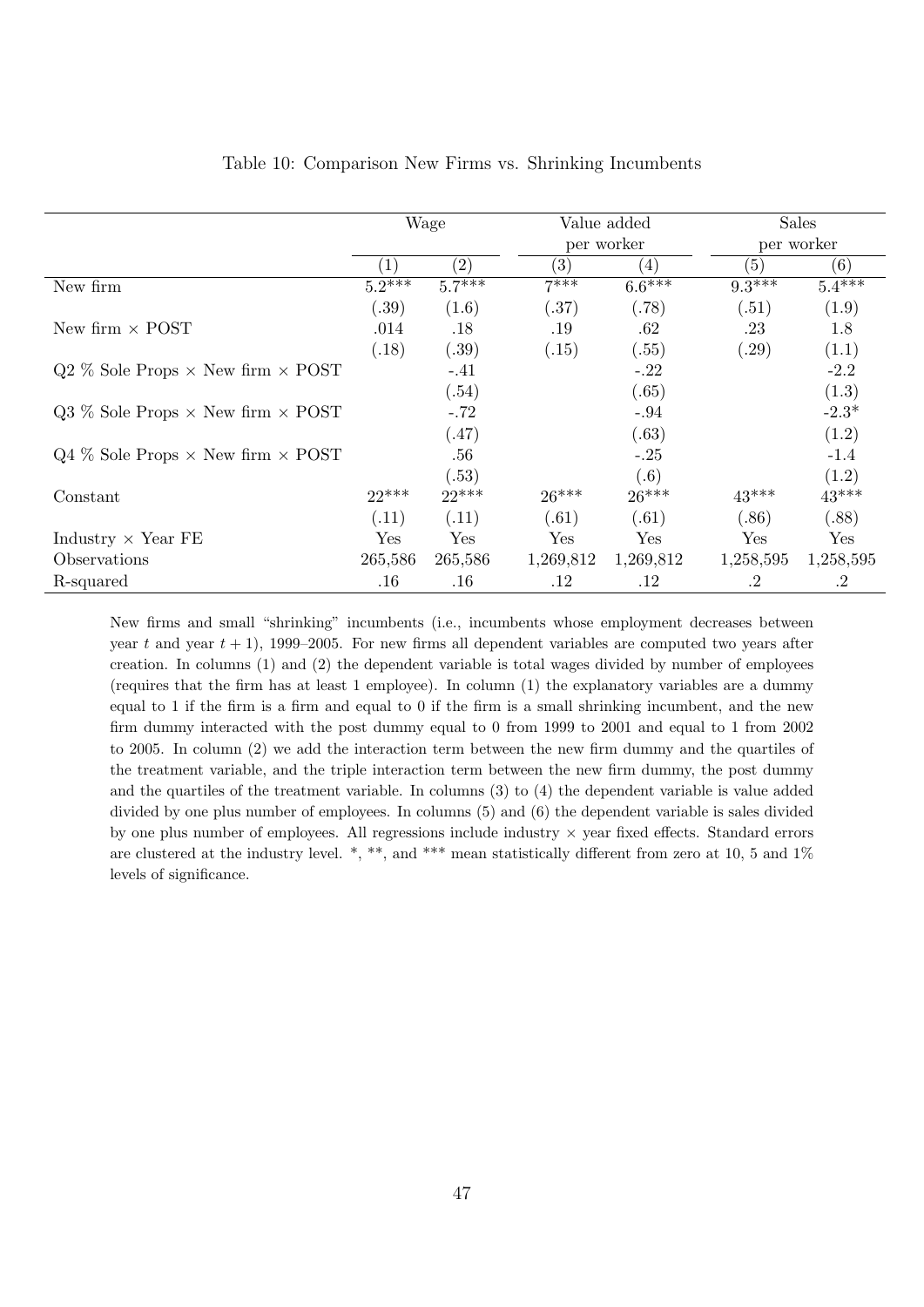|                                        | Number of firms created |                      |                  |                   |                      |                  |                   |                  |  |
|----------------------------------------|-------------------------|----------------------|------------------|-------------------|----------------------|------------------|-------------------|------------------|--|
|                                        | Total                   |                      | Systematic       |                   | <b>Idiosyncratic</b> |                  |                   | Exit             |  |
|                                        | volatility              |                      |                  | volatility        |                      | volatility       |                   | rate             |  |
|                                        | $\mathbf{1}$            | $\overline{(2)}$     | $\overline{(3)}$ | $\left( 4\right)$ | $\left( 5\right)$    | $\overline{(6)}$ | $\left( 7\right)$ | $\overline{(8)}$ |  |
| <b>POST</b>                            | $-0.29***$              | $-24***$             | $-0.25***$       | $-0.25***$        | $-.25*$              | $-.37*$          | $-.26***$         | $-0.53***$       |  |
|                                        | (.075)                  | (.08)                | (.072)           | (.071)            | (.14)                | (.19)            | (.11)             | (.16)            |  |
| $Q2\%$ Sole Props $\times$ POST        | .028                    | .02                  | .03              | $.03\,$           | .027                 | $.49*$           | .027              | .46              |  |
|                                        | (.043)                  | (.071)               | (.044)           | (.046)            | (.045)               | (.26)            | (.042)            | (.29)            |  |
| $Q3\%$ Sole Props $\times$ POST        | $.11***$                | $.11*$               | $.11***$         | $.11***$          | $.11***$             | .32              | $.11***$          | $.58^{***}\,$    |  |
|                                        | (.036)                  | (.061)               | (.037)           | (.039)            | (.039)               | (.21)            | (.036)            | (.18)            |  |
| $Q4\%$ Sole Props $\times$ POST        | $.14***$                | .028                 | $.14***$         | $.13***$          | $.14***$             | .088             | $.14***$          | $.43***$         |  |
|                                        | (.039)                  | (.062)               | (.039)           | (.041)            | (.042)               | (.23)            | (.039)            | (.18)            |  |
| Industry risk $\times$ POST            | $.34*$                  | $-.1$                | .056             | $.042\,$          | $-.019$              | .39              | .012              | $.75***$         |  |
|                                        | (.2)                    | (.48)                | (.043)           | (.1)              | (.3)                 | (.49)            | (.18)             | (.32)            |  |
| Industry risk                          |                         | .066                 |                  | $-.033$           |                      | $-1.5*$          |                   | $-1.2$           |  |
| $\times$ Q2 % Sole Props $\times$ POST |                         | (.63)                |                  | (.12)             |                      | (.85)            |                   | (.79)            |  |
| Industry risk                          |                         | $-.034$              |                  | $-.036$           |                      | $-.7$            |                   | $-1.2***$        |  |
| $\times$ Q3 % Sole Props $\times$ POST |                         | (.54)                |                  | (.13)             |                      | (.64)            |                   | (.41)            |  |
| Industry risk                          |                         | $1.3***$             |                  | $.12\,$           |                      | $\cdot$ 2        |                   | $-.79*$          |  |
| $\times$ Q4 % Sole Props $\times$ POST |                         | (.53)                |                  | (.12)             |                      | (.68)            |                   | (.44)            |  |
| Treatment-specific trend               | Yes                     | $\operatorname{Yes}$ | Yes              | Yes               | Yes                  | Yes              | Yes               | Yes              |  |
| Month-of-the-year FE                   | $\operatorname{Yes}$    | $_{\rm Yes}$         | Yes              | Yes               | Yes                  | Yes              | Yes               | Yes              |  |
| Industry FE                            | Yes                     | Yes                  | Yes              | Yes               | Yes                  | Yes              | Yes               | Yes              |  |
| Observations                           | 24,360                  | 24,360               | 24,360           | 24,360            | 24,360               | 24,360           | 24,360            | 24,360           |  |
| R-squared                              | .92                     | $.92\,$              | .92              | .92               | .92                  | $.92\,$          | $.92\,$           | $.92\,$          |  |

Table 11: Risk Aversion

290 industries, 1999–2005, monthly. The dependent variable is the log of one plus the number of new firms. In column (1) the explanatory variables are the post dummy which is equal to 0 from January 1999 to December 2001 and equal to 1 from January 2002 to December 2005, the post dummy interacted with the quartiles of the treatment variable, and the post dummy interacted with industry risk measured as the sample standard deviation of annual industry sales growth (Total volatility). In column (2) we add the triple interaction between industry risk, the quartiles of the treatment variable and the post dummy. In columns (3) and (4) industry risk is measured as the regression coefficient of industry sales growth on aggregate sales growth (Systematic volatility). In columns (5) and (6) industry risk is measured as the average, across all years, of the cross-sectional standard deviation of firm sales growth in the industry (Idiosyncratic volatility). In columns (7) and (8) industry risk is measured as the average five-year exit rate of new firms (Exit rate). All regressions include industry and month-of-the-year fixed effects, and treatment-specific time trends. Standard errors are clustered at the industry level. \*, \*\*, and \*\*\* mean statistically different from zero at 10, 5 and 1% levels of significance.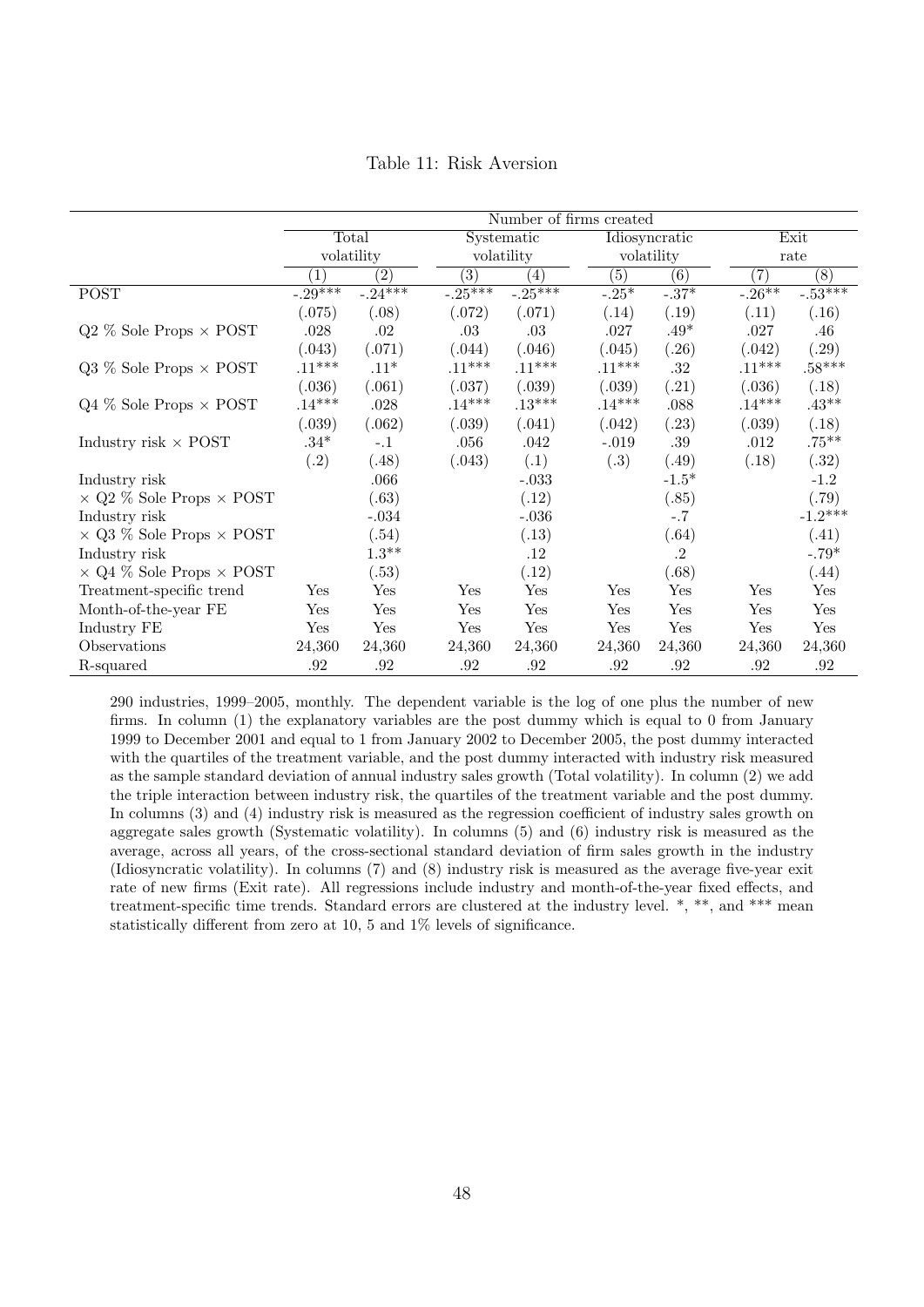Table 12: Debt

|                                 | New firms         |                  |                                |                  | All       | New firms        |                            |
|---------------------------------|-------------------|------------------|--------------------------------|------------------|-----------|------------------|----------------------------|
|                                 |                   | in SINE survey   |                                |                  | new firms | in tax files     |                            |
|                                 | Dummy             | Dummy            | Dummy entr.'s                  | <b>Bank</b>      | Log of    | <b>Bank</b>      | $\overline{\text{Log}}$ of |
|                                 | $\mathrm{firm's}$ | entrepreneur's   | $\mathrm{debt}/\mathrm{dummy}$ | $\mathrm{debt}/$ | bank      | $\mathrm{debt}/$ | bank                       |
|                                 | bank debt         | bank debt        | any debt                       | Assets           | debt      | Assets           | debt                       |
|                                 | $\overline{1}$    | $\overline{(2)}$ | (3)                            | (4)              | (5)       | (6)              | $\overline{(7)}$           |
| Post                            | $.058*$           | $-.0014$         | .071                           | $-.0038$         | $-.082*$  | .0078            | $-.057$                    |
|                                 | (.032)            | (.026)           | (.053)                         | (.0071)          | (.047)    | (.0096)          | (.062)                     |
| $Q2\%$ Sole Props $\times$ post | $-.00038$         | .0062            | $-.0087$                       | .0027            | .00044    | .0082            | .032                       |
|                                 | (.022)            | (.014)           | (.038)                         | (.0061)          | (.038)    | (.0085)          | (.052)                     |
| $Q3\%$ Sole Props $\times$ post | .0064             | $-.0059$         | .035                           | .0032            | .044      | .0038            | .064                       |
|                                 | (.021)            | (.0097)          | (.034)                         | (.006)           | (.037)    | (.0086)          | (.052)                     |
| $Q4\%$ Sole Props $\times$ post | $-.0054$          | $-.014$          | .018                           | $-.0022$         | $-.005$   | .0028            | .042                       |
|                                 | (.02)             | (.011)           | (.031)                         | (.0059)          | (.035)    | (.0081)          | (.048)                     |
| Log(Employment)                 | $.084***$         | .00039           | $.065***$                      | .0065            | $.32***$  | $-.016***$       | $.28***$                   |
|                                 | (.011)            | (.0069)          | (.011)                         | (.0052)          | (.051)    | (.0034)          | (.032)                     |
| Constant                        | $.22***$          | $.14***$         | $.67***$                       | $.052**$         | $.58***$  | $.044*$          | $.83***$                   |
|                                 | (.0046)           | (.0027)          | (.0064)                        | (.02)            | (.15)     | (.025)           | (.16)                      |
| Treatment-specific trend        | $\rm No$          | No.              | No                             | Yes              | Yes       | Yes              | Yes                        |
| Month-of-the-year FE            | $\rm No$          | No               | N <sub>o</sub>                 | Yes              | Yes       | Yes              | Yes                        |
| Industry FE                     | Yes               | Yes              | Yes                            | Yes              | Yes       | Yes              | Yes                        |
| Observations                    | 56,483            | 56,483           | 21,723                         | 1,360,846        | 1,360,846 | 734,298          | 734,298                    |
| R-squared                       | .074              | .033             | .051                           | $.12\,$          | .17       | .13              | $.16\,$                    |

In columns (1) to (3) data are from a random sample of about 1/3 of all firms started in the first semesters of 2002 and 2006. All regressions are OLS. In column (1) the dependent variable is a dummy equal to 1 if the firm has bank debt contracted by the firm. The explanatory variables are the post dummy which is equal to 0 from January 1999 to December 2001 and equal to 1 from January 2002 to December 2005, the post dummy interacted with the quartiles of the treatment variable, and the log of firm employment. In column (2) the dependent variable is a dummy equal to 1 if the firm has bank debt contracted by the entrepreneur. In column (3) the dependent variable is a dummy equal to 1 if the firm has bank debt contracted by the firm and we restrict the sample to firms which have bank debt contracted by either the firm or the entrepreneur. In columns (4) and (5) the sample contains all new firms started during 1999–2005 and we add month-of-the-year fixed effects and treatment-specific time trends; for firms which do not report to the tax files we assume bank debt is zero. In column (4) the dependent variable is firm-level bank debt divided by total assets. In column (5) the dependent variable is firm-level log of bank debt. In columns (6) and (7) the sample contains new firms started during 1999–2005 which report to the tax files. In column (6) the dependent variable is firm-level bank debt divided by total assets. In column (7) the dependent variable is firm-level log of bank debt. All regressions include industry fixed effects. Standard errors are clustered at the industry level. \*, \*\*, and \*\*\* mean statistically different from zero at 10, 5 and 1% levels of significance.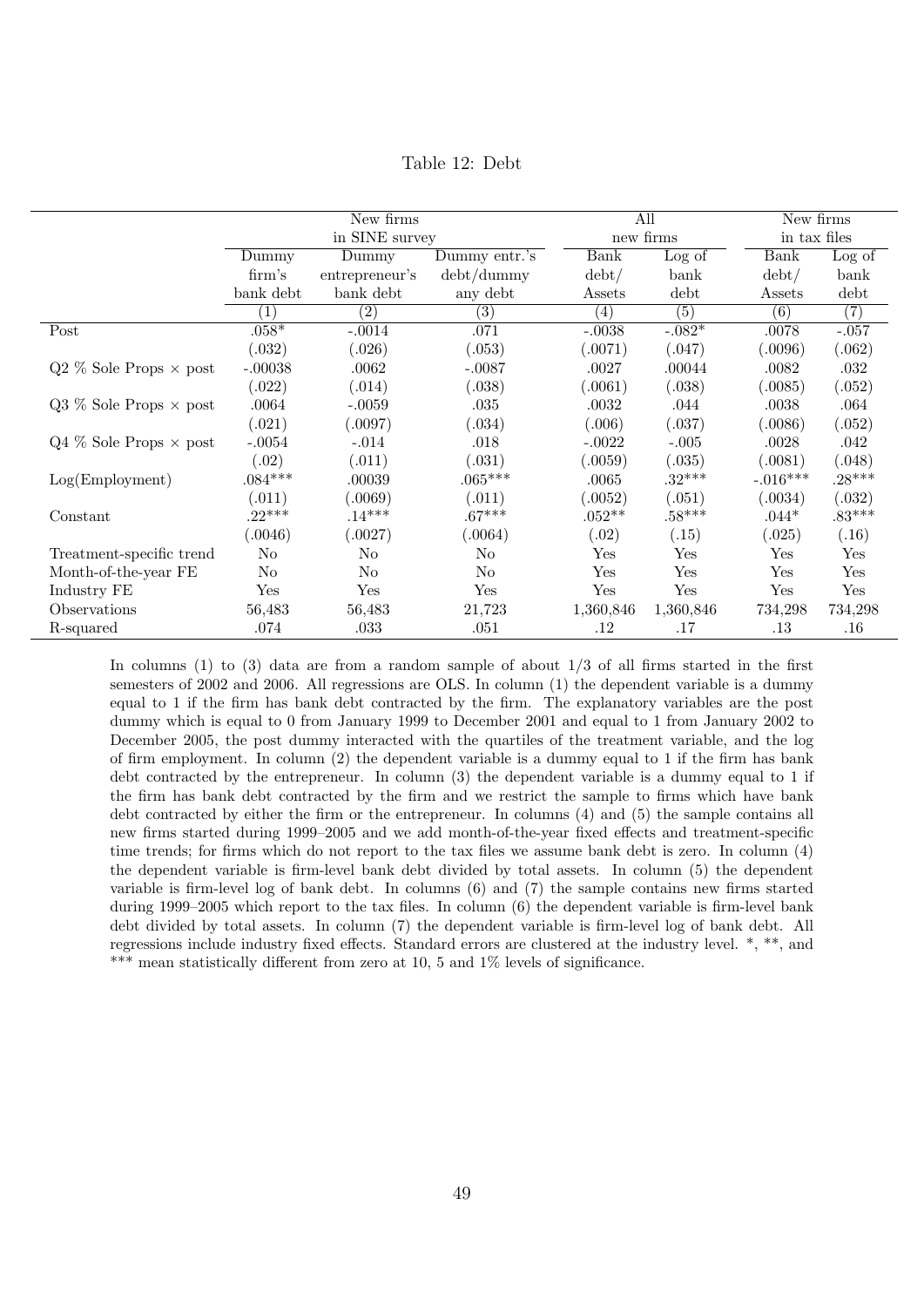# A Appendix Tables





Same approach as Figure 3 with the alternative treatment variable. To construct the alternative treatment variable, we first compute the fraction of firms with zero employees in each industry in the pre period 1999–2001. We then split industries into four quartiles of this variables. The rest of the methodology is exactly identical to Figure 3.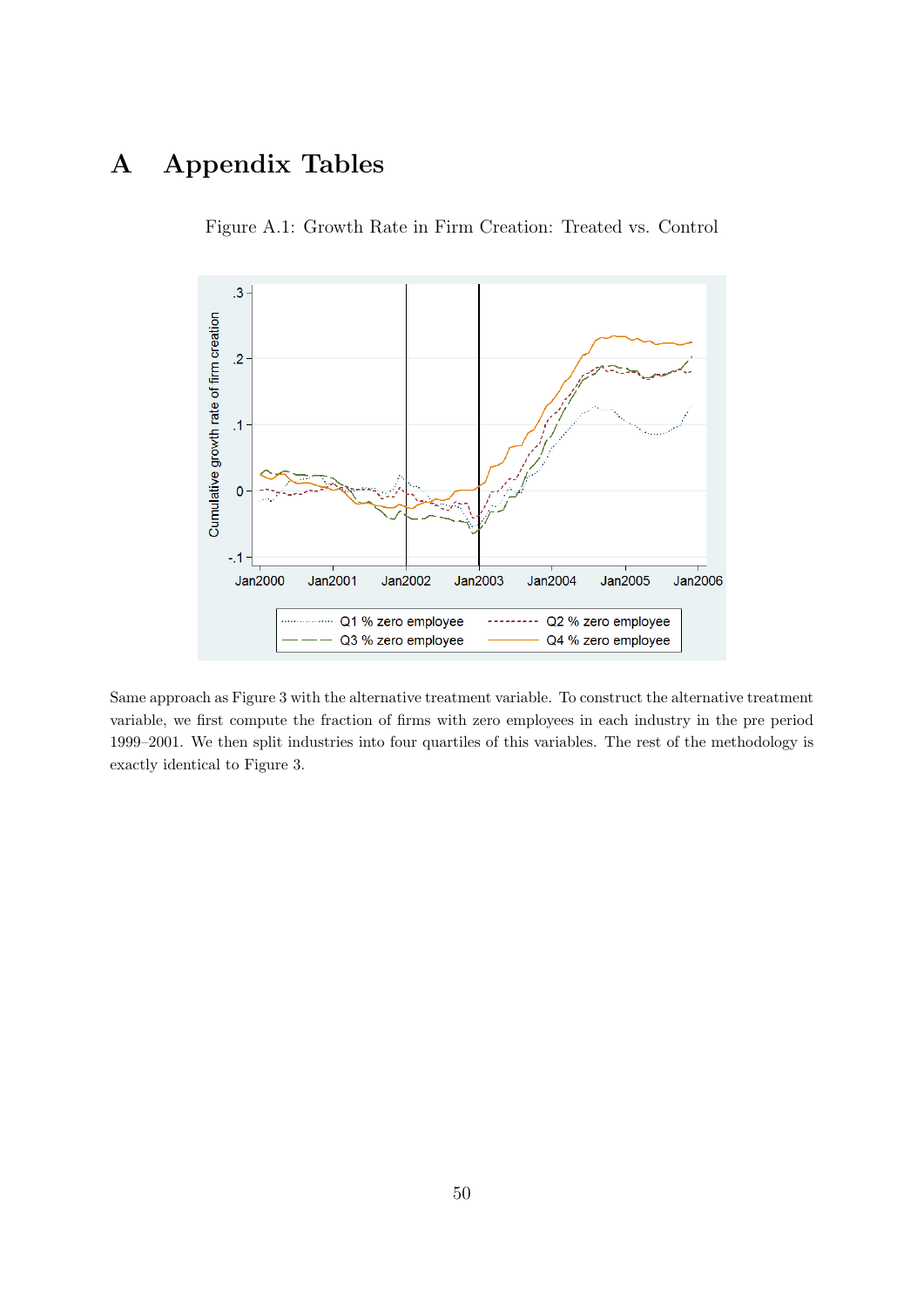|                                                    |             |        |            |        | Mean by quartile of $\%$ of |        |       |
|----------------------------------------------------|-------------|--------|------------|--------|-----------------------------|--------|-------|
|                                                    | $\mathbf N$ | Mean   | ${\rm SD}$ |        | New zero-employee firms     |        |       |
| Panel A: New firms, industry-level                 |             |        |            | Q1     | $\overline{Q2}$             | Q3     | $Q_4$ |
| $Avg \# firms created (monthly)$                   | 290         | 43.62  | 84         | 12     | 35                          | 59     | 69    |
| $Avg \# jobs created after two years (monthly)$    | 290         | 32.49  | 62         | 22     | 41                          | 47     | 19    |
| adding entrepreneurs' jobs (monthly)               | 290         | 69.30  | 123        | 33     | 71                          | 95     | 77    |
| Panel B: New firms, firm-level                     |             |        |            |        |                             |        |       |
| Employment at creation                             | 381,683     | 0.49   | 1.9        | 1.18   | 0.82                        | 0.47   | 0.19  |
| Dummy at least 1 employee at creation              | 381,683     | 0.20   | $.4\,$     | 0.38   | 0.31                        | 0.20   | 0.09  |
| Employment two years after creation                | 381,683     | 0.87   | $2.5\,$    | 2.03   | 1.29                        | 0.91   | 0.36  |
| Dummy at least 1 employee two years after creation | 381,683     | 0.29   | .45        | 0.54   | 0.43                        | 0.33   | 0.13  |
| Hire during first two years                        | 381,683     | 0.25   | .43        | 0.46   | 0.37                        | 0.29   | 0.12  |
| Exit during first two years                        | 381,683     | 0.16   | .36        | 0.12   | 0.12                        | 0.18   | 0.16  |
| Panel C: New firms, survey, firm-level             |             |        |            |        |                             |        |       |
| High school graduate                               | 26,783      | 0.50   |            | 0.42   | 0.38                        | 0.49   | 0.60  |
| College graduate                                   | 26,783      | 0.14   |            | 0.06   | 0.10                        | 0.13   | 0.18  |
| Plan to hire                                       | 26,783      | 0.23   |            | 0.39   | 0.32                        | 0.26   | 0.14  |
| Panel D: Incumbents, industry-level                |             |        |            |        |                             |        |       |
| $#$ small incumbents                               | 290         | 2,779  | 5,289      | 1,961  | 2,798                       | 4,167  | 2,180 |
| $#$ jobs in small incumbents                       | 290         | 3,647  | 7,667      | 3,752  | 4,189                       | 4,891  | 1,739 |
| $#$ large incumbents                               | 290         | 804    | 1,243      | 1,005  | 891                         | 1,010  | 305   |
| $#$ jobs in large incumbents                       | 290         | 21,967 | 38,740     | 33,540 | 21,739                      | 24,991 | 7,396 |

# Table A.1: Summary Statistics

Same approach as Table 2 with the alternative treatment variable. To construct the alternative treatment variable, we first compute the fraction of firms with zero employees in each industry in the pre period 1999–2001. We then split industries into four quartiles of this variables. The rest of the methodology is exactly identical to Table 2.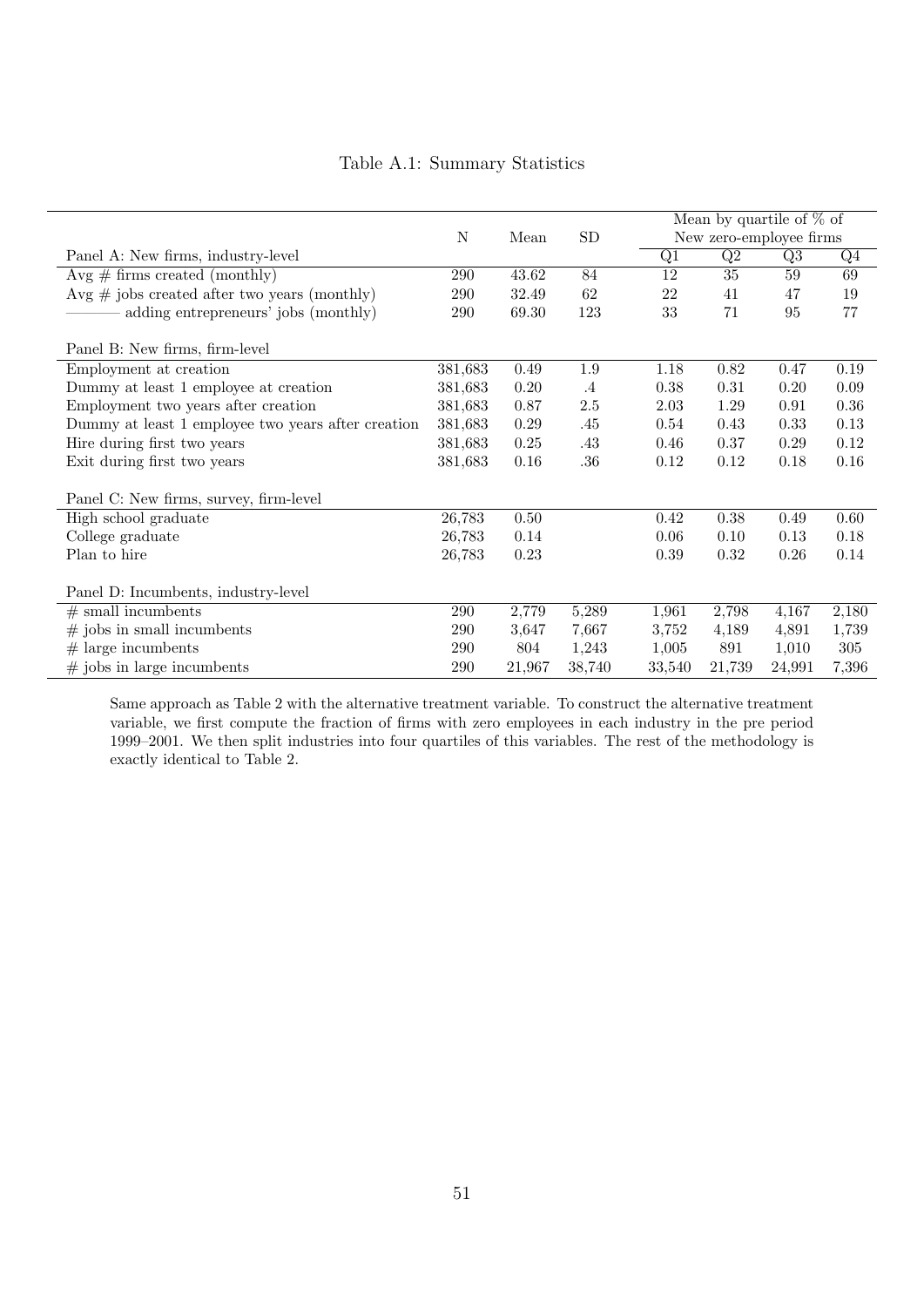|                                     |                  | <b>Sales</b>      |                   |         | Value added |          |
|-------------------------------------|------------------|-------------------|-------------------|---------|-------------|----------|
|                                     | $\left  \right $ | $\left( 2\right)$ | $\left( 3\right)$ | (4)     | (5)         | (6)      |
| <b>POST</b>                         | $.082**$         | $.081***$         | $-.025**$         | $.1***$ | $.092***$   | $-.013$  |
|                                     | (.013)           | (.014)            | (.011)            | (.013)  | (.014)      | (.011)   |
| $Q2\%$ zero employees $\times$ POST |                  | $-.011$           | .013              |         | $-.0034$    | .024     |
|                                     |                  | (.03)             | (.019)            |         | (.032)      | (.021)   |
| $Q3\%$ zero employees $\times$ POST |                  | $-.031$           | .012              |         | $-.025$     | .007     |
|                                     |                  | (.025)            | (.021)            |         | (.025)      | (.017)   |
| $Q4\%$ zero employees $\times$ POST |                  | .049              | .021              |         | $.07*$      | $.02\,$  |
|                                     |                  | (.04)             | (.018)            |         | (.04)       | (.018)   |
| Constant                            | $15***$          | $15***$           | $-40***$          | $14***$ | $14***$     | $-44***$ |
|                                     | (.0074)          | (.0073)           | (8.2)             | (.0077) | (.0076)     | (9.2)    |
| Treatment-specific trend            | No.              | No.               | Yes               | No      | No.         | Yes      |
| Industry FE                         | Yes              | Yes               | Yes               | Yes     | Yes         | Yes      |
| Observations                        | 2,030            | 2,030             | 2,030             | 2,030   | 2,030       | 2,030    |
| R-squared                           | .99              | .99               | .99               | .98     | .98         | .98      |

# Table A.2: Aggregate Growth Rate: Treated vs. Control

Same approach as Table 3 with the alternative treatment variable. To construct the alternative treatment variable, we first compute the fraction of firms with zero employees in each industry in the pre period 1999–2001. We then split industries into four quartiles of this variables. The rest of the methodology is exactly identical to Table 3.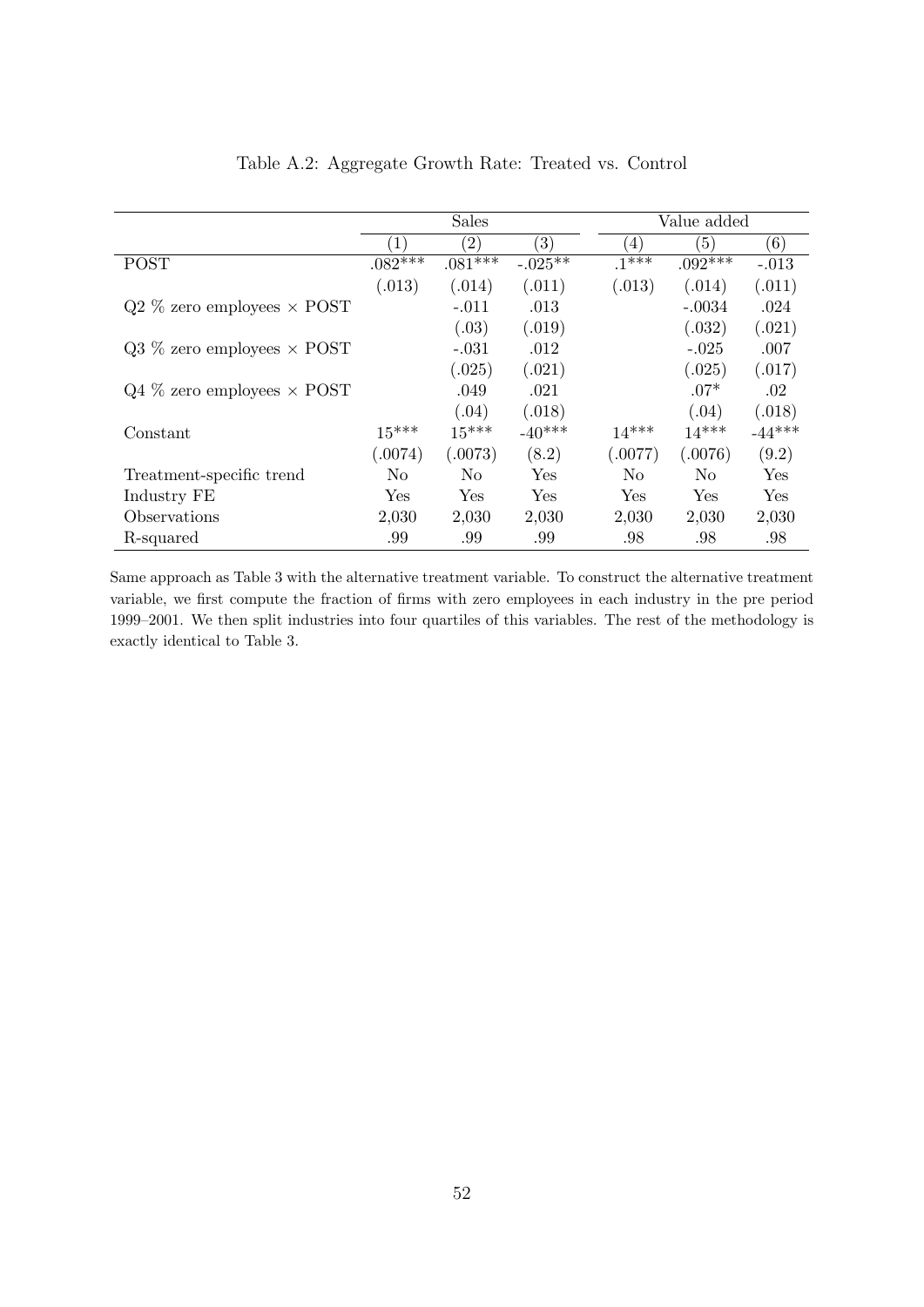|                                     |                  |            | Number of firms created |                  |
|-------------------------------------|------------------|------------|-------------------------|------------------|
|                                     | $\left(1\right)$ | $^{'}2)$   | (3)                     | $\left(4\right)$ |
| <b>POST</b>                         | $.1***$          | $.059**$   | $-.13***$               | $-.2$ ***        |
|                                     | (.014)           | (.023)     | (.028)                  | (.074)           |
| $Q2\%$ zero employees $\times$ POST |                  | .046       | .045                    | .046             |
|                                     |                  | (.038)     | (.035)                  | (.035)           |
| $Q3\%$ zero employees $\times$ POST |                  | .041       | .024                    | .021             |
|                                     |                  | (.036)     | (.038)                  | (.038)           |
| $Q4\%$ zero employees $\times$ POST |                  | $.088**$   | $.1***$                 | $.11***$         |
|                                     |                  | (.04)      | (.04)                   | (.039)           |
| Industry capital intensity          |                  |            |                         | .033             |
| $\times$ POST                       |                  |            |                         | (.024)           |
| Industry growth $\times$ POST       |                  |            |                         | $-.051$          |
|                                     |                  |            |                         | (.037)           |
| Industry capital intensity          |                  |            |                         | $-.013$          |
| $\times$ Trend                      |                  |            |                         | (.0083)          |
| Industry growth $\times$ Trend      |                  |            |                         | $.056***$        |
|                                     |                  |            |                         | (.017)           |
| Constant                            | $3.2***$         | $3.2***$   | $.98***$                | $.98***$         |
|                                     | (.017)           | (.018)     | (.23)                   | (.23)            |
| Treatment-specific trend            | N <sub>0</sub>   | $\rm No$   | Yes                     | Yes              |
| Month-of-the-year FE                | <b>Yes</b>       | <b>Yes</b> | Yes                     | Yes              |
| Industry FE                         | Yes              | Yes        | <b>Yes</b>              | Yes              |
| Observations                        | 24,360           | 24,360     | 24,360                  | 24,360           |
| R-squared                           | .92              | .92        | .92                     | .92              |

Table A.3: Firm Creation: Treated vs. Control

Same approach as Table 4 with the alternative treatment variable. To construct the alternative treatment variable, we first compute the fraction of firms with zero employees in each industry in the pre period 1999–2001. We then split industries into four quartiles of this variables. The rest of the methodology is exactly identical to Table 4.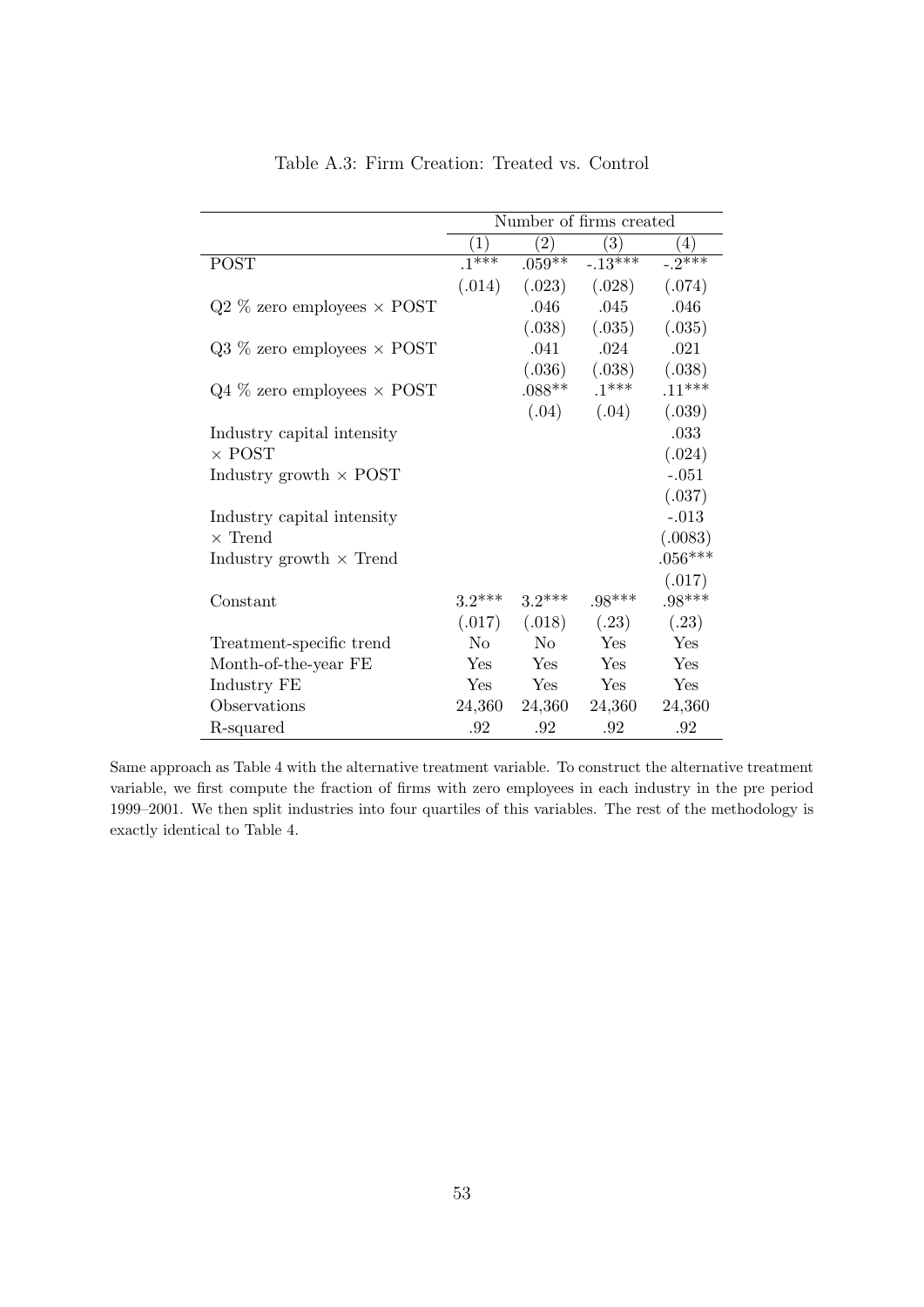|                                     | Number of firms created |                  |                  |                   |          |                          |                   |                   |  |
|-------------------------------------|-------------------------|------------------|------------------|-------------------|----------|--------------------------|-------------------|-------------------|--|
|                                     |                         | $0$ employees    |                  | $\geq 1$ employee |          | $\overline{0}$ employees |                   | $\geq 1$ employee |  |
|                                     |                         | at creation      |                  | at creation       |          | after 2 years            |                   | after 2 years     |  |
|                                     | $\mathbf{1}$            | $\overline{(2)}$ | $\overline{(3)}$ | $\left( 4\right)$ | (5)      | $\left( 6\right)$        | $\left( 7\right)$ | $\left(8\right)$  |  |
| <b>POST</b>                         | $-.13***$               | $-24***$         | $-1***$          | $-.097$           | $-1***$  | $-18**$                  | $-13***$          | $-0.21***$        |  |
|                                     | (.026)                  | (.074)           | (.025)           | (.063)            | (.026)   | (.072)                   | (.024)            | (.061)            |  |
| $Q2\%$ zero employees $\times$ POST | .034                    | .037             | $.076**$         | $.075***$         | .018     | .021                     | $.067*$           | $.07**$           |  |
|                                     | (.035)                  | (.035)           | (.033)           | (.033)            | (.035)   | (.035)                   | (.035)            | (.035)            |  |
| $Q3\%$ zero employees $\times$ POST | .029                    | .028             | .03              | .027              | .0074    | .0052                    | .032              | .032              |  |
|                                     | (.037)                  | (.037)           | (.033)           | (.033)            | (.037)   | (.037)                   | (.036)            | (.036)            |  |
| $Q4\%$ zero employees $\times$ POST | $.11***$                | $.12***$         | $.079**$         | $.083**$          | $.087**$ | $.092**$                 | $.1***$           | $.11***$          |  |
|                                     | (.04)                   | (.039)           | (.034)           | (.034)            | (.039)   | (.038)                   | (.035)            | (.035)            |  |
| Industry capital intensity          |                         | $.046*$          |                  | .0037             |          | $.034\,$                 |                   | $.031\,$          |  |
| $\times$ POST                       |                         | (.024)           |                  | (.02)             |          | (.023)                   |                   | (.02)             |  |
| Industry growth $\times$ POST       |                         | $-.033$          |                  | $-.036$           |          | $-.04$                   |                   | $-.015$           |  |
|                                     |                         | (.036)           |                  | (.026)            |          | (.039)                   |                   | (.038)            |  |
| Industry capital intensity          |                         | $-.017**$        |                  | .0025             |          | $-.0076$                 |                   | $-.023***$        |  |
| $\times$ Trend                      |                         | (.0084)          |                  | 0068)             |          | (.0088)                  |                   | (.0067)           |  |
| Industry growth $\times$ Trend      |                         | $.05***$         |                  | $.044***$         |          | $.035*$                  |                   | $.1***$           |  |
|                                     |                         | (.017)           |                  | (.011)            |          | (.019)                   |                   | (.016)            |  |
| Constant                            | .072                    | .072             | $2.1***$         | $2.1***$          | $.66***$ | $.66***$                 | .092              | .092              |  |
|                                     | (.24)                   | (.23)            | (.18)            | (.18)             | (.24)    | (.24)                    | (.23)             | (.2)              |  |
| Treatment-specific trend            | Yes                     | Yes              | Yes              | Yes               | Yes      | Yes                      | Yes               | Yes               |  |
| Month-of-the-year FE                | Yes                     | Yes              | Yes              | Yes               | Yes      | Yes                      | Yes               | Yes               |  |
| Industry FE                         | Yes                     | Yes              | Yes              | Yes               | Yes      | Yes                      | Yes               | Yes               |  |
| Observations                        | 24,360                  | 24,360           | 24,360           | 24,360            | 24,360   | 24,360                   | 24,360            | 24,360            |  |
| R-squared                           | .91                     | .91              | .84              | $.84\,$           | .91      | .91                      | .86               | .86               |  |

# Table A.4: Job Creation Through New Firms

Same approach as Table 5 with the alternative treatment variable. To construct the alternative treatment variable, we first compute the fraction of firms with zero employees in each industry in the pre period 1999–2001. We then split industries into four quartiles of this variables. The rest of the methodology is exactly identical to Table 5.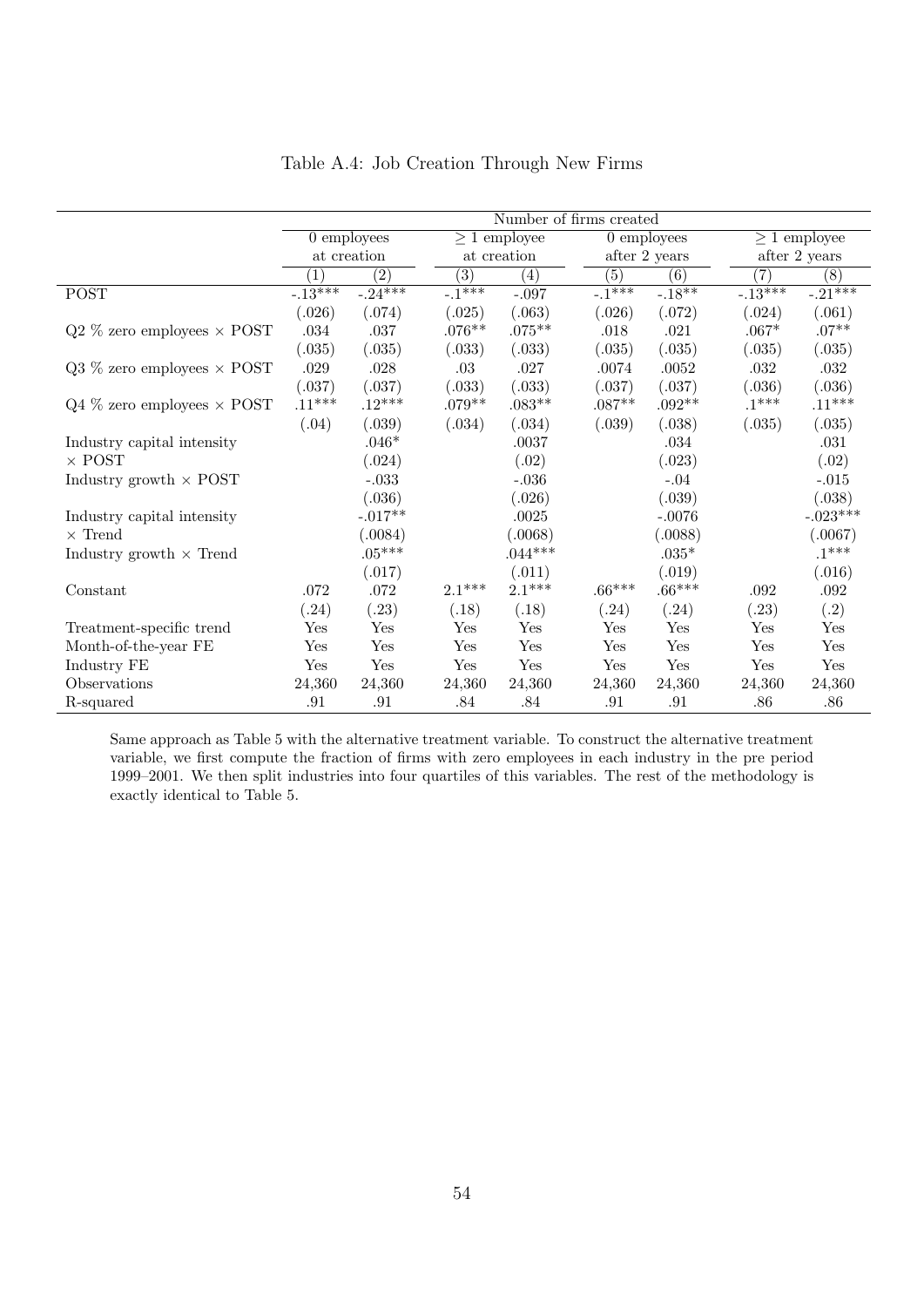|                                     | Hire              |                   |                  |                   | Exit       |            |
|-------------------------------------|-------------------|-------------------|------------------|-------------------|------------|------------|
|                                     | $\left( 1\right)$ | $\left( 2\right)$ | $\overline{(3)}$ | $\left( 4\right)$ | (5)        | (6)        |
| <b>POST</b>                         | $.01***$          | .0033             | $-.013$          | $.011***$         | $.019***$  | $.037***$  |
|                                     | (.0038)           | (.0061)           | (.014)           | (.0017)           | (.0051)    | (.017)     |
| $Q2\%$ zero employees $\times$ POST |                   | .0084             | .011             |                   | $-.0047$   | $-.0072$   |
|                                     |                   | (.0071)           | (.0072)          |                   | (.0068)    | (.0072)    |
| $Q3\%$ zero employees $\times$ POST |                   | .0088             | $.013*$          |                   | $-.016***$ | $-.02***$  |
|                                     |                   | (.0075)           | (.0069)          |                   | (.0061)    | (.0068)    |
| $Q4\%$ zero employees $\times$ POST |                   | $-.008$           | $-.0051$         |                   | $-.034***$ | $-.037***$ |
|                                     |                   | (.0067)           | (.0069)          |                   | (.0072)    | (.0072)    |
| Industry capital intensity          |                   |                   | .0069            |                   |            | $-.0072$   |
| $\times$ POST                       |                   |                   | (.0044)          |                   |            | (.006)     |
| Industry growth $\times$ POST       |                   |                   | $-.0058$         |                   |            | .0038      |
|                                     |                   |                   | (.0046)          |                   |            | (.0048)    |
| Industry capital intensity          |                   |                   | $-.0035*$        |                   |            | $.0036**$  |
| $\times$ Trend                      |                   |                   | (.0019)          |                   |            | (.0018)    |
| Industry growth $\times$ Trend      |                   |                   | $.0073*$         |                   |            | .00053     |
|                                     |                   |                   | (.004)           |                   |            | (.0019)    |
| Constant                            | $.26***$          | $.21***$          | $.21***$         | $.17***$          | $.049*$    | $.049*$    |
|                                     | (.0043)           | (.048)            | (.048)           | (.0028)           | (.029)     | (.028)     |
| Treatment-specific trend            | N <sub>0</sub>    | Yes               | Yes              | N <sub>0</sub>    | Yes        | Yes        |
| Month-of-the-year FE                | Yes               | Yes               | Yes              | Yes               | Yes        | Yes        |
| Industry FE                         | Yes               | Yes               | Yes              | Yes               | Yes        | Yes        |
| Observations                        | 1,034,674         | 1,034,674         | 1,034,674        | 1,034,674         | 1,034,674  | 1,034,674  |
| R-squared                           | .091              | .091              | .092             | .037              | .038       | .038       |

### Table A.5: Firm Quality: Ex Post Measures

Same approach as Table 6 with the alternative treatment variable. To construct the alternative treatment variable, we first compute the fraction of firms with zero employees in each industry in the pre period 1999–2001. We then split industries into four quartiles of this variables. The rest of the methodology is exactly identical to Table 6.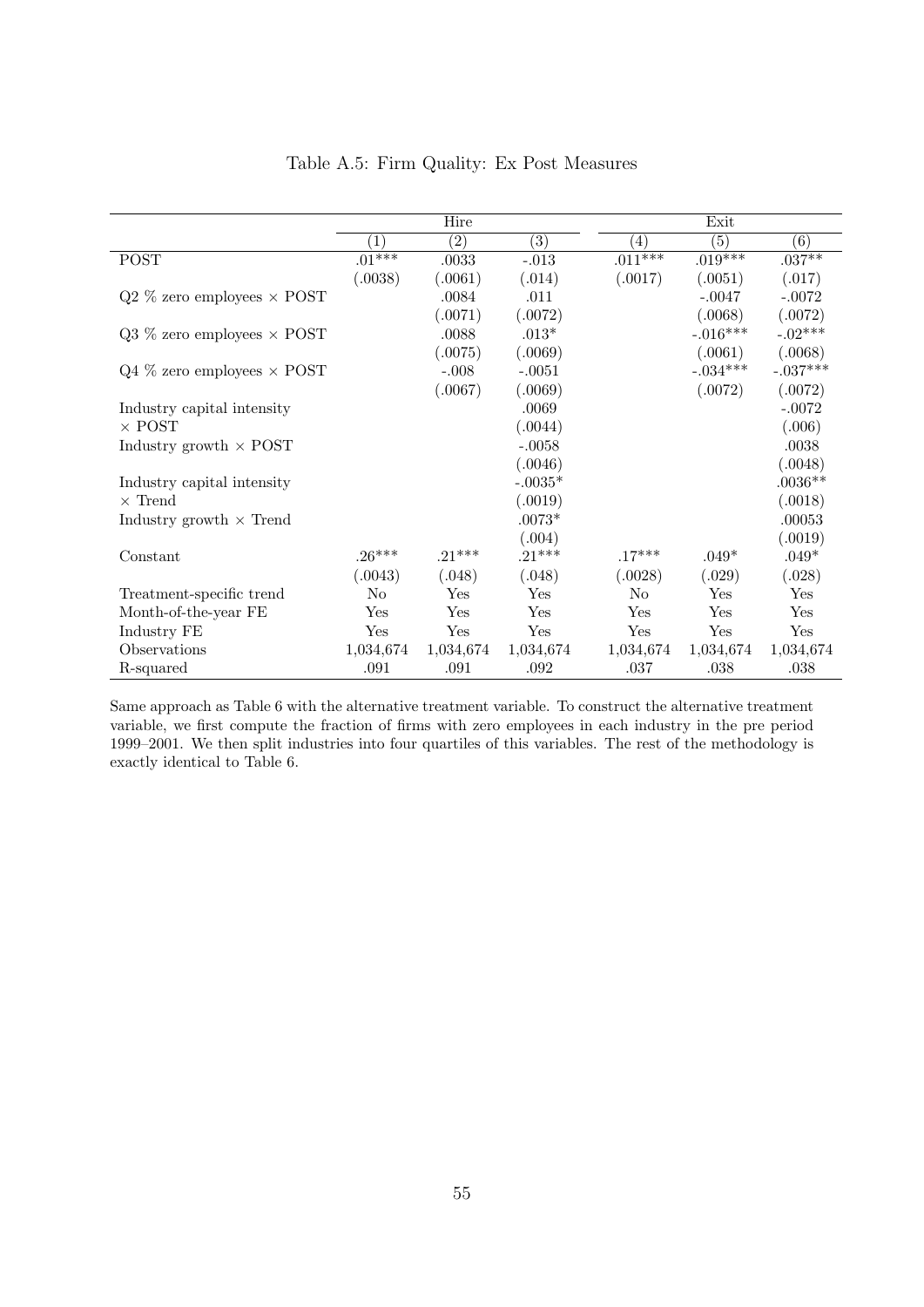| Panel B: Education and ambition after the reform |                  |             |                  |                  |              |           |
|--------------------------------------------------|------------------|-------------|------------------|------------------|--------------|-----------|
|                                                  |                  | High school |                  | College          | Plan to hire |           |
|                                                  | $\left(1\right)$ | (2)         | $\left(3\right)$ | $\left(4\right)$ | (5)          | (6)       |
| <b>POST</b>                                      | $.048*$          | .039        | .0073            | .0043            | $-.04***$    | $-.042$   |
|                                                  | (.029)           | (.048)      | (.0079)          | (.027)           | (.015)       | (.028)    |
| $Q2\%$ zero employees $\times$ POST              | $-.021$          | $-.019$     | $-.025**$        | $-.024**$        | .025         | .026      |
|                                                  | (.031)           | (.031)      | (.011)           | (.011)           | (.018)       | (.018)    |
| $Q3\%$ zero employees $\times$ POST              | .01              | $.016\,$    | $-.006$          | $-.0025$         | $.036**$     | $.04**$   |
|                                                  | (.03)            | (.03)       | (.0094)          | (.01)            | (.017)       | (.017)    |
| $Q4\%$ zero employees $\times$ POST              | .00012           | .0049       | $-.00077$        | .0019            | $.052***$    | $.055***$ |
|                                                  | (.031)           | (.03)       | (.011)           | (.01)            | (.016)       | (.017)    |
| Industry capital intensity $\times$ POST         |                  | .0075       |                  | .0036            |              | .0035     |
|                                                  |                  | (.015)      |                  | (.0091)          |              | (.0084)   |
| Industry growth $\times$ POST                    |                  | $-.025**$   |                  | $-.015**$        |              | $-.018*$  |
|                                                  |                  | (.011)      |                  | (.0062)          |              | (.01)     |
| Constant                                         | $.5***$          | $.5***$     | $.14***$         | $.14***$         | $.25***$     | $.25***$  |
|                                                  | (.0036)          | (.0036)     | (.0022)          | (.0021)          | (.0029)      | (.0028)   |
| Industry FE                                      | Yes              | Yes         | Yes              | Yes              | Yes          | Yes       |
| Observations                                     | 56,321           | 56,321      | 56,321           | 56,321           | 56,321       | 56,321    |
| R-squared                                        | .25              | .25         | .29              | .3               | .07          | .07       |

# Table A.6: Firm Quality: Ex Ante Measures

Same approach as Table 7 with the alternative treatment variable. To construct the alternative treatment variable, we first compute the fraction of firms with zero employees in each industry in the pre period 1999–2001. We then split industries into four quartiles of this variables. The rest of the methodology is exactly identical to Table 7.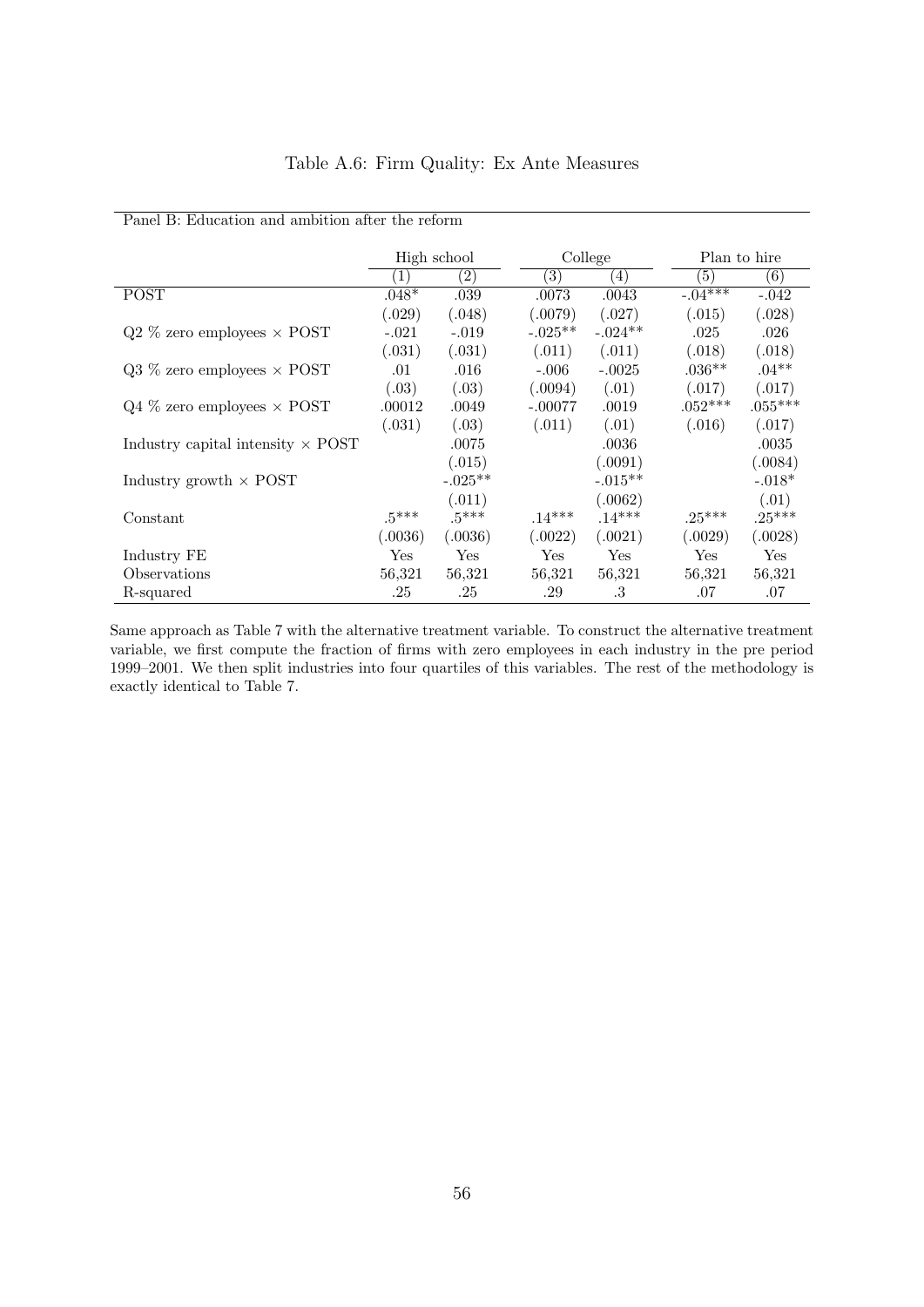Table A.7: Job Creation

|                                           |                   | Number of jobs created     |           | Number of jobs created |
|-------------------------------------------|-------------------|----------------------------|-----------|------------------------|
|                                           |                   | adding entrepreneurs' jobs |           |                        |
|                                           | $\left( 1\right)$ | $\left( 2\right)$          | (3)       | $\left( 4\right)$      |
| <b>POST</b>                               | $-17***$          | $-.39***$                  | $-.16***$ | $-.42***$              |
|                                           | (.046)            | (.099)                     | (.048)    | (.1)                   |
| $Q2\%$ zero employees $\times$ POST       | .058              | .067                       | .071      | .082                   |
|                                           | (.057)            | (.058)                     | (.062)    | (.062)                 |
| $Q3\%$ zero employees $\times$ POST       | .041              | .041                       | .034      | .041                   |
|                                           | (.059)            | (.057)                     | (.064)    | (.062)                 |
| $Q4\%$ zero employees $\times$ POST       | $.12**$           | $.12**$                    | $.12**$   | $.12*$                 |
|                                           | (.059)            | (.057)                     | (.063)    | (.062)                 |
| Industry capital intensity $\times$ POST  |                   | $.085**$                   |           | $.09***$               |
|                                           |                   | (.033)                     |           | (.035)                 |
| Industry growth $\times$ POST             |                   | $-.025$                    |           | .056                   |
|                                           |                   | (.044)                     |           | (.057)                 |
| Industry capital intensity $\times$ Trend |                   | $-.037***$                 |           | $-.043***$             |
|                                           |                   | (.012)                     |           | (.013)                 |
| Industry growth $\times$ Trend            |                   | $.078***$                  |           | $.12***$               |
|                                           |                   | (.014)                     |           | (.019)                 |
| Constant                                  | $.85***$          | $.85***$                   | $\cdot$ 4 | $\cdot$ 4              |
|                                           | (.27)             | (.25)                      | (.3)      | (.27)                  |
| Treatment-specific trend                  | Yes               | Yes                        | Yes       | Yes                    |
| Month-of-the-year FE                      | Yes               | Yes                        | Yes       | Yes                    |
| Industry FE                               | Yes               | Yes                        | Yes       | Yes                    |
| Observations                              | 24,360            | 24,360                     | 24,360    | 24,360                 |
| R-squared                                 | .84               | .84                        | .76       | .77                    |

Same approach as Table 8 with the alternative treatment variable. To construct the alternative treatment variable, we first compute the fraction of firms with zero employees in each industry in the pre period 1999–2001. We then split industries into four quartiles of this variables. The rest of the methodology is exactly identical to Table 8.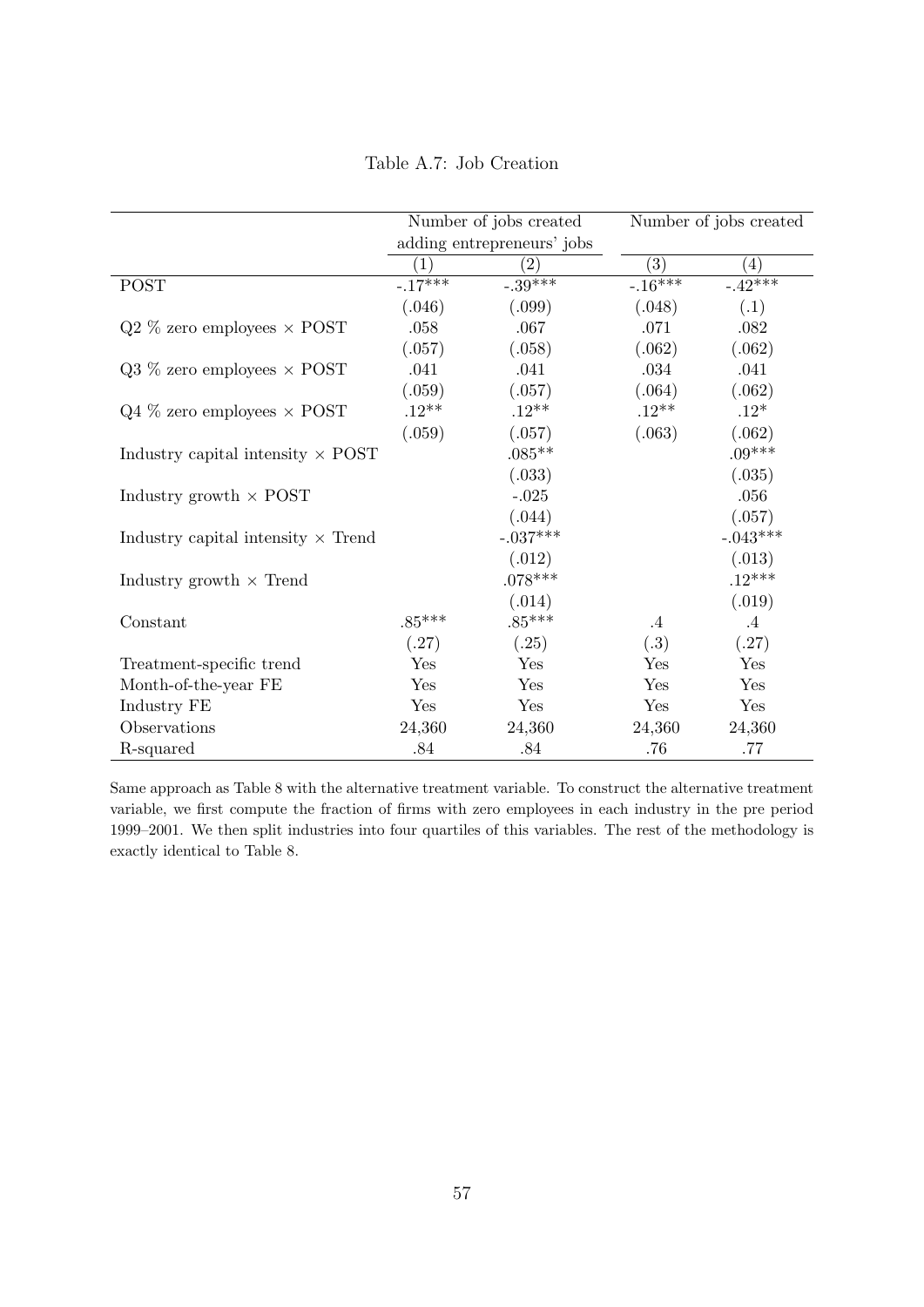|                                           | Small incumbents |                   | Large incumbents |                   |          | Small incumbents |  |  |
|-------------------------------------------|------------------|-------------------|------------------|-------------------|----------|------------------|--|--|
|                                           |                  |                   |                  |                   |          | $+$ New firms    |  |  |
|                                           | (1)              | $\left( 2\right)$ | (3)              | $\left( 4\right)$ | (5)      | (6)              |  |  |
| <b>POST</b>                               | $-.038***$       | $-.045$           | $-.041$ ***      | $-.068*$          | $-.042*$ | $-23**$          |  |  |
|                                           | (.01)            | (.047)            | (.0088)          | (.037)            | (.022)   | (.11)            |  |  |
| $Q2\%$ zero employees $\times$ POST       | $-.0061$         | $-.006$           | .0087            | .0085             | .039     | $.045*$          |  |  |
|                                           | (.012)           | (.012)            | (.014)           | (.014)            | (.026)   | (.025)           |  |  |
| $Q3\%$ zero employees $\times$ POST       | $-.014$          | $-.014$           | .024             | .021              | $-.0035$ | $-.0047$         |  |  |
|                                           | (.013)           | (.013)            | (.015)           | (.016)            | (.033)   | (.03)            |  |  |
| $Q4\%$ zero employees $\times$ POST       | $-.0014$         | $-.0012$          | $-.0005$         | .0015             | $.043*$  | $.046*$          |  |  |
|                                           | (.012)           | (.013)            | (.016)           | (.015)            | (.026)   | (.025)           |  |  |
| Industry capital intensity $\times$ POST  |                  | .0032             |                  | .016              |          | $.074**$         |  |  |
|                                           |                  | (.016)            |                  | (.011)            |          | (.036)           |  |  |
| Industry growth $\times$ POST             |                  | $-.0041$          |                  | $-.036$           |          | $-.035$          |  |  |
|                                           |                  | (.01)             |                  | (.025)            |          | (.031)           |  |  |
| Industry capital intensity $\times$ Trend |                  | $-.0025$          |                  | $-.0058*$         |          | $-.022**$        |  |  |
|                                           |                  | (.0032)           |                  | (.0034)           |          | (.009)           |  |  |
| Industry growth $\times$ Trend            |                  | .0027             |                  | $.0039\,$         |          | $-.0071$         |  |  |
|                                           |                  | (.0029)           |                  | (.0045)           |          | (.012)           |  |  |
| Constant                                  | $-.12$           | $-.12$            | $-1.1$           | $-1.1$            | $-2.6$   | $-2.6$           |  |  |
|                                           | (1.8)            | (1.8)             | (2.7)            | (2.7)             | (5.9)    | (5.7)            |  |  |
| Treatment-specific trend                  | Yes              | Yes               | Yes              | Yes               | Yes      | Yes              |  |  |
| Industry FE                               | Yes              | Yes               | Yes              | Yes               | Yes      | Yes              |  |  |
| Observations                              | 2,320            | 2,320             | 2,320            | 2,320             | 2,320    | 2,320            |  |  |
| R-squared                                 | .47              | .47               | .19              | .19               | .89      | .89              |  |  |

# Table A.8: Employment Growth per Category of Firm

Same approach as Table 9 with the alternative treatment variable. To construct the alternative treatment variable, we first compute the fraction of firms with zero employees in each industry in the pre period 1999–2001. We then split industries into four quartiles of this variables. The rest of the methodology is exactly identical to Table 9.